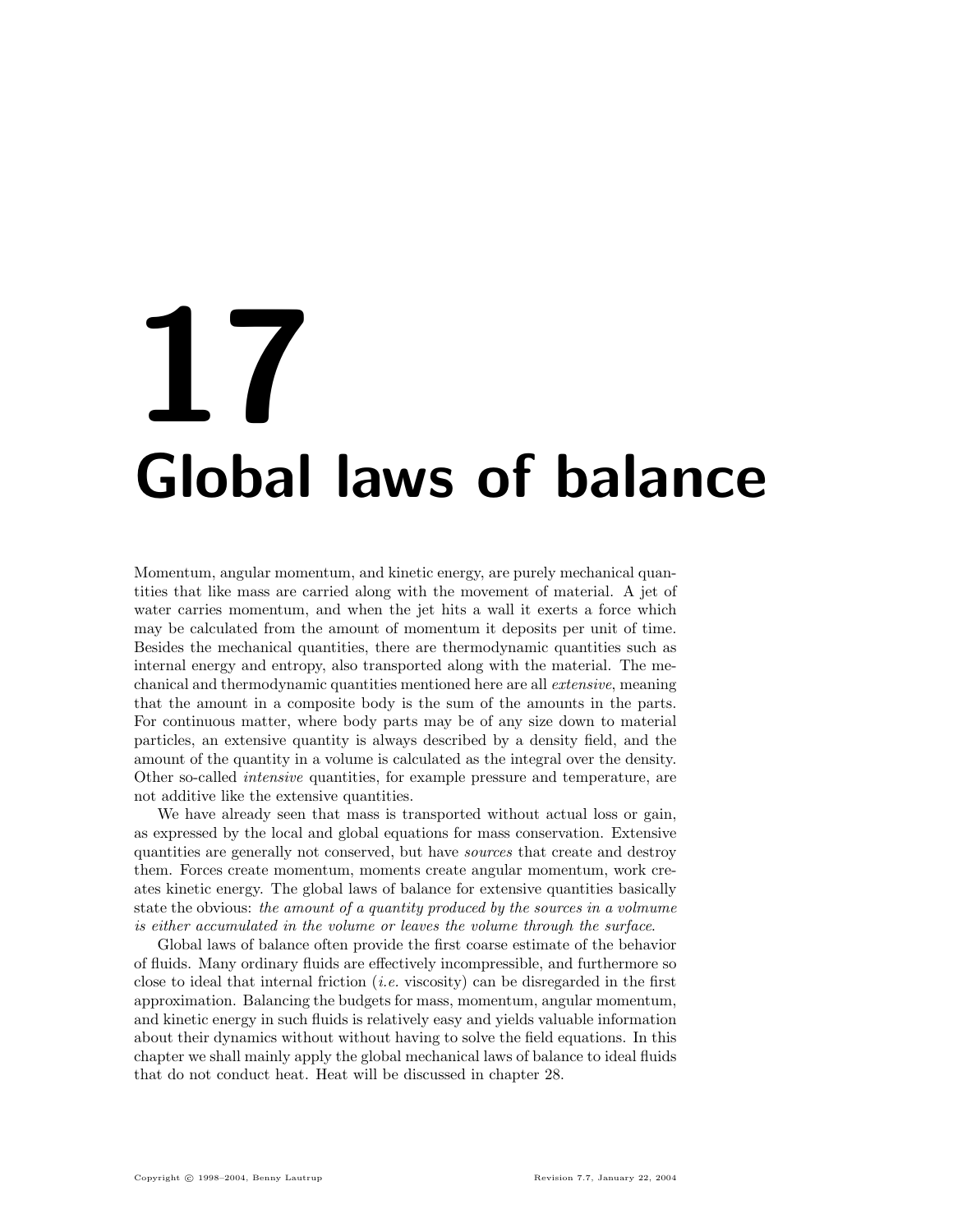

When the water is at rest, the water level will be the same in connected vertical tubes. The tube may have any shape between the two vertical sections.

# 17.1 Connected tubes

We shall begin with a simple example of the use of energy conservation in a fluid system to derive how water moves in one of the most basic experiments in fluid dynamics. Consider a long straight tube with cross section A which is bent through  $180°$  somewhere in the middle and placed with the open sections vertically upwards. Water is filled into the system, and as everybody knows, gravity will eventually make the levels of water equal in the two vertical tubes. Before reaching equilibrium the water sloshes back and forth with diminishing amplitude. Basic physics knowledge tells us that the energy originally given to the water oscillates between being kinetic and potential, while slowly draining away because of internal friction in the water.

Even if we do not know the exact solution to the fluid flow problem, we are nevertheless able to make a reasonable quantitative estimate of the behavior of the water. When the water level in one vertical tube is raised by  $z$  relative to the equilibrium level, mass conservation tells us that it is lowered by the same amount in the other vertical tube. The average velocity of the water in one tube is taken to be  $v = \frac{dz}{dt}$ , and the full length of the water column L. The total mass of the water column is  $\rho_0 AL$ , so that the kinetic energy becomes  $\frac{1}{2}\rho_0 ALv^2$ . Since a small water column of height z and weight  $g_0 \rho_0 Az$  effectively has been moved from one vertical tube to the other and thereby raised by  $z$  relative to equilibrium, the potential energy becomes  $g_0 \rho_0 A z^2$ . Adding these contributions we get the following estimate for the total energy,

$$
\mathcal{E} = \frac{1}{2}\rho_0 A L v^2 + g_0 \rho_0 A z^2 , \qquad (17-1)
$$

where  $\rho_0$  is the constant density of water.

For simplicity we assume that there is no friction eat away the energy. The total energy must therefore be conserved, so that its time-derivative has to vanish,

$$
\frac{d\mathcal{E}}{dt} = \rho_0 A L v \frac{dv}{dt} + 2g_0 \rho_0 A z \frac{dz}{dt} = 0.
$$
 (17-2)

Using that  $v = dz/dt$ , we find the differential equation for the harmonic oscillator,

$$
\frac{d^2z}{dt^2} = -\frac{2g_0}{L}z.\tag{17-3}
$$

Had we included friction, there would also have been a damping term on the right hand side. The solution to the harmonic equation is of the form

$$
z = a\cos\omega t\tag{17-4}
$$

with amplitude a and angular frequency  $\omega =$ p  $2g_0/L$ . This is the frequency of a mathematical pendulum with length  $L/2$ , but contrary to the pendulum the motion of the water is purely harmonic.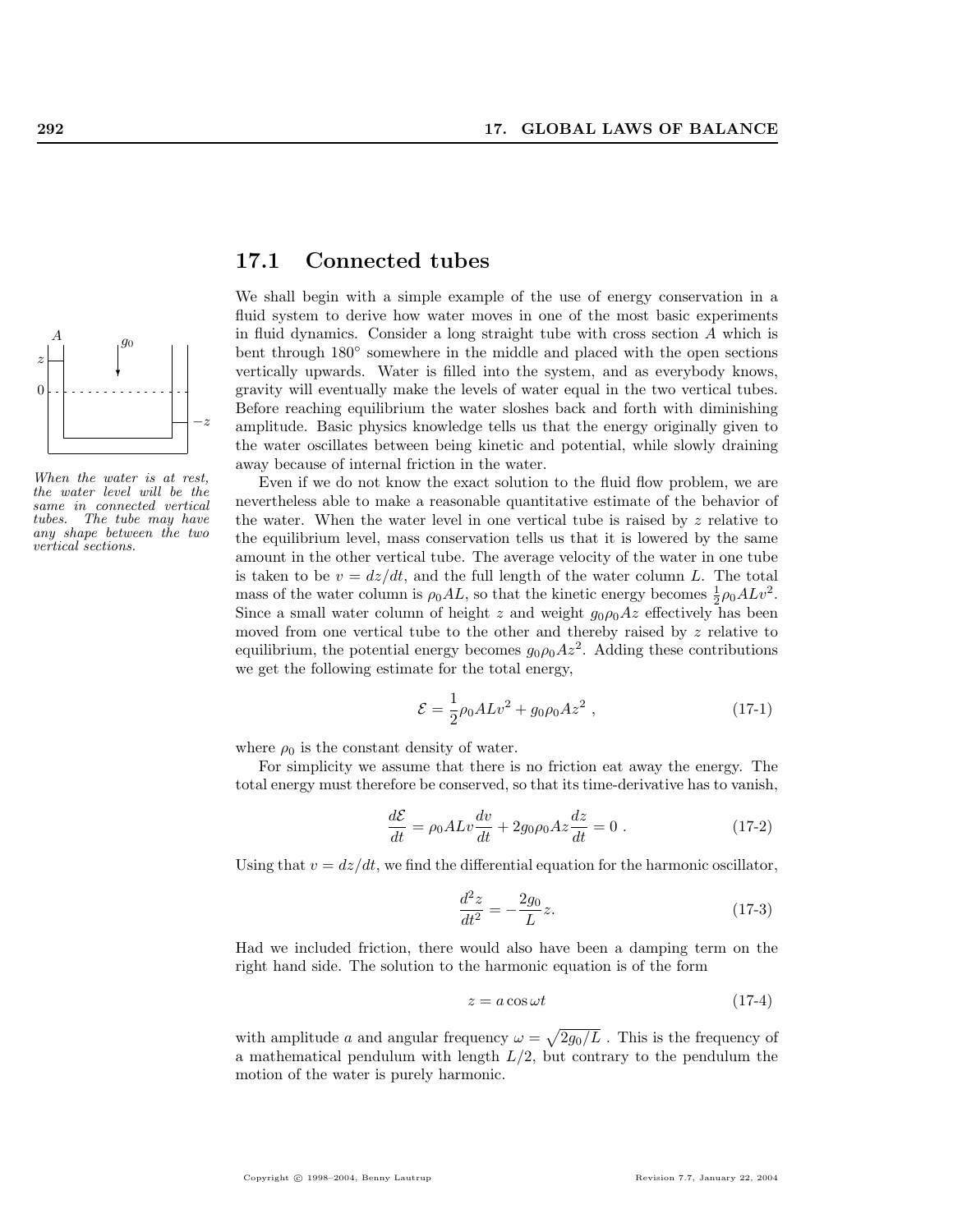# 17.2 Overview of the global laws

 $\sum$ 

Before going into the complete discussion of the global quantities and their laws of balance, we shall here outline the contents of these laws. We shall see that in continuum mechanics, the global laws of balance take nearly the same form as the global laws of Newtonian particle mechanics (see appendix B).

There are four global mechanical quantities at play in any physical system, continuous or discrete: 1) the total mass  $M$ , 2) the total momentum  $\mathcal{P}$ , 3) the total angular momentum  $\mathcal{L}$ , and 4) the kinetic energy  $\mathcal{T}$ . In continuum mechanics, the amount of any of these quantities in a given volume is defined by an integral over the corresponding density. The global laws obeyed by these quantities are,

$$
\frac{DM}{Dt} = 0, \qquad \qquad \text{mass conservation} \tag{17-5a}
$$

$$
\frac{D\mathcal{P}}{Dt} = \mathcal{F} , \qquad \qquad \text{momentum balance} \tag{17-5b}
$$

$$
\frac{DE}{Dt} = \mathcal{M},
$$
 angular momentum balance (17-5c)  

$$
\frac{DT}{Dt} = P.
$$
kinetic energy balance (17-5d)

On the left hand side of any of these equations we find the material derivative of the quantity, representing the rate of change of the quantity in a comoving volume. The special notation is necessary in continuum physics where matter is generally permitted to move in and out of the chosen volume. In Newtonian particle mechanics, the number of particles is assumed to be constant, and there appears only the ordinary time derivative.

Each of the laws of balance (17-5) thus expresses that the material rate of change equals the *global source* on the right hand side. The first equation expresses that there is no source of mass, implying that the total mass must be constant in any volume moving along with the flow. The second equation expresses that the source of momentum is the total force  $\mathcal F$  acting on the material, the third that the source of angular momentum is the total moment  $\mathcal M$  of all the forces, and the fourth that the source of kinetic energy is the total power  $P$  (*i.e.* rate of work) of all forces. By adding in the potential energy in, say, a gravitational field, the last equation may be turned into the equation of balance for the total mechanical energy  $\mathcal{E}$ , intuitively used in the preceding section. In chapter 28 we shall include heat, and learn how general energy balance is related to the First Law of Thermodynamics.

The global laws all follow from the general equations of motion for continuous matter (15-35), and are for this reason automatically fulfilled for any solution to the field equations. Having found such a solution, you need not to worry about the balance of mass, momentum, angular momentum, or kinetic energy. But when you can't solve the field equations, these laws of balance put useful constraints on the approximations that can be made.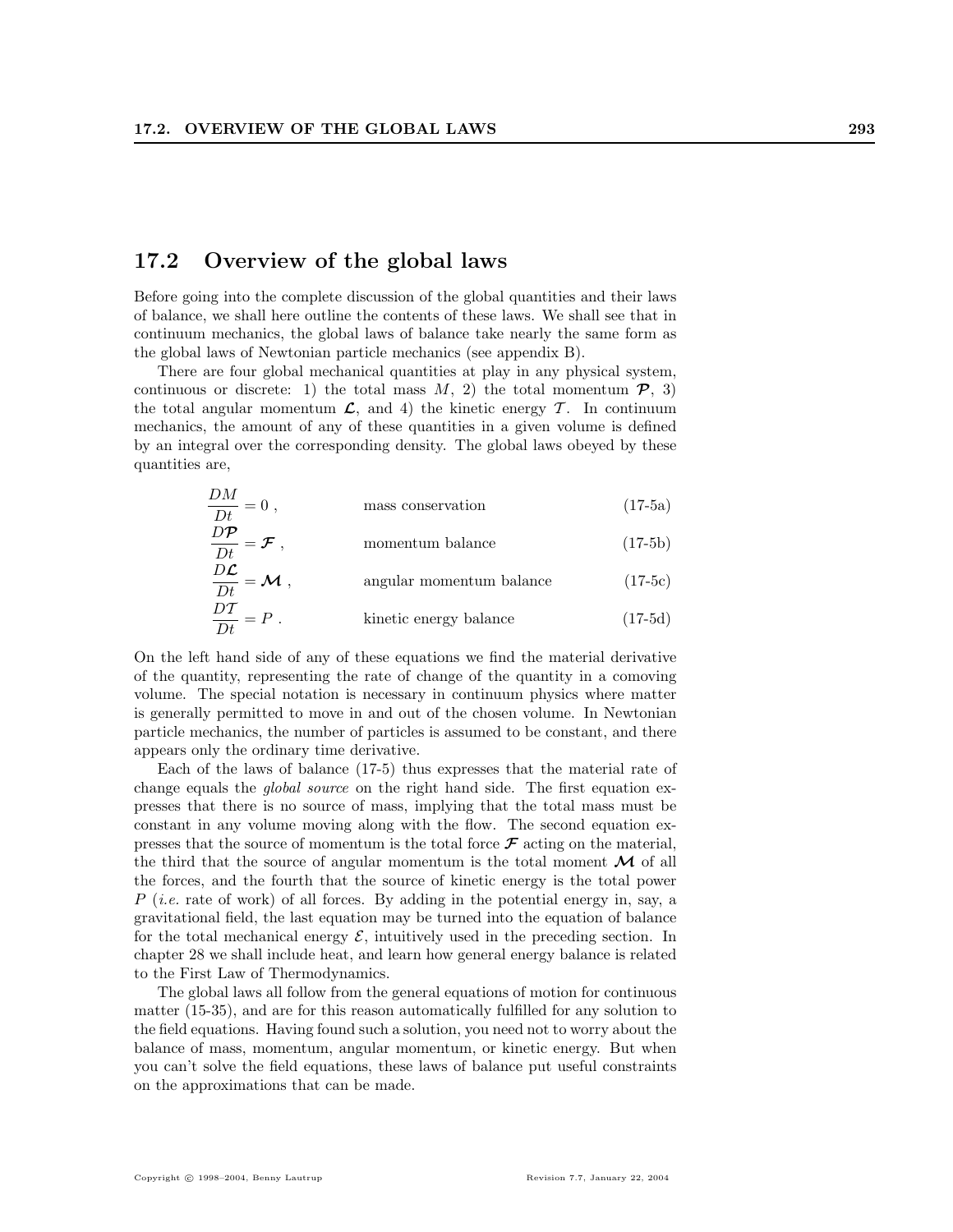

A "body" consists of all the matter contained in an arbitrary time dependent  $control$  volume  $V(t)$  with surface  $S(t)$ .



A moving volume changes The change  $dV(t)$  is the (signed) volume between the dashed and fully drawn surface outlines.

# 17.3 The control volume

In Newtonian particle mechanics, a "body" is understood as a collection of a fixed number of particles. In continuum mechanics the notion of a body is much more general: any volume — usually called a *control volume* — may be viewed as a "body" at a given time. Intuitively we think of bodies as made from different materials, but the surface of the control volume does not have to correspond to an interface between materials with different properties, although it often is convenient to choose it to coincide with such an interface. In the course of time the control volume may be moved around and deformed any way we desire; this is really why it is called a control volume.

One may wonder whether it is really necessary to consider bodies that general. Previously we have, for example in the discussion of mass conservation, only considered arbitrary fixed volumes which do not change with time. A quick review of the preceding example of connected tubes reveals, however, that the control volume we instinctively used there encompasses all the water in the system and moved along with it. Not permitting moving control volumes would in fact put unreasonable restraints on our freedom to analyze the physics of continuous systems.

## Reynolds transport theorem

Before proceeding to a discussion of the global laws of balance for mass, momentum, angular momentum, and kinetic energy, it is necessary to establish some relations for general control volumes. Although the following analysis will be carried through for the total mass in a control volume,

$$
M(t) = \int_{V(t)} \rho(\boldsymbol{x}, t) dV , \qquad (17-6)
$$

it is equally valid for any other extensive quantity if the mass density is replaced with the density of the quantity in question.

The time dependence of the total mass has two origins: the changing density and the moving control volume. To calculate the rate of change of the mass at time t, we consider the control volume a small time interval  $\delta t$  later where it has changed to  $V(t + \delta t) = V(t) + dV(t)$ . Expanding to first order in the small quantities, the change in mass of the control volume is

$$
M(t + \delta t) - M(t) = \int_{V(t + \delta t)} \rho(\mathbf{x}, t + \delta t) dV - \int_{V(t)} \rho(\mathbf{x}, t) dV
$$

$$
\approx \delta t \int_{V(t)} \frac{\partial \rho(\mathbf{x}, t)}{\partial t} dV + \int_{dV(t)} \rho(\mathbf{x}, t) dV.
$$

The volume integral over the little change in volume  $dV(t)$  only gets contributions near the surface  $S(t)$  of the control volume. Let us introduce the velocity  $v_S(x, t)$ of a surface element  $d\mathbf{S}$  in the point  $\boldsymbol{x}$  at time t of  $S(t)$ . This velocity needs only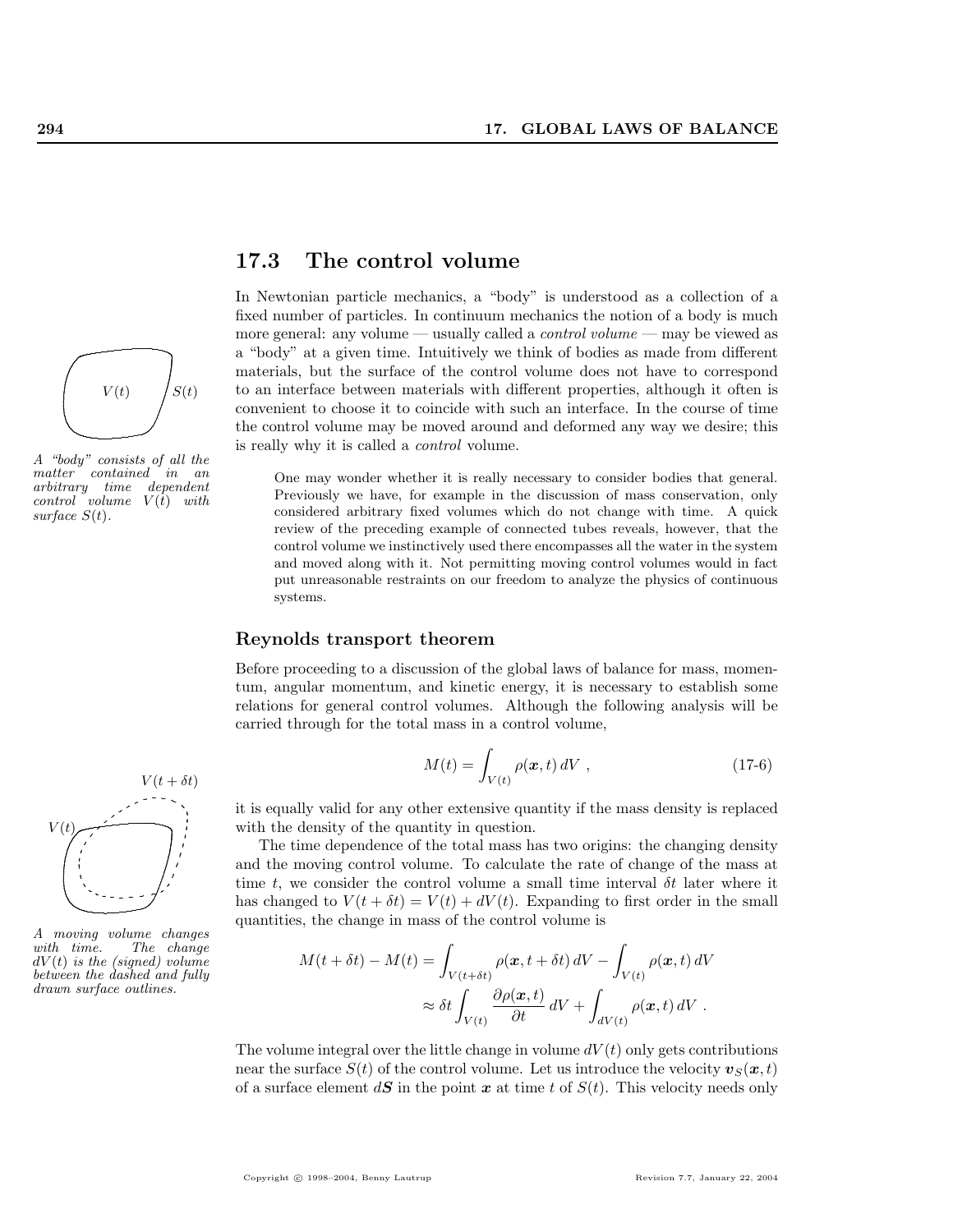be defined on the surface itself and not all over space, so it is not a field in the usual sense of the word. Since each surface element  $d\mathbf{S}$  of the moving surface scoops up a (signed) volume  $dV = v_S \delta t \cdot dS$  in a small time interval  $\delta t$ , we find

$$
\int_{dV(t)} \rho(x,t) dV \approx \delta t \oint_{S(t)} \rho(x,t) \, \mathbf{v}_S(x,t) \cdot d\mathbf{S} .
$$

Suppressing the explicit dependence on space and time, the rate of change of mass in the moving control volume,  $dM/dt = \lim_{\delta t \to 0} (M(t + \delta t) - M(t))/\delta t$ , becomes,

$$
\frac{dM}{dt} = \int_{V} \frac{\partial \rho}{\partial t} dV + \oint_{S} \rho \mathbf{v}_{S} \cdot d\mathbf{S} . \qquad (17-7)
$$

The first term is the contribution from local change in density, and the second is the signed amount of mass which the surface of the moving control volume incorporates per unit of time.

If the surface of the control volume is always constant in time,  $v_S = 0$ , the control volume is said to be fixed. If on the other hand the surface of the control volume always follows the material,  $v_S = v$ , it is said to be *comoving* (in which case it is actually not under our control!). We shall as before use the symbol  $D/Dt$  for the *material time derivative*, defined as the rate of change of mass in a comoving volume, and find from (17-7) with  $v_s = v$ ,

$$
\frac{DM}{Dt} = \int_{V} \frac{\partial \rho}{\partial t} dV + \oint_{S} \rho \mathbf{v} \cdot d\mathbf{S} . \qquad (17-8)
$$

It is important to notice that this expression does not depend on the surface velocity  $v_s$ , implying it may be used to calculate the instantaneous material time derivative for any control volume  $V$  with surface  $S$  at any time  $t$  from a knowledge of the density  $\rho(x, t)$  and the velocity field  $v(x, t)$ . How the control volume actually moves does not matter.

Combining the material rate of change (17-8) with the general expression (17-7) for the rate of change, we may write

$$
\frac{DM}{Dt} = \frac{dM}{dt} + \oint_{S} \rho \left( \mathbf{v} - \mathbf{v}_{S} \right) \cdot d\mathbf{S} \tag{17-9}
$$

Since the matter moves with velocity  $v - v<sub>S</sub>$  relative to the control surface, the surface integral represent the net rate of loss of mass through the moving surface.

This equation goes under the name of Reynolds' transport theorem (1903) and is the general basis for global analysis in continuum physics. Generalizing to an arbitrary quantity, it has a fairly clear intuitive content: the material rate of change of an extensive quantity in an arbitrary control volume equals the actual rate of change of the quantity in the control volume plus its net rate of loss through the surface.



Every surface element  $dS$ of the control volume may<br>move  $with$   $a$  different move with a different velocity  $\mathbf{v}_S(\mathbf{x}, t)$ .



A surface element  $dS$  scoops up the volume  $v_S \delta t \cdot dS$  in a small time interval δt.



The surface of a comoving volume follows the flow of matter.



Matter moves with velocity v through the surface element  $d\tilde{S}$  which itself moves<br>with velocity  $v_S$ . The vewith velocity  $\boldsymbol{v}_S$ . locity of the matter relative to the moving surface is  $\boldsymbol{v} - \boldsymbol{v}_S.$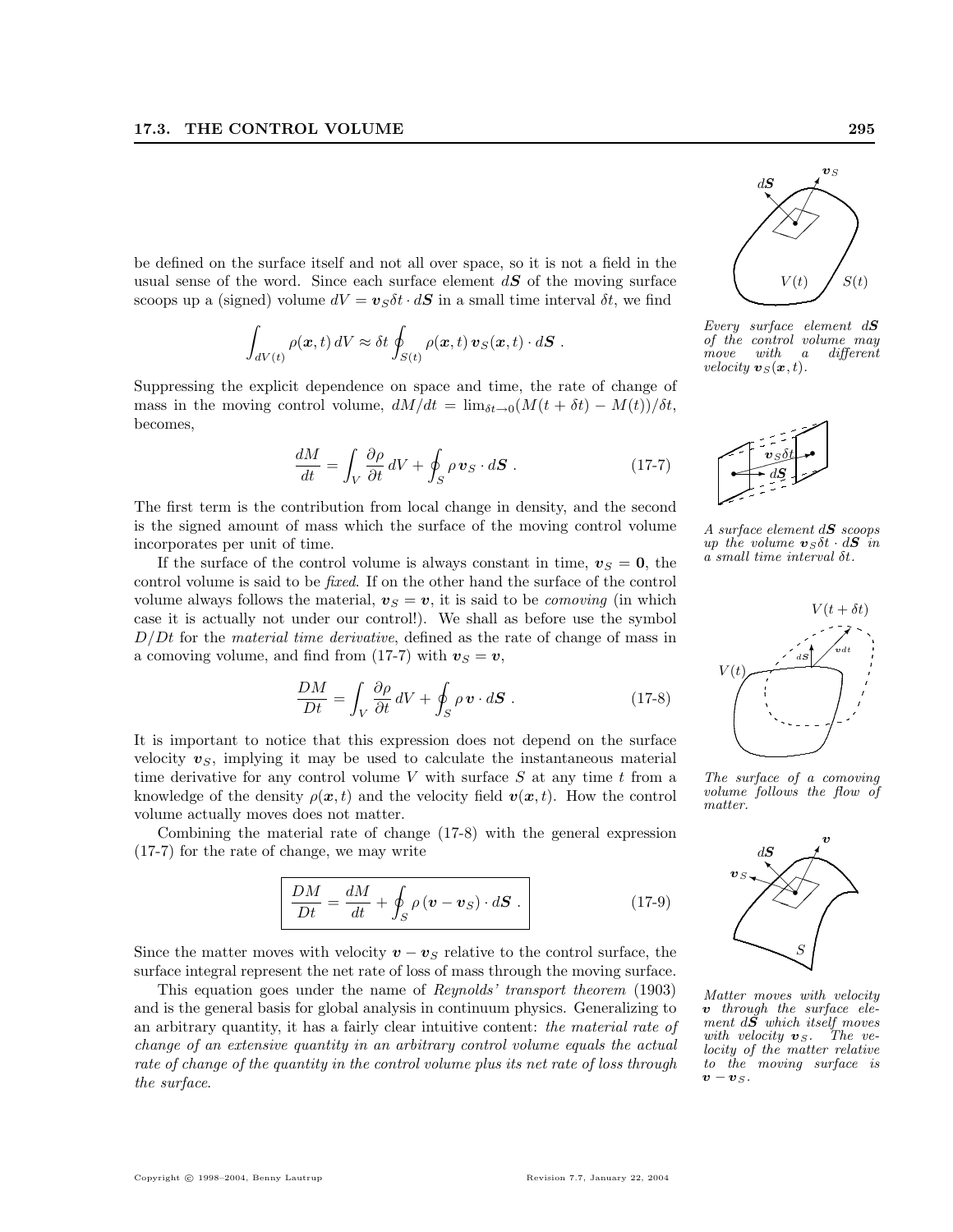# 17.4 Mass balance

Mass conservation denotes the claim that mass cannot be created or destroyed, but only moved around. We have previously derived the global equation of mass conservation (15-24) and comparing with (17-8) we find that the material derivative of the total mass in a control volume must vanish,

$$
\left| \frac{DM}{Dt} = 0 \right| \tag{17-10}
$$

It is in fact rather obvious that the mass of a comoving control volume must be constant, since by definition no mass flows through its surface. This equation is also formally called the global equation of mass balance although in this case there are no source terms on the right hand side to balance the material rate of change.

**Example 17.4.1:** If you choose a control volume equal to your own body surface, it is to a good approximation comoving and your mass is constant, whichever way you move around while holding your breath. When you breathe, the control volume is no more perfectly comoving, and its mass will change with a couple of grams per second in tune with the flux of air through the surface where it covers your open mouth.

Example 17.4.2: Suppose a cistern filled with water is flushed through a short drain pipe in the bottom of the container. For simplicity we assume that the drain pipe has cross section A, and that the cistern is vertical with cross section  $A_0$ . We choose a control volume encompassing all the water in the cistern, so that if the water level is z, the total mass of the water is  $M = \rho_0 A_0 z$ . The rate of loss through the drain is  $\rho_0 A v$ , where v is the average velocity of the drain flow. Global mass balance (17-10) and Reynolds theorem (17-9) now leads to,

$$
\frac{DM}{Dt} = \frac{dM}{dt} + \rho_0 Av = \rho_0 A_0 \frac{dz}{dt} + \rho_0 Av = 0.
$$
 (17-11)

But since  $dz/dt = -v_0$  where  $v_0$  is the average downwards velocity of the water in the cistern, this becomes  $A_0v_0 = Av$  which is nothing but Leonardo's law (15-13).

# 17.5 Momentum balance

The total momentum in a control volume is obtained by integrating the momentum density  $\rho v$  over the volume,

$$
\mathcal{P} = \int_{V} \rho \,\mathbf{v} \,dV \ . \tag{17-12}
$$

Again it should be emphasized that we may choose the control volume to contain any amount of matter and let it change with time in any way we wish.



The water leaves the con $tainer$  through the drain.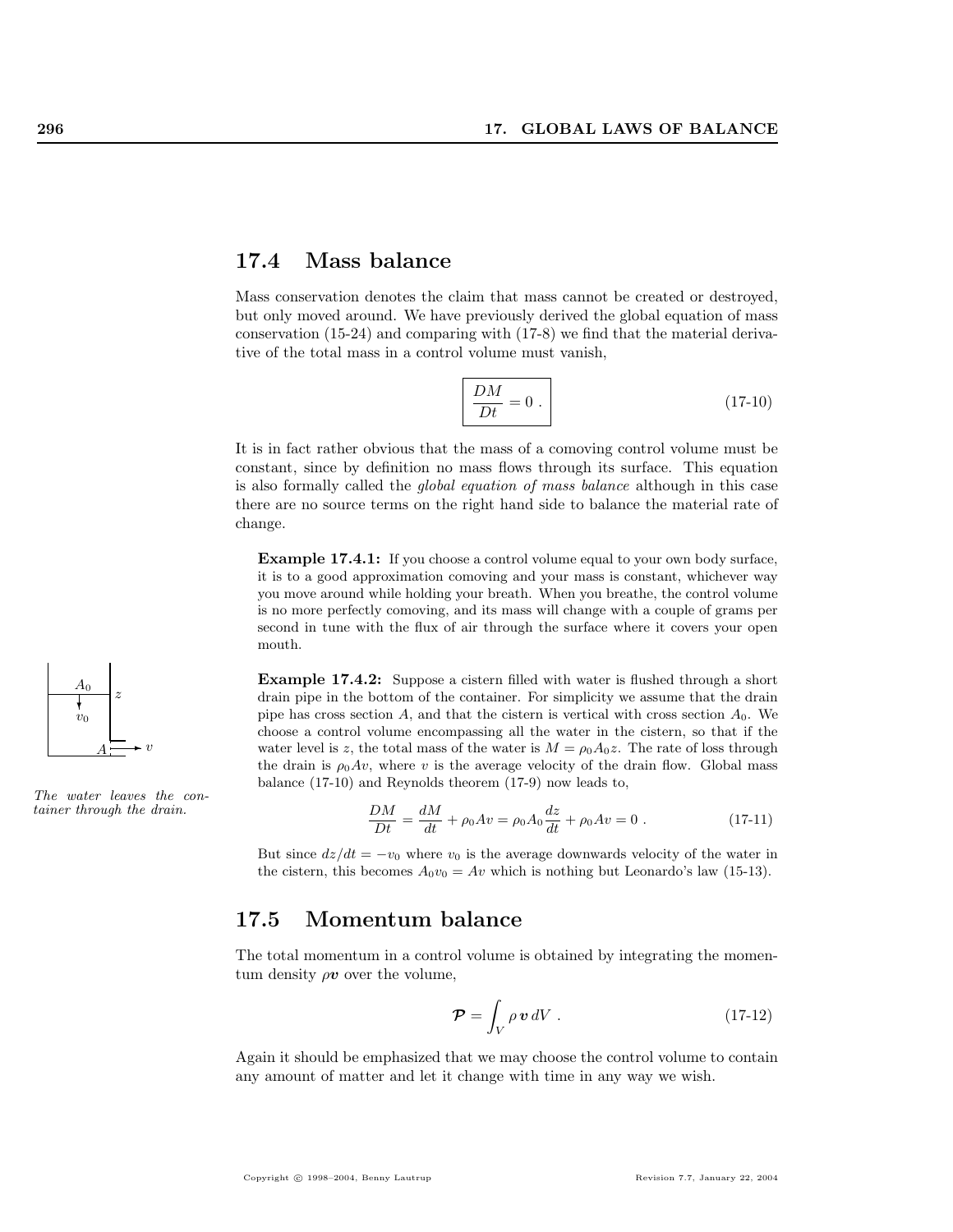## Global equation of momentum balance

Replacing  $\rho$  by  $\rho v_i$ , we find from the material derivative (17-7),

$$
\frac{D\mathcal{P}_i}{Dt} = \int_V \frac{\partial(\rho v_i)}{\partial t} dV + \oint_S \rho v_i \, \boldsymbol{v} \cdot d\boldsymbol{S} = \int_V \left( \frac{\partial(\rho v_i)}{\partial t} + \boldsymbol{\nabla} \cdot (\rho v_i \boldsymbol{v}) \right) dV,
$$

where we in the last step have used Gauss' theorem (4-22) to convert the surface integral. The integrand may be further simplified by means of the continuity equation (15-25)

$$
\frac{\partial(\rho v_i)}{\partial t} + \nabla \cdot (\rho v_i \mathbf{v}) = v_i \frac{\partial \rho}{\partial t} + \rho \frac{\partial v_i}{\partial t} + v_i \nabla \cdot (\rho \mathbf{v}) + \rho (\mathbf{v} \cdot \nabla) v_i
$$

$$
= \rho \left( \frac{\partial v_i}{\partial t} + (\mathbf{v} \cdot \nabla) v_i \right) .
$$

Expressing the parenthesis in terms of the material derivative (15-30), and going back to vector form, we have obtained the relation,

$$
\frac{D\mathcal{P}}{Dt} = \int_{V} \rho \frac{D\mathbf{v}}{Dt} \, dV \tag{17-13}
$$

It is clear that a similar relation will hold for any other quantity for which the density is proportional to the mass density.

Finally, using the fundamental equation of continuum dynamics  $(15-35)$ , *i.e.*  $\rho Dv/Dt = f^*$ , the global equation of momentum balance becomes,

$$
\frac{D\mathcal{P}}{Dt} = \mathcal{F} \,, \tag{17-14}
$$

where the source on the right hand side is the total force (9-16) acting on the control volume,

$$
\mathcal{F} = \int_{V} \mathbf{f}^* dV = \int_{V} \mathbf{f} dV + \oint_{S} \boldsymbol{\sigma} \cdot d\mathbf{S} . \qquad (17-15)
$$

If the volume forces obey Newton's third law, internal forces will not contribute to the first integral (see appendix B).

The material rate of change of momentum may similarly be calculated from Reynolds theorem (17-9) by replacing the mass density  $\rho$  by the momentum density  $\rho v_i$ . In vector form Reynolds theorem for momentum becomes,

$$
\frac{D\mathcal{P}}{Dt} = \frac{d\mathcal{P}}{dt} + \oint_{S} \rho \mathbf{v} (\mathbf{v} - \mathbf{v}_{S}) \cdot d\mathbf{S} . \qquad (17-16)
$$

Now we may read the equation of momentum balance (17-14) from right to left as saying that the momentum produced by volume and contact forces acting on the material in the control volume is either accumulated in the control volume  $(dP/dt)$  or discharged through its surface.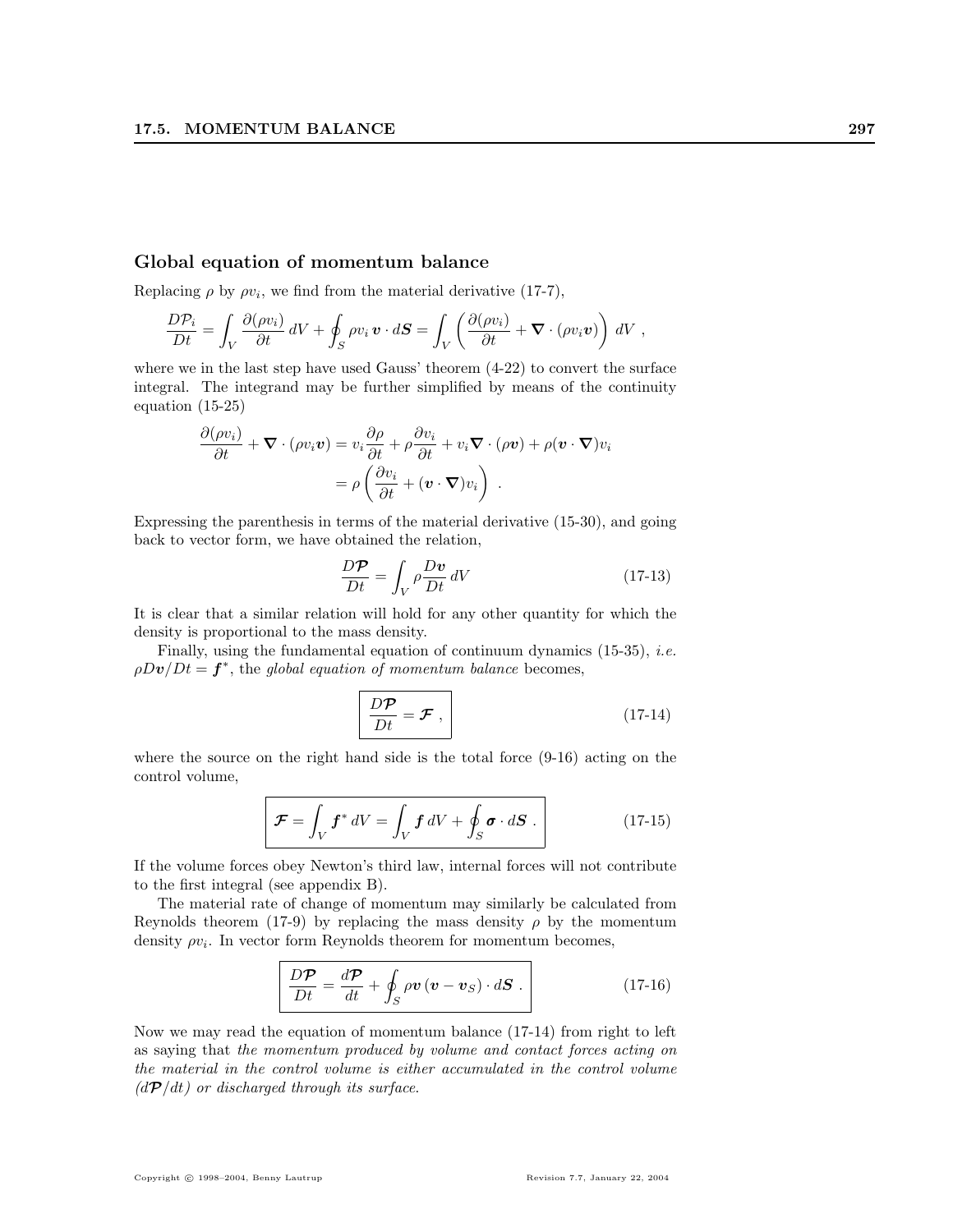

Sketch of a rocket moving upwards with vertical velocity u while emitting material of density ρ and relative velocity U through an opening of cross section A. The control volume moves with the rocket and follows the outside of the hull, cutting across the exhaust opening. There is ambient  $air$  pressure  $p_0$  everywhere around the rocket, also at the nozzle outlet. The small rise in pressure ∆p at the front of the rocket is the main cause of drag.

## Launch of a small rocket

A rocket accelerates upwards by burning chemical fuel and spewing the hot reaction gases downwards. The hot gases are emitted from the rocket through an opening (nozzle) with cross section  $A$ , and we assume for simplicity that the density of the gas  $\rho$  and its velocity U relative to the rocket remain unchanged during the burn. We also assume that the gas velocity is much smaller than the velocity of sound, which it is in toy rockets, so that the pressure at the exit may be taken to be equal to the ambient atmospheric pressure  $p_0$ .

In this case it is most convenient to choose a control volume which follows the outside of the rocket, cutting across the nozzle outlet. Such a control volume moves everywhere with the instantaneous speed  $u$  of the rocket. It contains at any moment all the material of the rocket, including the fuel and the burning gases, but not the gases that have been exhausted through the nozzle. The rate of loss of mass through the nozzle,  $Q \approx \rho UA$ , is constant by assumption, implying that the rocket mass must decrease linearly from its initial value  $M_0$  at  $t = 0$ , so that its mass at time  $t$  is,

$$
M = M_0 - Qt . \t(17-17)
$$

At the end of the burn, when all the fuel has been spent, a "payload" mass  $M_1 < M_0$  remains. The time it takes to burn the fuel mass  $M_0 - M_1$  is  $t_1 =$  $(M_0 - M_1)/Q$ . After the burn the rocket flies ballistically like a cannon ball, subject only to the forces of gravity and air resistance. Here we are only interested in establishing the equation of motion valid from liftoff to burnout.

The absolute vertical velocity (relative to the ground) of the exhaust gases is  $v = u - U$ , allowing us to estimate the momentum loss integral in (17-16) as  $\rho vUA = (u - U)Q$ . Assuming that the center of gravity remains fixed relative to the rocket (and that is by no means sure), the total momentum is  $\mathcal{P} = M u$ , and the material derivative (17-16) becomes

$$
\frac{D(Mu)}{Dt} = \frac{d(Mu)}{dt} + (u - U)Q = M\frac{du}{dt} - UQ.
$$
 (17-18)

In the last step we have used the expression (17-17) for the rocket mass.

The total vertical force on the rocket is the sum of its weight  $-Mg_0$  and the resistance or drag caused by the interaction of the rocket's hull with the air. Air drag has two components: skin drag from viscous friction between air and hull, and *form drag* from the changes in pressure at the hull caused by the rocket "punching" through the atmosphere. Form drag can for example be estimated from the Bernoulli stagnation pressure increase at the tip of the rocket,  $\Delta p \approx \frac{1}{2}\rho_0 u^2$ , where  $\rho_0$  is the density of air. Multiplying with the cross section of the rocket  $A_0$ , the estimate of the form drag becomes  $-\frac{1}{2}\rho_0 u^2 A_0$  (with opposite sign if  $u$  is negative). Form drag thus grows quadratically with rocket speed, and at high velocity it dominates skin drag which only grows linearly with velocity. Leaving out skin drag, the total vertical force on the control volume may be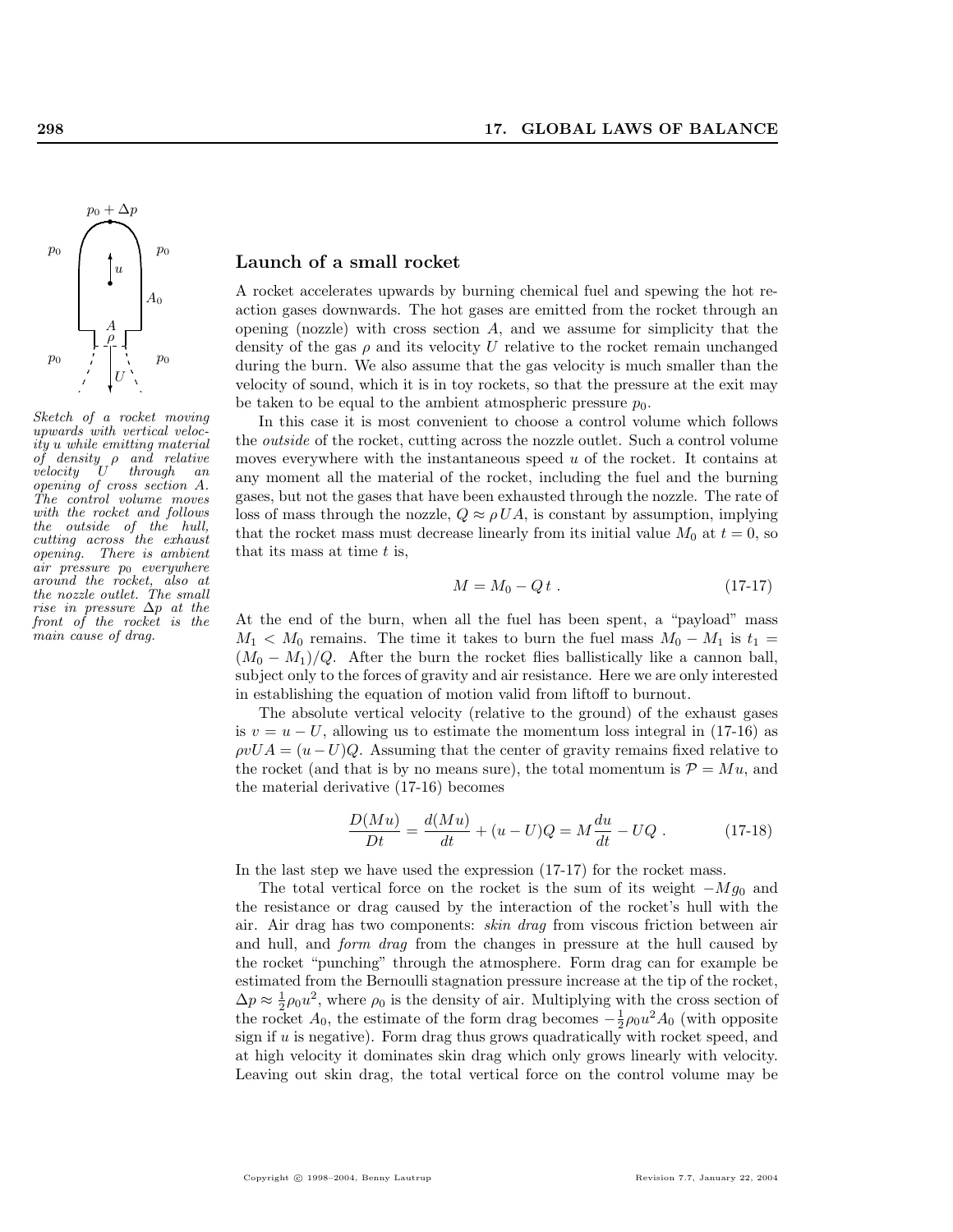

Figure 17.1: Height (a) and velocity (b) as a function of time during vertical flight of a small fireworks rocket with form drag (solid) and without (dashed). The cusp in the velocity happens at the end of the burn and signals the transition to ballistic flight. The rocket has diameter 6 cm, total mass 1 kg, payload 0.2 kg, and form drag coefficient  $C_D = 1$ . The rocket burns for 3 s, emitting gases at a speed of 50 m/s. The numeric solution of the rocket equation (17-20) shows that with form drag the rocket reaches a velocity of 45 m/s at the end of the burn and a height of 43 m. During the subsequent ballistic flight, it reaches a maximum height of 103 m about 6 s after start, and finally it falls back and hits the ground again with a speed of 30 m/s about 11.5 s after start. Without form drag the rocket would reach a maximum height of 178 m, and it would hit the ground with a speed of 60  $m/s$  after 14 seconds.

written

$$
\mathcal{F} = -Mg_0 - \frac{1}{2}\rho_0 u^2 A_0 C_D . \qquad (17-19)
$$

where we have included a dimensionless factor  $C_D$ , called the *drag coefficient*, which takes into account the actual shape of the rocket.

Equating the material derivative  $(17-18)$  with the total force  $(17-19)$ , and dividing by the mass (17-17), we find the "rocket equation" for vertical flight during the burn,

$$
\frac{du}{dt} = -g_0 + \frac{UQ - \frac{1}{2}\rho_0 u^2 A_0 C_D}{M_0 - Qt} \tag{17-20}
$$

This shows that the rocket will take off from rest  $u = 0$  at  $t = 0$  provided the initial acceleration is positive, *i.e.*  $UQ > M_0g_0$ . The differential equation can only be solved numerically (except in vacuum for  $C_D = 0$  where it can be solved analytically; see problem 17.2), and the results are shown for a typical fireworks rocket in fig. 17.1 with  $C_D = 1$ . The figure also includes the period of ballistic flight which follows after the burn and brings the rocket to a maximal height before it turns around and falls back to earth. One notices how the form drag reduces the maximum height for this rocket to a little more than half of what it would be in vacuum (dashed curve). If the rocket shape were made highly streamlined, the form drag coefficient could be made considerably smaller than unity, allowing it to attain greater heights for the same amount of fuel (see page 554 for a general discussion of form drag).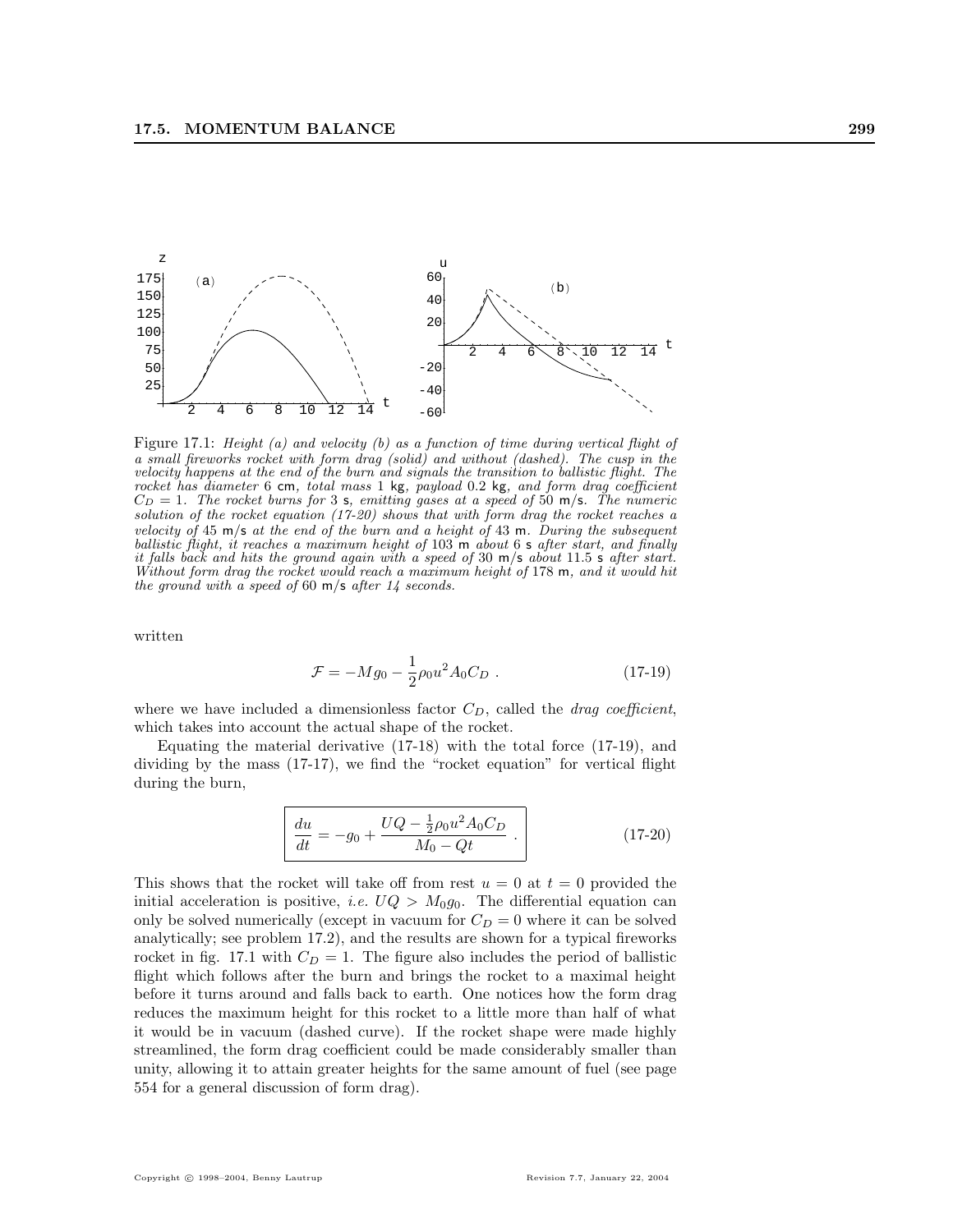# 17.6 Reaction forces

A rocket accelerating in vacuum while spewing hot gases in the opposite direction is at first sight rather mysterious, because there are apparently no external forces that can account for the acceleration. On reflection we understand that the hig-speed gas streaming out of the rocket nozzle carries negative momentum away from the rocket and thus adds positive momentum to the rocket itself (in the direction of flight). Formally, this may be exposed by rewriting momentum balance (17-14) with the left hand side given by Reynolds theorem (17-16) as

$$
\frac{d\mathcal{P}}{dt} = \mathcal{F} - \oint_{S} \rho \mathbf{v} \left( \mathbf{v} - \mathbf{v}_{S} \right) \cdot d\mathbf{S} \tag{17-21}
$$

The integral (including the sign) represents the net momentum flux into the control volume through its surface. Although this term simulates the action of an external force, it must be emphasized that it is not a true external force but rather a "fictitious" force akin to the centrifugal force.

In particular, it is not a reaction force arising as a response to the action of another force in accordance with Newton's third law. But why are rockets and jet aircraft then said to be "reaction-driven"? We shall come back to this question after a discussion of momentum balance in steady flow.

## Total force in steady flow

Fluids flowing through tubes, pipes, ducts, and conduits are important components in many of the machines used in the home, in transport and in industry. Everywhere in such a system the conduit walls will act on the fluid with certain contact forces, and by Newton's third law the fluid must respond with equal and opposite reaction forces. This definition is purely a matter of convention; there is no deeper distinction between the agents in an action/reaction pair. One might as well say that the conduit walls react to the forces exerted by the fluid. To prevent confusion it is often wiser to avoid using the concept of reaction force, or at least make clear in each case what is reacting to what, and where.

In steady flow, it is natural to choose a fixed control volume. Since the flow pattern remains the same for all time, the total momentum of the material in the fixed control volume will be constant,  $d\mathcal{P}/dt = 0$ . From momentum balance (17-21) it follows that the total external force on the control volume must be,

$$
\mathcal{F} = \oint_{S} \rho v \, v \cdot dS \,. \tag{17-22}
$$

The total force is still given by the sum of the volume and contact forces (17-15), so this relation should be seen as a constraint which necessarily must be satisfied by these forces to secure the steady flow. Contrary to hydrostatics ( $v = 0$ ) where the total force on any volume has to vanish, the environment is required to exert a generally non-vanishing total force on the control volume, determined by the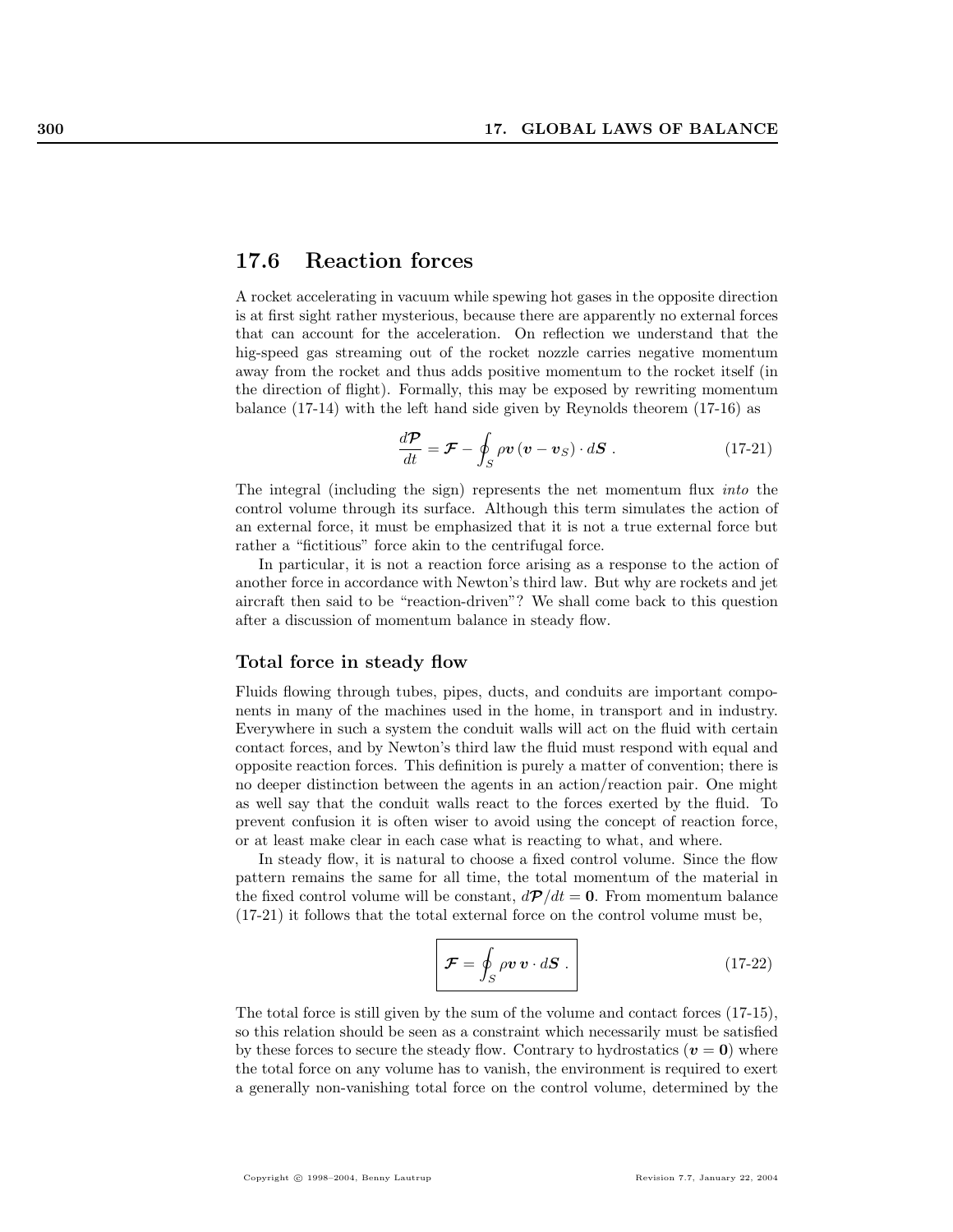flux of momentum *out* of the control volume. The total force is unambiguous and may, as shown by the integral, always be calculated or estimated from the flow through the openings where fluid is let in and out of the control volume.

Example 17.6.1 (Water cannon): A steady jet of water hits a fixed wall and produces no back-splash in the process, but just streams symmetrically away over the wall (when gravity is ignored). A fixed control volume is chosen which contains all of the water in the jet with inlet far from the wall and the outlet far from the inlet. The force normal to the wall (in the x-direction) is obtained from the momentum flux at the inlet because the outflow is approximatively parallel with the wall. Let the inlet area be A and let the average inlet velocity be of magnitude v, so that the total (outgoing) volume flux through the inlet becomes  $-vA$ . The momentum density normal to the wall is similarly  $-\rho_0 v$ , leading to the estimate of the total normal force,

$$
\mathcal{F}_x \approx \rho_0 v^2 A \tag{17-23}
$$

This force can only come from the wall and may be viewed as the wall's reaction to the impact of the incoming fluid.

Police use water cannon to control crowds. With a jet diameter of 1.5 inch and volume flux 20 liter per second, the water speed becomes about 18 m/s and the jet reaction to about 350 N, corresponding to the weight of 35 kg. You don't stay on your feet for long after being hit by such a jet, although it will probably not hurt you seriously.

**Example 17.6.2 (Draining cistern):** A cistern with cross section  $A_0$  drains steadily with velocity v through a spout of cross section  $A \ll A_0$  while being constantly refilled to maintain a water level  $h$  above the spout. Assuming nearly ideal flow, we may use the Toricelli result  $(16-20)$  that the outlet speed equals the free-fall speed from height h, i.e.  $v \approx \sqrt{2g_0h}$ . In the steady state, the required horizontal force on the water is,

$$
\mathcal{F}_x \approx \rho_0 v^2 A \tag{17-24}
$$

This force must be ultimately provided by the static friction between the cistern and the floor that supports it.

The water moving slowly down through the cistern with vertical velocity  $v_0 =$  $vA/A_0$  requires a much smaller force,

$$
\mathcal{F}_z \approx \rho_0 v_0^2 A_0 = \frac{A}{A_0} \mathcal{F}_x \ . \tag{17-25}
$$

As for the water cannon, the positive sign can be understood from the fact that the water transports a negative mass flux  $-v_0A_0$  along z with a negative momentum density  $-\rho_0v_0$ . This force must also be provided by the floor in addition to the weight of the cistern plus water.

With the parameters of the wine barrel (example 16.3.2), *i.e.*  $A \approx 20 \text{ cm}^2$ ,  $A_0 \approx 0.8$  m<sup>2</sup>, and  $h \approx 2$  m, one finds  $\mathcal{F}_x \approx 77$  N, corresponding to the weight of almost eight liters of wine. The vertical force becomes  $\mathcal{F}_z = 0.2$  N which only amounts to the weight of a small thimbleful of wine.

A jet of water hitting a wall. The control volume is limited by the jet's surface and by the dashed lines.

 $\mathcal{F}_x$   $\longleftarrow$  v



also a much smaller vertical

reaction force  $F_z$ .

 $\frac{1}{v_0}$ 

 $A_0$ 

h

 $\cdot$   $\boldsymbol{x}$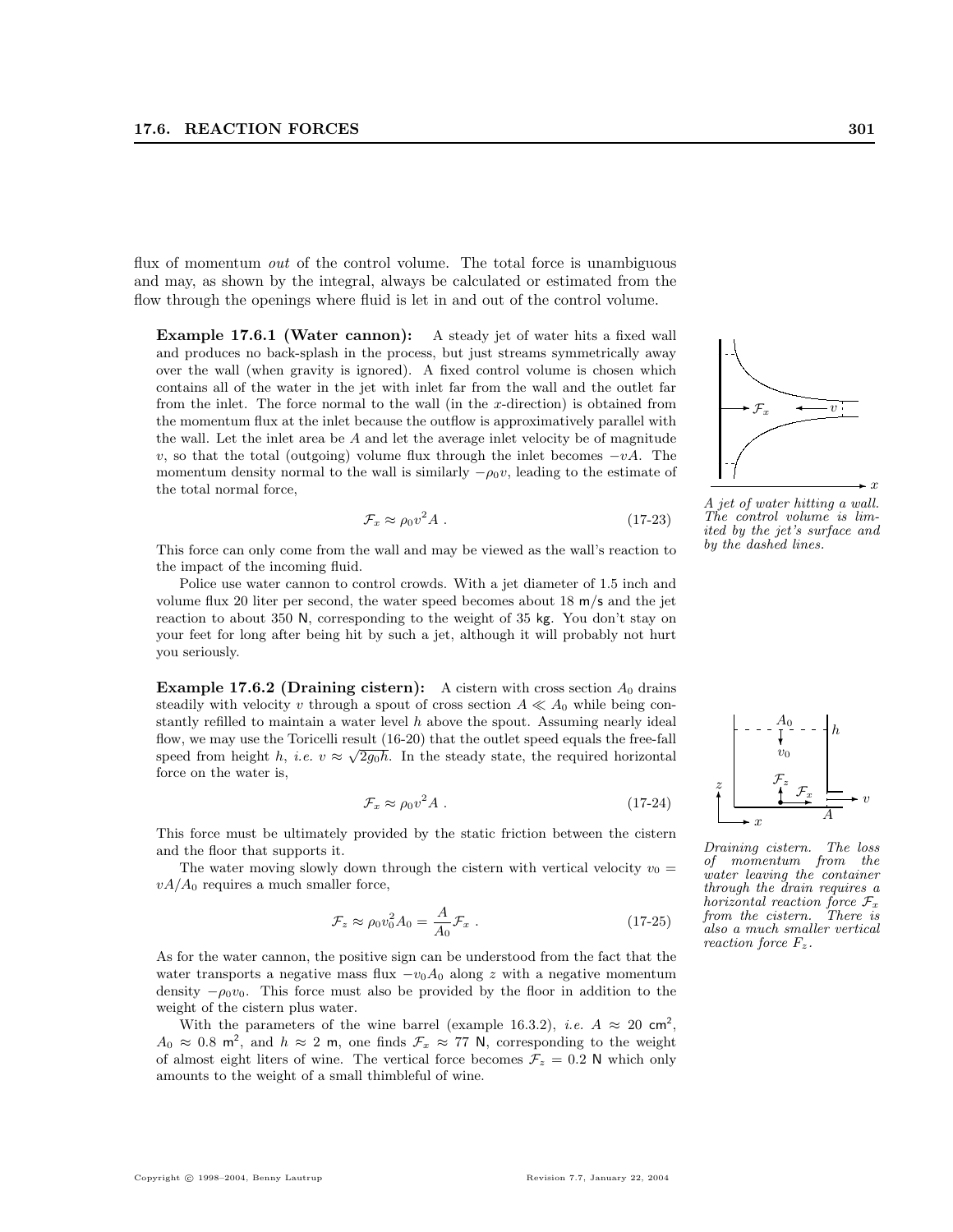

A pipe bending through an  $angle \alpha$ .



Incompressible fluid passes steadily through a section of a pipe with a pressure drop between inlet and outlet. The only force which can balance the pressure force on the fluid is friction due viscous shear stress acting at the inner surface of the pipe.



A nozzle formed by narrowing down a pipe from the inlet  $A_1$  to the open outlet  $A_2.$ 

Example 17.6.3 (Bend in a pipe): A pipe with cross section A bends through an angle  $\alpha$ . The control volume is chosen to contain all the fluid between inlet and outlet. Incompressible fluid flows steadily through the pipe with velocity v, leading to a total force

$$
\mathcal{F} \approx (n_2 - n_1)\rho_0 v^2 A , \qquad (17-26)
$$

where  $n_1$  and  $n_2$  are the inlet and outlet directions of the flow. The magnitude of the force is  $\mathcal{F} = |\mathbf{n}_2 - \mathbf{n}_1| \rho_0 v^2 A = 2(1 - \cos \alpha) \rho_0 v^2 A$ . The force derives partly from the interior walls of the pipe and partly from the pressures at inlet and outlet. Thus, a  $90°$  bend in a 1 inch pipe with water flowing at 3 m/s requires a total force of magnitude 9 N.

Example 17.6.4 (Viscous stress): Incompressible fluid is sent through a section of a straight pipe with inner radius a and length L. The inlet pressure  $p_1$ is higher than the outlet pressure  $p_2$ . The control volume contains all the fluid in the pipe section. Since inflow equals outflow, the required total force on the fluid is zero,  $\mathcal{F}_x = 0$ . The total force is composed of the pressure forces at the ends of the pipe and shear stress  $\sigma$  due to friction at the inner surface,

$$
\mathcal{F}_x = p_1 \pi a^2 - p_2 \pi a^2 - \sigma 2 \pi a L = 0 \tag{17-27}
$$

Solving for  $\sigma$  we find  $\sigma = \Delta p a/2L$  where  $\Delta p = p_1 - p_2$  is the pressure drop along the pipe. Thus, if the pressure in a half inch water pipe is measured to drop 140 Pa per meter, the shear stress must be  $\sigma \approx 0.9$  Pa.

## Nozzle puzzle

Whereas it is always unambiguous what the required total force must be for a fixed control volume in steady flow, it can be quite hard in practice to decide how a piece of equipment will act on the external supports that keep it in place.

As an illustration we consider a nozzle — the metal device sitting at the end of a firehose — formed by narrowing down the cross section of a straight pipe from  $A_1$  to  $A_2$  over a fairly short distance. Mass conservation guarantees that the same amount of water flows in and out

$$
Q = \rho_0 v_1 A_1 = \rho_0 v_2 A_2 , \qquad (17-28)
$$

and the total force in the downstream direction becomes

$$
\mathcal{F}_x = \rho_0 v_2^2 A_2 - \rho_0 v_1^2 A_1 = \frac{Q^2}{\rho_0} \left( \frac{1}{A_2} - \frac{1}{A_1} \right) \,. \tag{17-29}
$$

The required force is positive (for  $A_2 < A_1$ ) and it follows that the fireman, as expected, must push forward on the nozzle.

For  $A_1 = A_2$  the total force vanishes, and that seems to contradict the common gardening experience that it is always necessary to hold firmly on to an open hose (even without nozzle) because it otherwise will flail back and drench you. So what is the actual extra force that must be applied by the hands that hold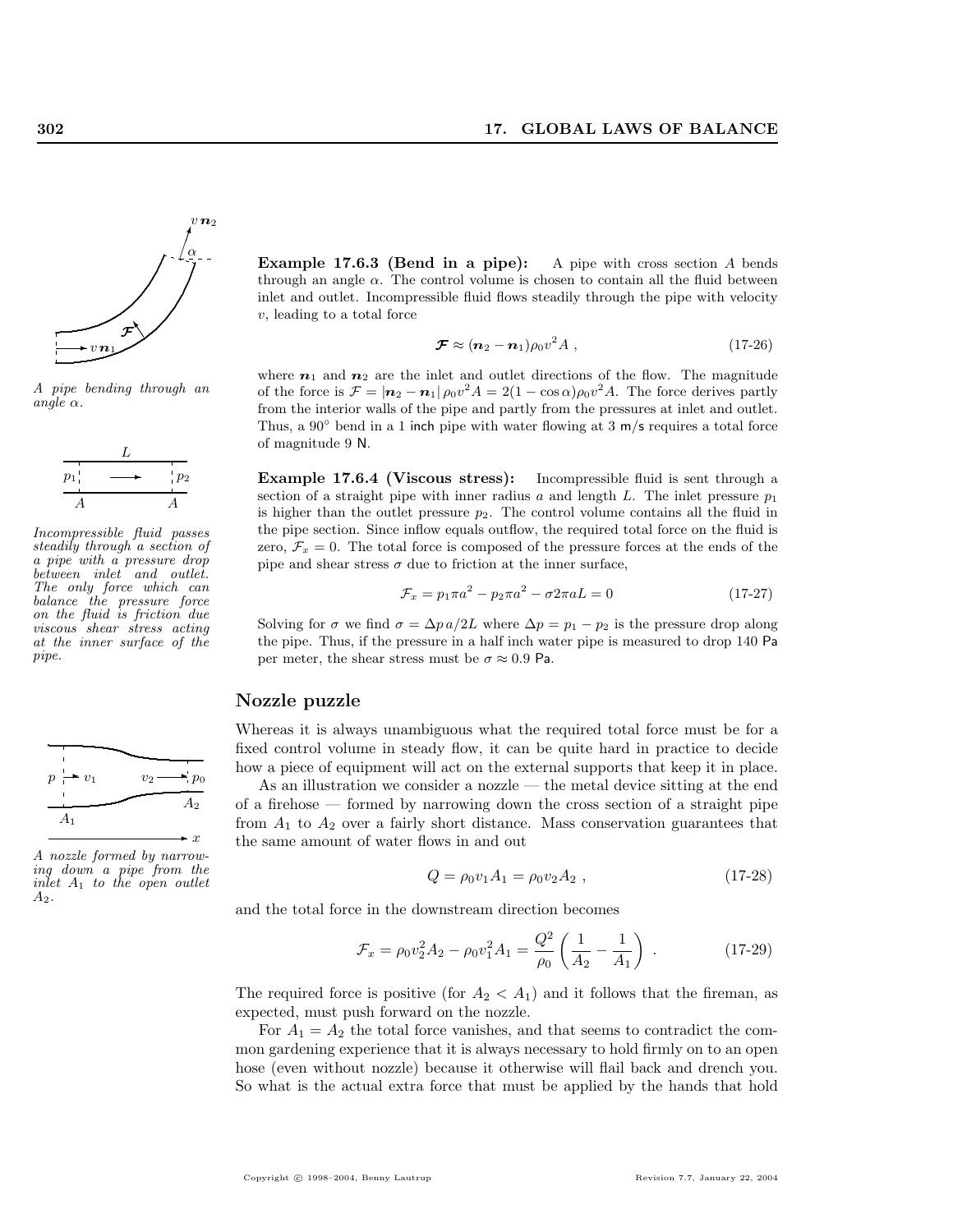a nozzle when water is pouring out? The puzzle is resolved when one realizes that a soft but unstretchable hose always meanders through bends and turns before the nozzle. Consider, for example, a firehose with an unsupported  $90°$ bend somewhere before the nozzle. Including the bend in the control volume, the required total force along the nozzle is obtained from (17-26) and equals the rate of loss of momentum through the outlet without any contribution from the inlet,

$$
\mathcal{F}_x = \rho_0 v_2^2 A_2 = \frac{Q^2}{\rho_0 A_2} \,. \tag{17-30}
$$

What happens here is that the unsupported bend demands a total force from the environment which in this case is transmitted down to the bend from the nozzle through the unstretchable material of the hose. It is definitely better to use this value for the purpose of calculating the required strength of the firefighter.

Example 17.6.5: Older fire hoses with 2.5 inch diameter equipped with a 1.5 inch nozzle can typically deliver 20–40 liters of water per second. At a rate of 20 liters per second, the required nozzle force (with a bend) is 350 N which is just about manageable for a single firefighter. A modern 5 inch fire hose can deliver up to 100 liters of water per second through a 3 inch nozzle, leading to a required force of about 2200 N. This nozzle cannot even be handled by three firefighters, but should be firmly anchored in a boat or truck.

## Formal definition of reaction force

In most systems, fluid flows in and out of the control volume through well-defined openings which together constitute a piece  $\Delta S$  of the control volume surface S. Let  $S_0$  be the remainder so that the closed surface is composed of two open parts,  $S = S_0 + \Delta S$ . Here we shall choose the surface  $S_0$  to follow the inside of the fluid conduits but it might also have been chosen to follow the outside of the system, as we did for the rocket on page 298.

The absolute reaction force is defined to be the resultant of all the contact forces that the contents of the control volume exerts on  $S_0$ ,

$$
\mathcal{R} = -\int_{S_0} \boldsymbol{\sigma} \cdot d\mathbf{S} \ . \tag{17-31}
$$

The surface contribution to the total force (17-15) may now be split into the reaction force plus a part from the openings  $\Delta S$ , and from momentum balance (17-21) we obtain an exact expression for the reaction force,

$$
\mathcal{R} = -\frac{d\mathcal{P}}{dt} + \int_{V} f \, dV + \int_{\Delta S} \boldsymbol{\sigma} \cdot d\mathbf{S} - \int_{\Delta S} \rho \boldsymbol{v} \left( \boldsymbol{v} - \boldsymbol{v}_{S} \right) \cdot d\mathbf{S} \ . \tag{17-32}
$$

The last term represents the net momentum flux into the control volume. Although it in itself is not a true reaction force, momentum balance makes it appear as a contribution to the reaction force.



A nozzled firehose with an unsupported 90◦ bend. The extra force required by the bend is transmitted down from the nozzle through the soft but unstretchable material of the hose.



A control volume for a Tjunction containing all the fluid between the inner  $\epsilon$ conduit walls  $S_0$  and the inlets and outlets  $\Delta S$ .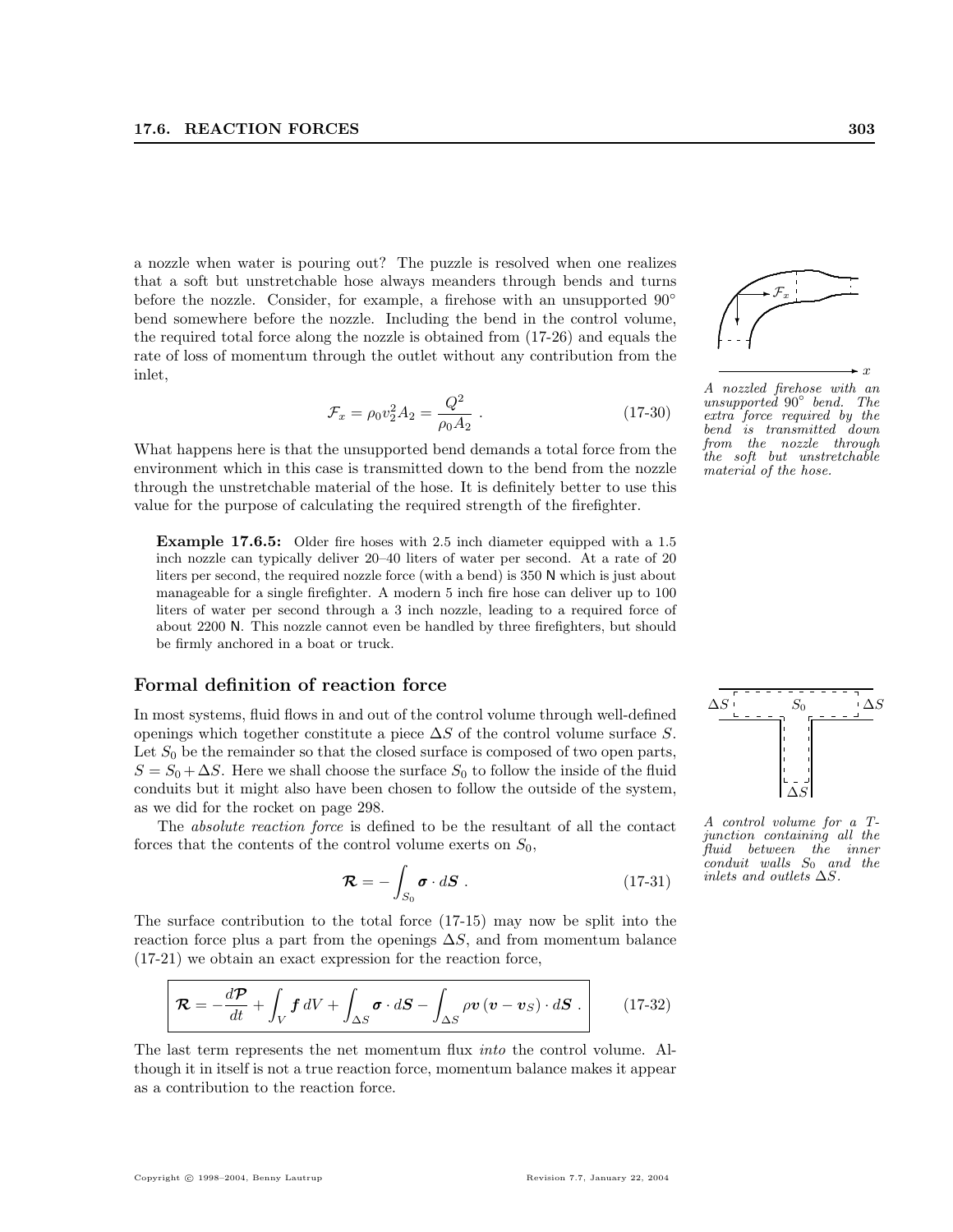

The control volume encircles the chamber in the rocket where the fuel burns. The reaction force  $\mathcal{R}$  is the total force exerted on the walls by the gas in the chamber. It is this reaction force which lifts the solid structure of the rocket.

Finally, we are able to clear up the question of why rockets and jets are said to be reaction-driven. Choosing the control volume to encompass only the chamber in which the gases burn, the reaction force that these gases exert on the walls of the chamber is given by the above expression. In this case, the first two terms are tiny because they are proportional to the mass  $m$  of the burning gasses, which is normally much smaller than the mass  $M$  of the rocket. The third term can also be disregarded because there is essentially no stress in the exhaust (at least at subsonic speeds). Thus, for the rocket or jet engine, the reaction force may to a very good approximation be calculated from the last term, representing the net gain of momentum from the gases expelled through the exhaust nozzle.

Several simplifications are possible in the above expression for the reaction force. In steady flow with a fixed control volume, the first term vanishes,  $d\mathcal{P}/dt =$ 0. Usually the only volume force is constant gravity  $g = (0, 0, -g_0)$ , making the volume integral equal to the weight  $Mg$  where M is the total mass of the control volume. Although there may be shear stresses at play in the openings  $\Delta S$ , they tend to be small and to cancel because of symmetry so that the stress tensor may be replaced by the pressure  $-p$  in the third term (even for viscous flow). With these simplifications the steady-flow reaction force on a fixed control volume may be written,

$$
\mathcal{R} = Mg - \int_{\Delta S} p \, d\mathbf{S} - \int_{\Delta S} \rho \mathbf{v} \, \mathbf{v} \cdot d\mathbf{S} \,. \tag{17-33}
$$

The first term is the well-known weight reaction which for incompressible flow is independent of the velocity and thus equal to the static weight of the fluid. For compressible flow the mass of the fluid could depend on the velocity of the flow; if you, for example, increase the speed of the gas in a natural gas pipeline by increasing the inlet pressure, the gas in the pipeline becomes denser and thus weighs more.

## Role of the ambient atmosphere

Most machines are immersed in an ambient "atmosphere" of air (or water), which for simplicity is assumed to be at rest with a hydrostatic pressure distribution  $p<sub>0</sub>$ . If the fixed control volume were filled with ambient fluid at rest, the absolute (and static) reaction force would be,

$$
\mathcal{R}_0 = M_0 \mathbf{g} - \int_{\Delta S} p_0 \, d\mathbf{S} \tag{17-34}
$$

where  $M_0$  is the mass of the ambient fluid. Usually, we are interested in the change  $\Delta R = \mathcal{R} - \mathcal{R}_0$  in the reaction force that occurs when the ambient fluid is replaced with the correct fluid that is intended to fill the system. This relative reaction force becomes,

$$
\Delta \mathcal{R} = (M - M_0) \mathbf{g} - \int_{\Delta S} (p - p_0) \, d\mathbf{S} - \int_{\Delta S} \rho \mathbf{v} \, \mathbf{v} \cdot d\mathbf{S} \ . \tag{17-35}
$$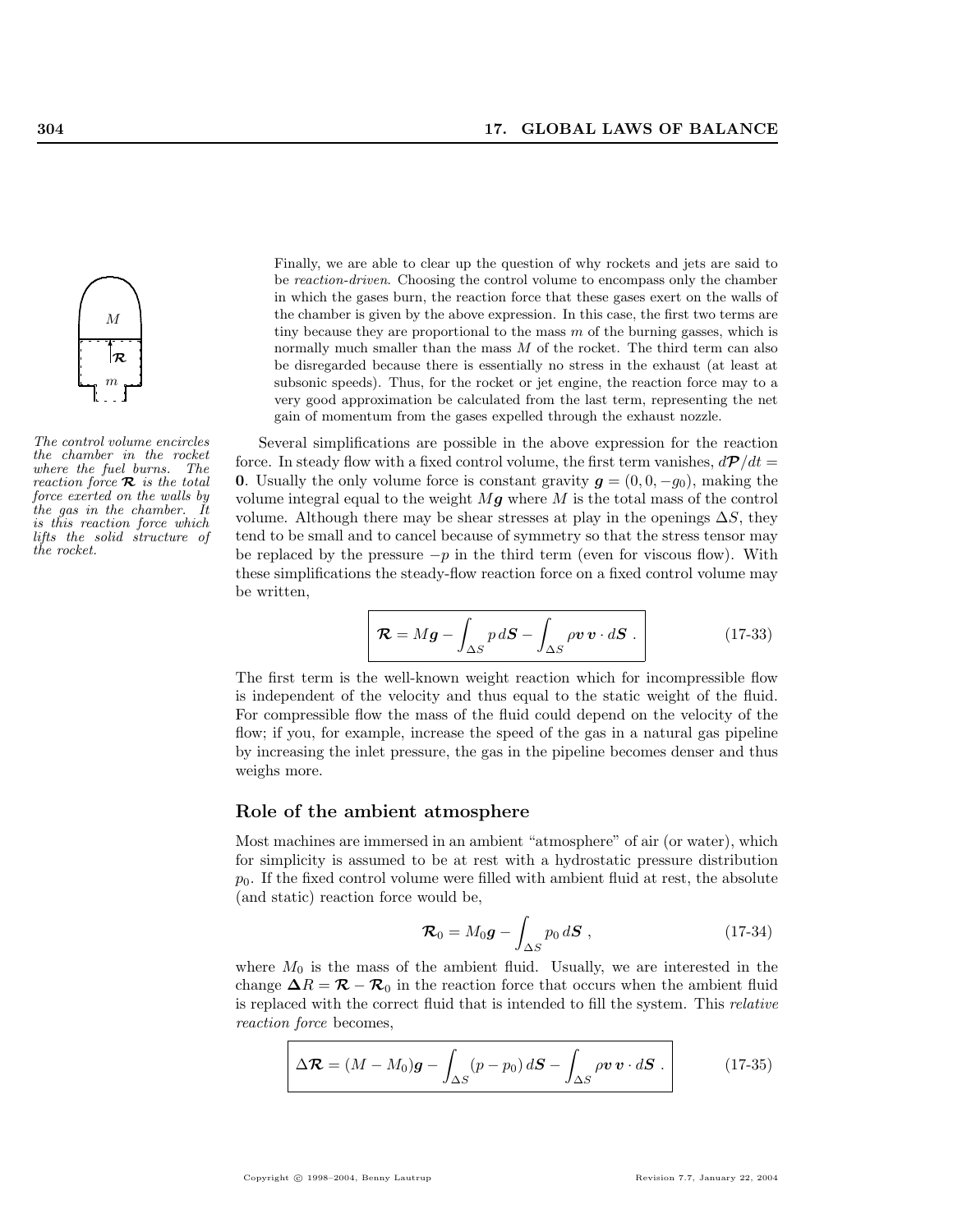Evidently, the relative reaction force is obtained by reducing the mass of the fluid by the buoyancy of the displaced ambient fluid and calculating all pressures relative to the ambient pressure.

The difference  $p - p_0$  between absolute pressure and the ambient pressure is called the gauge (or gage) pressure, because that is what you would read on a manometer gauge.

Example 17.6.6: A natural gas pipeline at the bottom of the sea transports gas between two islands. During construction the engineers allowed sea water to fill the pipeline which rested comfortably at the bottom under its own weight. But when the system was filled with gas, the buoyancy of the displaced water made the pipeline float to the surface. The engineers got fired for failing to correctly calculate the relative reaction force.

## Nozzle puzzle, continued

We are now in position to calculate the relative reaction force from the firehose nozzle discussed on page 302. Disregarding gravity and taking the outlet pressure equal to the ambient pressure  $p_0$ , the relative reaction force becomes

$$
\Delta \mathcal{R}_x = (p - p_0)A_1 - \rho_0 v_2^2 A_2 + \rho_0 v_1^2 A_1 \tag{17-36}
$$

For nearly ideal flow, Bernoulli's theorem allows us to find the pressure difference between inlet and outlet,

$$
\frac{1}{2}v_1^2 + \frac{p}{\rho_0} = \frac{1}{2}v_2^2 + \frac{p_0}{\rho_0} \tag{17-37}
$$

Together with mass conservation (17-28), everything can be expressed in terms of the inlet and outlet areas, and the resultant may be written

$$
\Delta \mathcal{R}_x = \frac{(A_1 - A_2)^2}{2A_1 A_2} \frac{Q^2}{\rho_0 A_2} \,. \tag{17-38}
$$

Somewhat surprisingly the fluid exerts a positive reaction force on the nozzle along the direction of flow. On reflection this is in fact in agreement with expectations because the pressure on the inside of the nozzle constriction is larger than the ambient pressure surrounding the nozzle.

The reaction force  $\Delta \mathcal{R}_x$  is the force that the fireman would have to oppose, should the firehose suddenly break. As we have seen, this is quite different from the force that must normally be applied to keep the nozzle and unbroken hose in place.

Example 17.6.7: For the older firehose in example 17.6.5, the required handle force changes instantaneously from  $+350$  N to  $-200$  N when the hose breaks. Since these forces are rather large, there is a real risk that the fireman will fly off together with the nozzle.



The true reaction force on a nozzle points along the direction of flow because there is a higher pressure before and in the constriction than at the outlet.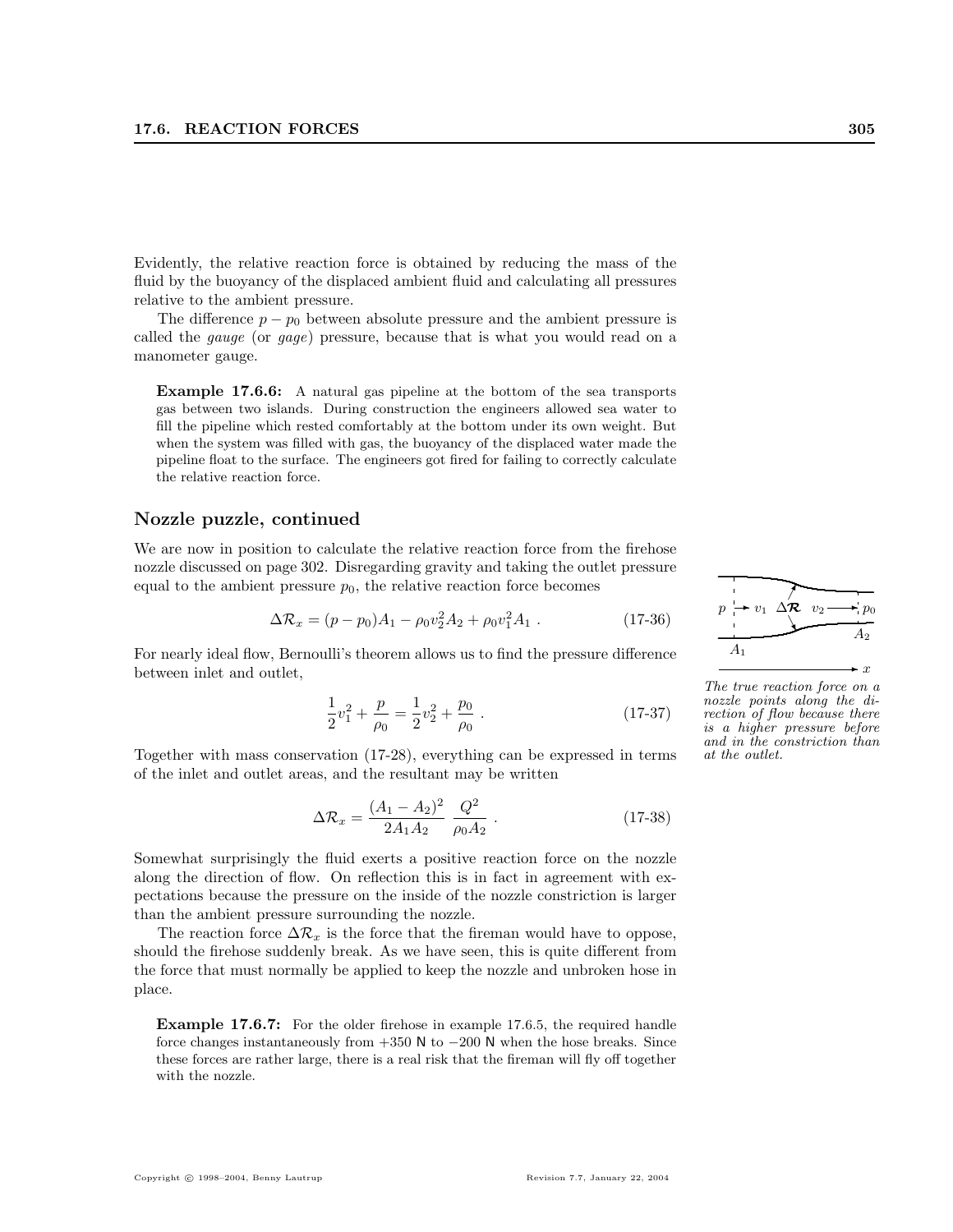## 17.7 Angular momentum balance

The angular momentum (sometimes called the moment of momentum) of a material particle with momentum  $d\mathcal{P}$  is

$$
d\mathcal{L} = \mathbf{x} \times d\mathcal{P} = \rho \mathbf{x} \times \mathbf{v} dV , \qquad (17-39)
$$

and the total angular momentum of the material in a control volume  $V$  is,

$$
\mathcal{L} = \int_{V} \rho \, \mathbf{x} \times \mathbf{v} \, dV \,. \tag{17-40}
$$

Angular momentum depends on the origin of the coordinate system. If we shift the origin by  $x \to x+a$ , the angular momentum shifts by  $\mathcal{L} \to \mathcal{L} + a \times \mathcal{P}$ , unless the total momentum vanishes which is generally not the case in fluid systems.

Although this definition of angular momentum seems self-evident, there are some subtle assumptions behind. The main worry is that the above expression only contains the angular momentum of the center-of-mass motion of the material particles. The fast random (thermal) motion of the molecules of a gas could in principle also contribute, but as long as there is no correlation between the position and velocity of the random component of molecular motion (and why should there be?), this contribution will average out (see problem 17.10).

#### Global equation of angular momentum balance

The material derivative of the angular momentum is calculated in the same way as for the momentum (17-13) with the result,

$$
\frac{D\mathcal{L}}{Dt} = \int_{V} \rho \frac{D(\mathbf{x} \times \mathbf{v})}{Dt} \, dV \tag{17-41}
$$

A single material time derivative of a field acts like a normal time derivative with respect to products. Using that  $D\mathbf{x}/Dt = \mathbf{v}$  and  $\rho D\mathbf{v}/Dt = \mathbf{f}^*$ , we find

$$
\rho \frac{D(\mathbf{x} \times \mathbf{v})}{Dt} = \rho \frac{D\mathbf{x}}{Dt} \times \mathbf{v} + \rho \mathbf{x} \times \frac{D\mathbf{v}}{Dt} = \mathbf{x} \times \mathbf{f}^*.
$$

Thus, the global equation of angular momentum balance takes the form,

$$
\frac{D\mathcal{L}}{Dt} = \mathcal{M} , \qquad (17-42)
$$

where

$$
\mathcal{M} = \int_{V} \boldsymbol{x} \times \boldsymbol{f}^* dV , \qquad (17-43)
$$

is the total moment of the forces acting on the material particles in the control volume. This quantity also depends on the origin of the coordinate system, and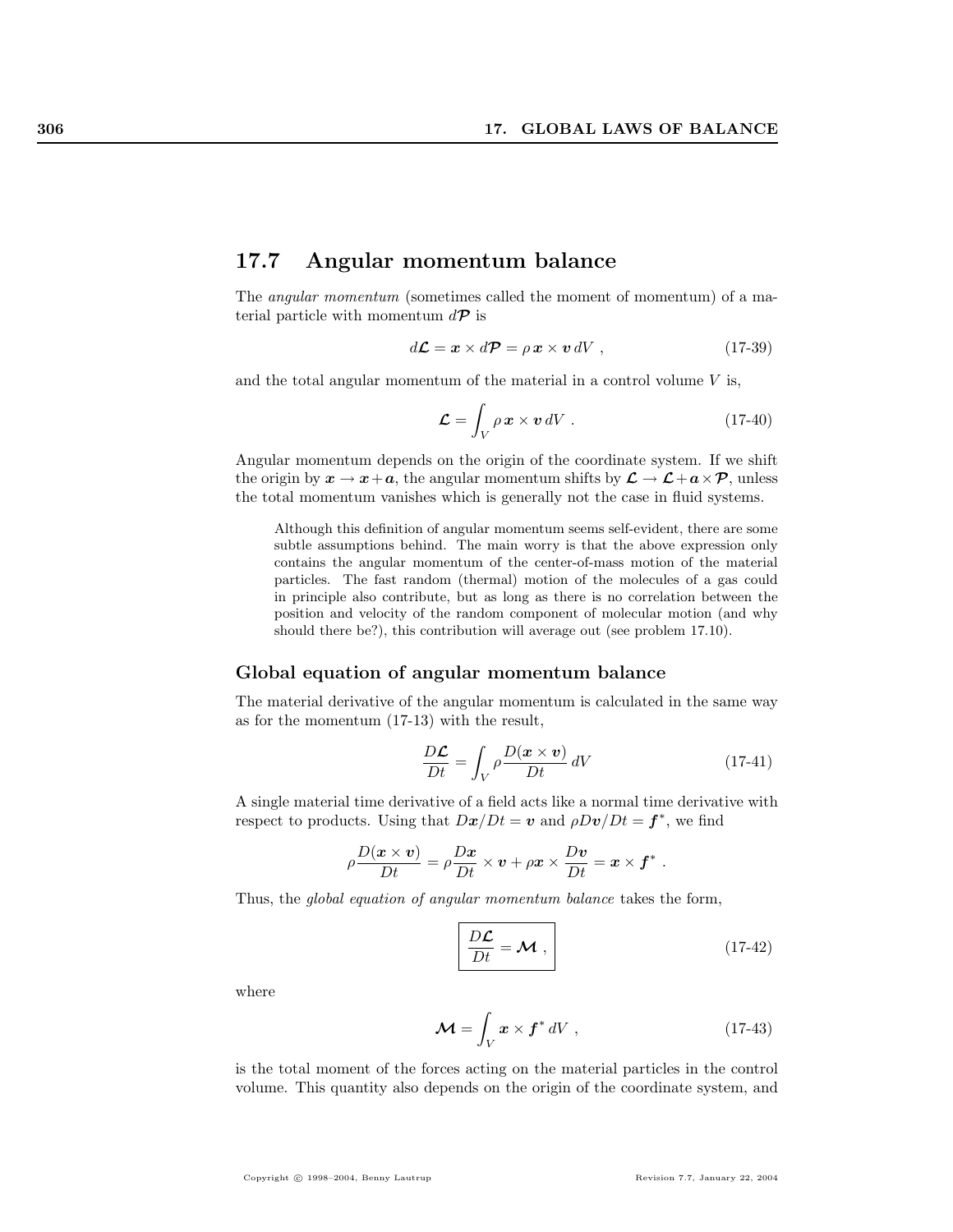transforms as  $\mathcal{M} \to \mathcal{M} + a \times \mathcal{F}$  under a shift  $x \to x + a$ . Both sides of angular momentum balance (17-42) thus shift in the same way so that the form of this relation is unchanged.

Reynolds theorem for angular momentum is obtained by replacing  $\rho$  with  $\rho(\boldsymbol{x} \times \boldsymbol{v})_i$  in (17-9), and becomes on vector form,

$$
\frac{D\mathcal{L}}{Dt} = \frac{d\mathcal{L}}{dt} + \oint_{S} \rho \mathbf{x} \times \mathbf{v} (\mathbf{v} - \mathbf{v}_{S}) \cdot d\mathbf{S} . \qquad (17-44)
$$

As for momentum, this is in practice the most useful formulation.

It is a bit more complicated to derive the global form of the total moment than it was for momentum. Inserting the effective force (9-18), we find

$$
(\boldsymbol{x} \times \boldsymbol{f}^*)_i - (\boldsymbol{x} \times \boldsymbol{f})_i = \sum_{jkl} \epsilon_{ijk} x_j \nabla_l \sigma_{kl} = \sum_{jkl} \epsilon_{ijk} \nabla_l (x_j \sigma_{kl}) - \sum_{jk} \epsilon_{ijk} \sigma_{kj}.
$$

The first term on the right hand side is a divergence which after integration leads to a surface integral. The last term vanishes when the stress tensor is symmetric, which we assume it is. In complete analogy to the total force  $(9-16)$ , the total moment of force may thus be written

$$
\mathcal{M} = \int_{V} x \times f \, dV + \oint_{S} x \times \boldsymbol{\sigma} \cdot d\boldsymbol{S} \,. \tag{17-45}
$$

If the volume forces are central, which is the case for gravity, internal forces do not contribute to the first term (see appendix B).

#### Spinning up a rotating lawn sprinkler

Some rotating lawn sprinklers are constructed with two horizontal arms of length R mounted on a common pivot. Each arm is a tube carrying water from the pivot towards a nozzle that is bent by 90◦ with respect to the tube and elevated through an angle  $\alpha$  against the azimuthal direction. The nozzle outlet has cross section  $A$  and the water emerges with velocity  $U$  relative to the nozzle. When the water is turned on, the sprinkler starts to rotate and reaches after a while a steady situation in which it rotates with constant angular velocity, determined by the friction moment from the pivot. We are here interested in analyzing the spin-up of the sprinkler when the water pressure is first turned on.

We choose a control volume which follows the outer surface of the sprinkler, cutting across the nozzle outlets and horizontally through the pivot. In cylindrical coordinates with the z-axis along the axis of rotation, the angular momentum of the sprinkler around the z-axis is  $\mathcal{L}_z = I \Omega$  where I is its moment of inertia of the whole sprinkler and  $\Omega > 0$  is the instantaneous angular velocity. The moment of inertia should be calculated in the usual way from the mass distribution in the arms, the pivot and the water contained in the system. For incompressible water the moment of inertia is time independent.



Arm of a lawn sprinkler. The nozzle is at right angles to the arm and has eleva- $\begin{array}{cc}\n\text{tion angle} & \alpha & \text{against} & \text{the}\n\text{azimuthal direction.} & \text{The}\n\end{array}$ azimuthal direction. control volume envelops the rotating sprinkler and cuts across the nozzle outlet and the pivot inlet.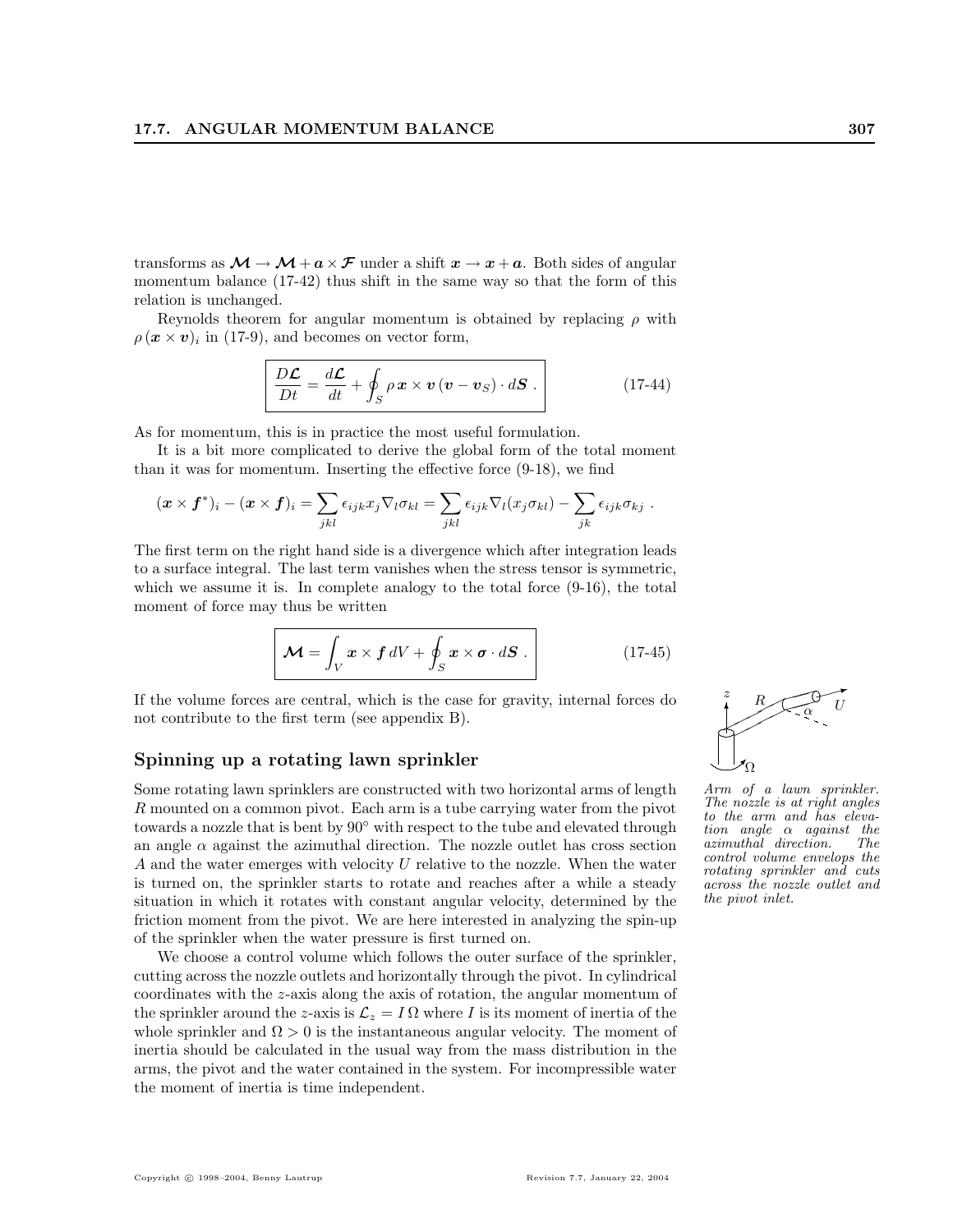The water entering vertically through the pivot carries no angular momentum, so the pivot does not contribute to the surface integral in (17-44), which is entirely given by the water leaving through the nozzle. In cylindrical coordinates we have  $(\mathbf{x} \times \mathbf{v})_z = r v_\phi$ , and since the azimuthal velocity of the water emerging from the nozzle is  $v_{\phi} \approx R\Omega - U \cos \alpha$ , the material derivative of  $\mathcal{L}_z$  becomes (taking both arms into account)

$$
\frac{D\mathcal{L}_z}{Dt} \approx \frac{d(I\Omega)}{dt} + 2\rho_0 R(R\Omega - U\cos\alpha)UA .
$$
 (17-46)

Disregarding air resistance, the only moment of force acting on the sprinkler arises from the (deliberately imposed) friction in the pivot. Since the friction moment must be negative,  $M_z = -N$ , angular momentum balance becomes

$$
I\frac{d\Omega}{dt} + R(R\Omega - U\cos\alpha)Q = -N.
$$
 (17-47)

where  $Q = 2\rho_0 U A$  is the total mass flow rate through the system. With initial condition  $\Omega = 0$  at  $t = 0$ , and assuming that the friction moment is constant, the solution to this linear differential equation is,

$$
\Omega = \frac{RUQ\cos\alpha - N}{R^2Q} \left(1 - e^{-\lambda t}\right) \tag{17-48}
$$

with time constant

$$
\lambda = \frac{R^2 Q}{I} \tag{17-49}
$$

Evidently, the condition for the angular velocity to be positive is that  $RUQ \cos \alpha > N$ , and the steady state angular velocity is

$$
\Omega_0 = \frac{RUQ\cos\alpha - N}{R^2Q} \t{,} \t(17-50)
$$

independently of the moment of inertia.

**Example 17.7.1 (Lawn sprinkler):** A lawn sprinkler with radius  $R = 20$  cm, nozzle outlet diameter  $d = 4$  mm, and nozzle elevation  $\alpha = 30^{\circ}$ , is designed to pass  $Q = 0.25$  liter water per second through its two arms and rotate once every 2 seconds in the steady state. The nozzle area becomes  $A = \frac{1}{4}\pi d^2 \approx 12.5 \text{ mm}^2$ , the outlet velocity  $U = Q/2A\rho_0 \approx 10 \text{ m/s}$ , and the steady state angular velocity  $\Omega_0 = \pi \, s^{-1}$ . The required friction moment that the pivot must deliver,  $N =$  $RUQ \cos \alpha - R^2Q\Omega_0 = 0.4$  Nm. The horizontal velocity of the water relative to the lawn is  $v_{\phi} = R\Omega_0 - U \cos \alpha \approx -8$  m/s, and the vertical velocity of the water is  $v_z = U \sin \alpha \approx 5$  m/s. Assuming a ballistic orbit for the water flying across the lawn (disregarding air resistance) the diameter of the sprinkled region comes to about  $D \approx 4 |v_{\phi}| v_z/g_0 \approx 16$  m. The sprinkled area,  $A_0 = \frac{1}{4}\pi D^2 \approx 200$  m<sup>2</sup>, receives about  $Q/\rho_0 A_0 \approx 4$  mm rain per hour from the sprinkler.



Spin-up of the lawn sprinkler.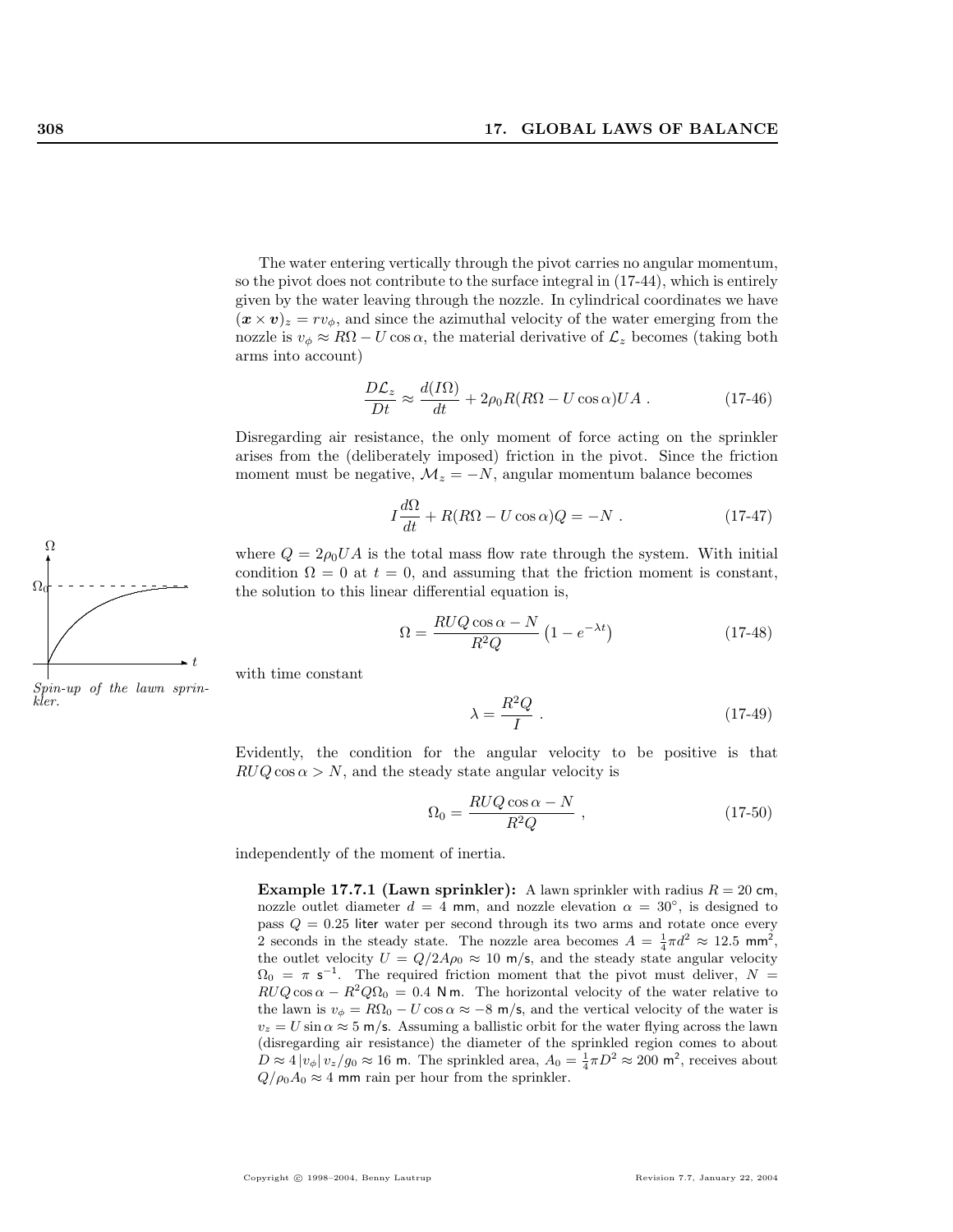## 17.8 Reaction moments

The rotating lawn sprinkler spins up and gains angular momentum by expelling water from the nozzles. This is clearly exposed by writing angular momentum balance (17-42) in the form,

$$
\frac{d\mathcal{L}}{dt} = \mathcal{M} - \oint_{S} \rho \, \mathbf{x} \times \mathbf{v} \left( \mathbf{v} - \mathbf{v}_{S} \right) \cdot d\mathbf{S} \tag{17-51}
$$

where the last term (including the sign) represents the net flux of angular momentum *into* the control volume through its surface. As for momentum, it must be emphasized that this term is *not* a true moment of force acting on the system, nor the reaction to another moment of force, but a "fictitious" moment of the same nature as the moment created by the centrifugal force in a rotating frame of reference (which will topple you if you try to stand up in a carousel). A closer analysis along the same lines as the reaction force (17-32) will however reveal that angular momentum balance makes this term appear as a contribution to the true reaction moment exerted by the fluid on the conduit walls.

## Rotor physics

Lawn sprinklers, fans, windmills, hairdryers, propellers, pumps, water turbines, compressors, and jet engines are all examples of the turbomachinery that is used ubiquitously in modern homes and industry. In such machines there is a solid rotating part, generically called the *rotor*, which diverts the flow and either puts energy into the fluid or takes it away. The rotor is usually mounted on a rigid shaft, and the energy is transmitted to or from the rotor through an external moment of force, or *torque*, applied to the shaft. The rotor is carefully designed with a number of channels that guide the flow in and out, and mostly the channels are constructed from thin blades that obstruct the flow as little as possible. Rotors essentially only differ by the way their channels are designed. In an axial flow rotor, all the channels run along the axis, and in a *radial flow* rotor the channels are all radial. Rotor design is a highly evolved engineering discipline and most real turbomachines employ in fact a mixture of axial and radial flow.

Even if the rotor spins steadily, the flow in the rotor will strictly speaking be unsteady seen from the inertial "laboratory" frame because of the moving blades. In the rotating frame of the rotor, the flow will however be steady, barring the turbulence that may arise if the flow is too rapid. It is for this reason natural to choose a rotating control volume which is fixed with respect to the rotor and contains all the fluid in the rotor. When the rotor spins with angular velocity  $\Omega$  around the z-axis, the control volume rotates with velocity,  $v_S = \Omega r e_{\phi}$  (in cylindrical coordinates with z-axis along the rotor axis). The flow velocity relative to the rotor is denoted

$$
u = v - vS = v - \Omega r e\phi
$$
 (17-52)

where  $v$  is the "absolute" flow velocity in the non-rotating laboratory frame.

 $\angle$  $\overline{a}$ . ...... . .... .... . ..... .......... . . 1 . .............. ✟✟ ✟✟ ✟✟ ✟✟  $\prec$ ✟✟✟ ✟✟ ✟✟ ✠ Ω  $z \star \hspace{-0.1cm}\star$ 

Sketch of a rotor on its shaft, rotating steadily with angular velocity  $\Omega$  around the z-axis.



A rotor channel with radial inflow at 1 and axial outflow at 2.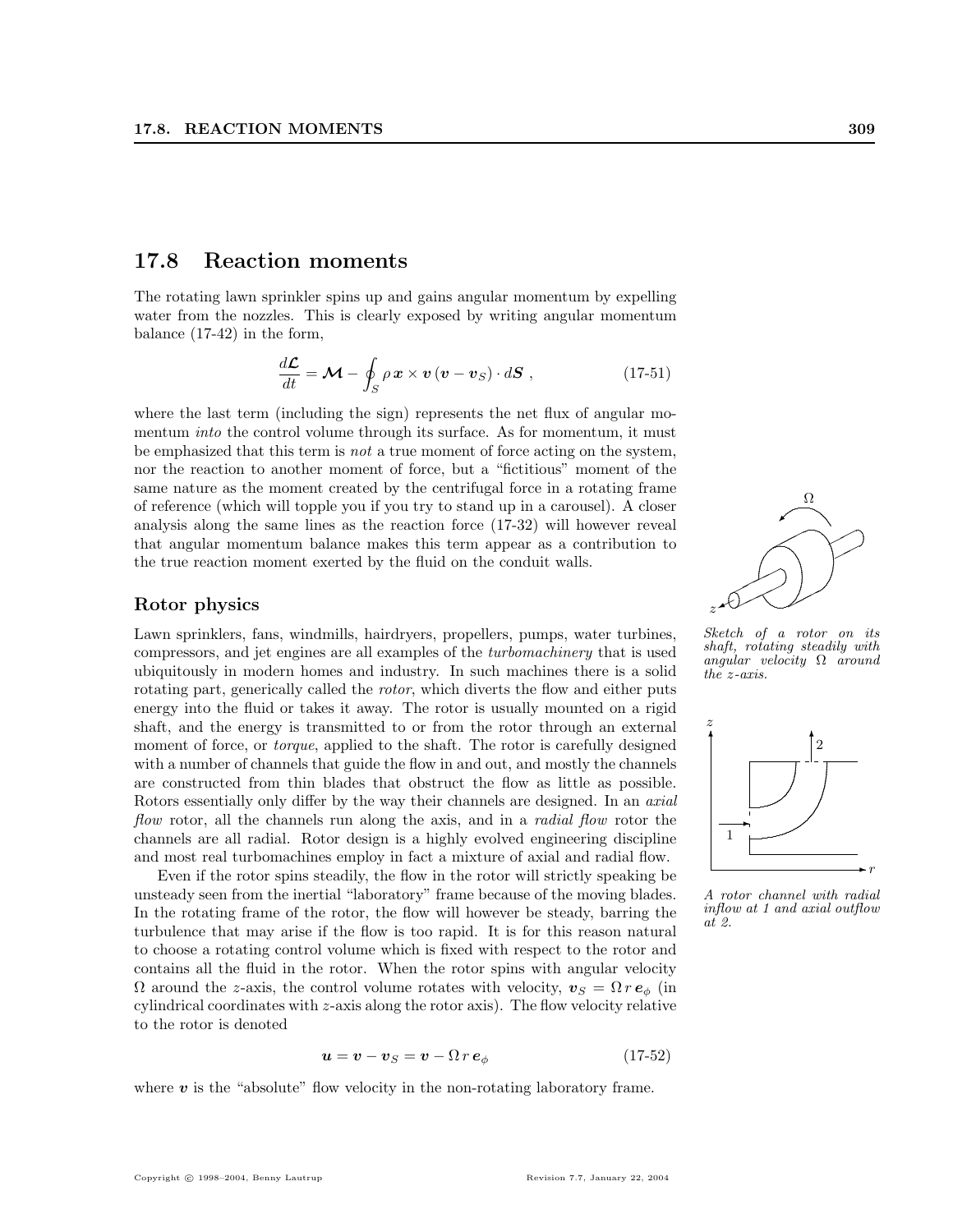In steady operation the total angular momentum contained in the control volume must be constant,  $d\mathcal{L}/dt = 0$ , in spite of the fact that it rotates. Using that the density of angular momentum along the cylinder axis is  $(\mathbf{x} \times \mathbf{v})_z = rv_{\phi}$ , the total axial moment of force which has to be exerted by the environment on the fluid in the rotor is obtained from angular momentum balance (17-51),

$$
\mathcal{M}_z = \oint_S r v_{\phi} \, \rho \, \mathbf{u} \cdot d\mathbf{S} \; . \tag{17-53}
$$

The environment may contribute in several ways to this moment, for example through friction as we saw for the lawn sprinkler, but if friction can be disregarded,  $\mathcal{M}_z$  will be the moment that must be applied to the shaft to keep to rotor spinning steadily. In the following we shall for simplicity assume this to be the case.

The total rate of work, or power, that the environment must supply to or take away from the solid shaft is obtained by multiplying the moment  $\mathcal{M}_z$  with the angular velocity  $\Omega$  (see problem 17.5),

$$
P = \Omega \mathcal{M}_z \tag{17-54}
$$

If the shaft power is positive, the rotor takes energy from the shaft which is put into the flow, as for example in a hair dryer. If on the other hand the shaft power is negative, the rotor produces energy and acts like a turbine by taking energy out of the flow.

Turbomachines running full of fluid, such as a lawn sprinklers, are driven by pressure differences between inlets and outlets. Taking only into account the pseudo-gravitational potential  $-\frac{1}{2}\Omega^2 r^2$  of the centrifugal force (see eq. (7-3)), the general Bernoulli function (16-30) becomes in the rotating frame,

$$
H = \frac{1}{2}u^2 + w(p) - \frac{1}{2}\Omega^2 r^2 , \qquad (17-55)
$$

where  $w(p)$  is the pressure function (16-31), which for incompressible fluids is simply  $w = p/\rho_0$ . The constancy of H along a streamline in nearly ideal steady flow, creates a relation between inlet and outlet pressures. Bernoulli's theorem should should, however, be used with some caution and will not be fulfilled if a significant amount of energy is dissipated into heat through turbulence.

Example 17.8.1 (Lawn sprinkler, continued): Returning to the lawn sprinkler in example 17.7.1 we now assume that the water feeds into sprinkler pivot through a half inch tube. Ignoring the square of the small inlet velocity (about 2 m/s), Bernoulli's theorem implies that in the steady state the inlet pressure excess is

$$
\Delta p = p - p_0 \approx \frac{1}{2}\rho_0 \left( U^2 - \Omega_0^2 R^2 \right) \approx 0.5 \text{ bar} . \qquad (17-56)
$$

The total power consumed by the sprinkler is determined by the pressure excess (and thus paid for by the waterworks). It is  $P_0 = \Delta p Q / \rho_0 \approx 12$  W and mostly goes to provide the kinetic energy of the sprinkled water. The total shaft power (lost to friction) becomes  $P = -N\Omega_0 \approx -1.3$  W which is only a tenth of the total power consumption.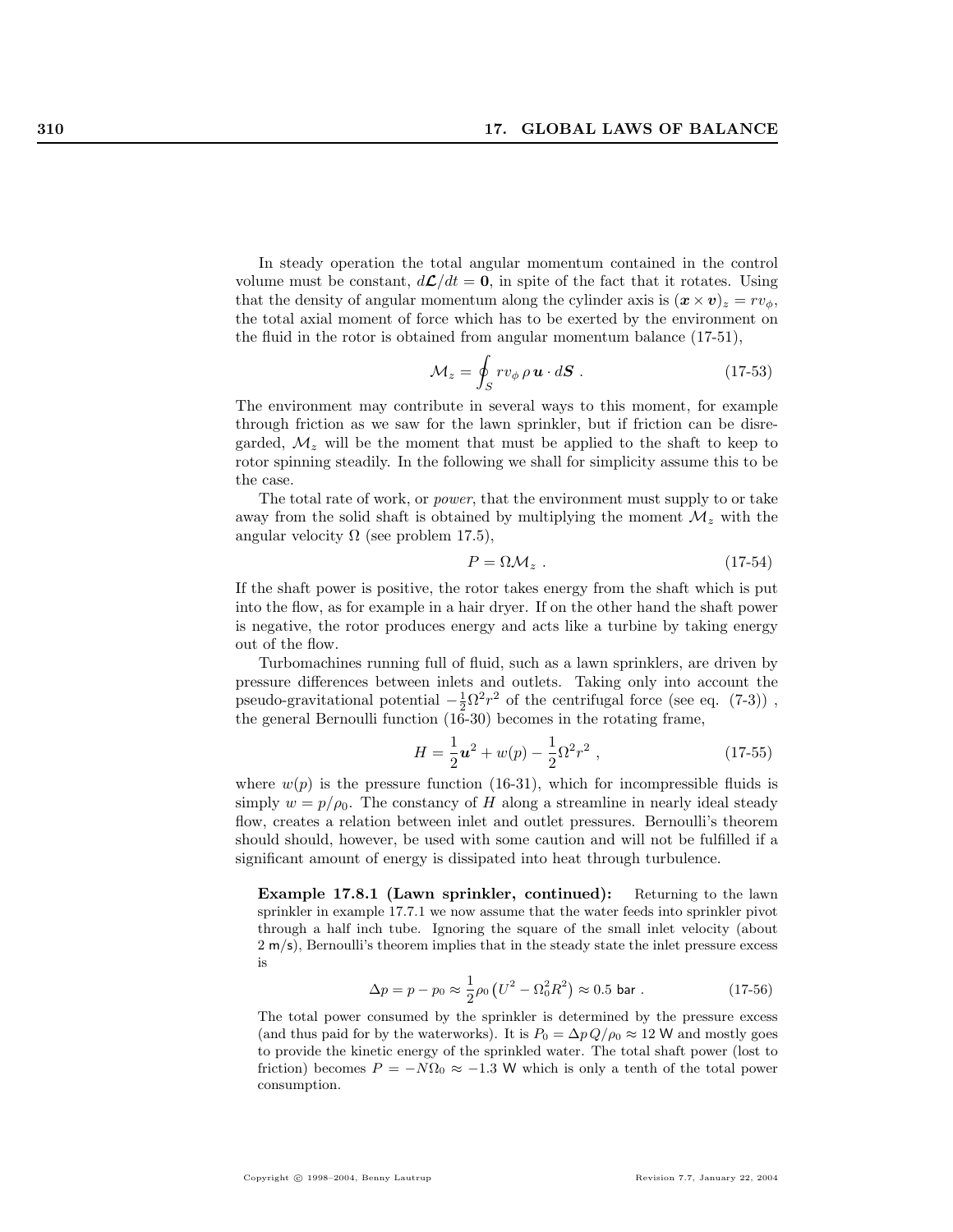#### Radial flow rotor

Radial flow rotors are mostly used in high-pressure turbomachinery, such as pumps, compressors, and hydraulic turbines. Although the following analysis concerns a turbine it is also valid for a pump. We assume that the flow is effectively incompressible and nearly ideal.

Let the rotor have inner radius  $a$ , outer radius  $b$ , and axial length  $L$ . We shall for simplicity assume that it is perfectly cylindrical with the same properties along the whole of its length  $0 < z < L$ , so that the channels have the same shape for all z. In a turbine, high-speed water is fed in at the outer perimeter  $r = b$  with (negative) radial velocity  $u_r(b) = v_r(b)$  and removed at the inner perimeter  $r = a$  with (negative) radial velocity  $u_r(a) = v_r(a)$ . Disregarding the blocking from the thin blades separating the otherwise identical channels, the total mass flow is approximatively,

$$
Q = 2\pi a L \rho_0 u_r(a) = 2\pi b L \rho_0 u_r(b) . \qquad (17-57)
$$

The integral in the shaft moment (17-53) only receives contributions from the radial surfaces at  $r = a, b$ . Since  $v_{\phi}$  is approximatively independent of  $\phi$  and z, we find the shaft power (*Euler's turbine equation*),

$$
P = (b v_{\phi}(b) - a v_{\phi}(a)) \Omega Q . \qquad (17-58)
$$

For a turbine where  $Q$  is negative, the shaft power will be negative as long as the angular momentum density is larger at the entry than at the exit,  $b v_{\phi}(b)$  $a v_{\phi}(a)$ . The fluid understandably has to loose angular momentum for the rotor to produce the work that may drive an electric generator.

The rotor consists of a number of thin blades mounted radially on a hub like the spokes of a wheel. Let the rotor blades be designed such that the geometric slopes with respect to the radial direction are  $\alpha_a$  at  $r = a$  and  $\alpha_b$  at  $r = b$ . In smooth operation we assume that the steady flow enters and leaves tangentially along the blades. Although a rotor can still operate if this condition is not fulfilled, it is much more liable to generate turbulence, accompanied by loss of power, because of the sudden change in flow direction, especially at the entry. The smoothness condition provides the following relations between the relative radial and azimuthal velocities,

$$
u_{\phi}(a) = \alpha_a u_r(a) , \qquad \qquad u_{\phi}(b) = \alpha_b u_r(b) . \qquad (17-59)
$$

Using that the absolute azimuthal velocity is  $v_{\phi}(r) = u_{\phi}(r) + \Omega r$ , and eliminating the azimuthal velocities by means of these equations and the radial velocities by means of (17-57), we obtain

$$
P = \left( (b^2 - a^2) \Omega + \frac{Q}{2\pi L \rho_0} (\alpha_b - \alpha_a) \right) \Omega Q . \qquad (17-60)
$$

Even if the blades have no curvature,  $\alpha_a = \alpha_b$ , the shaft power will be nonvanishing. If  $\alpha_b < \alpha_a$ , both terms in the parenthesis are positive (for a turbine).

 $\int a \rangle$  $\overline{\phantom{a}}$ .  $\searrow$  . . . . ....................................................................  $\downarrow$ ✻ Ω ✻ a b  $\sqrt{\mathbb{Q}}$ ✟✟ ✧✧ ❍❍ ✔  $\angle$ ▲ ▲ ❛❛ Sketch of a radial flow turbine rotating steadily with<br>angular velocity  $\Omega$ . The angular velocity  $\Omega$ . z-axis comes out of the paper. Fluid enters the rotor at  $r = b$ , moves radially inwards, and leaves at  $r = a$ 

where it is diverted away from the system along the

axis.

يبلى ....

❧❧ ✁

❆ ❆

. . ... ...... ........... ............... ...... ... ...

 $\diagup$ 

 $\overline{\phantom{a}}$ 

..... ..... ........ ................................ ..... ..... ... ... .



Sketch of a curved blade with slope  $\alpha_a$  at  $r = a$  and  $\alpha_b$  at  $r = b$  relative to the radial direction. Here  $\alpha_a$  is positive and  $\alpha_b$  negative.



The relation between ra-<br>dial velocity  $u_r = v_r$ dial velocity  $u_r = v_r$ <br>and azimuthal velocity  $azimuthal$  $u_{\phi} = v_{\phi} - \Omega r$  in the rest system of the rotor. The slope is defined to be  $\alpha = u_{\phi}/u_r$ .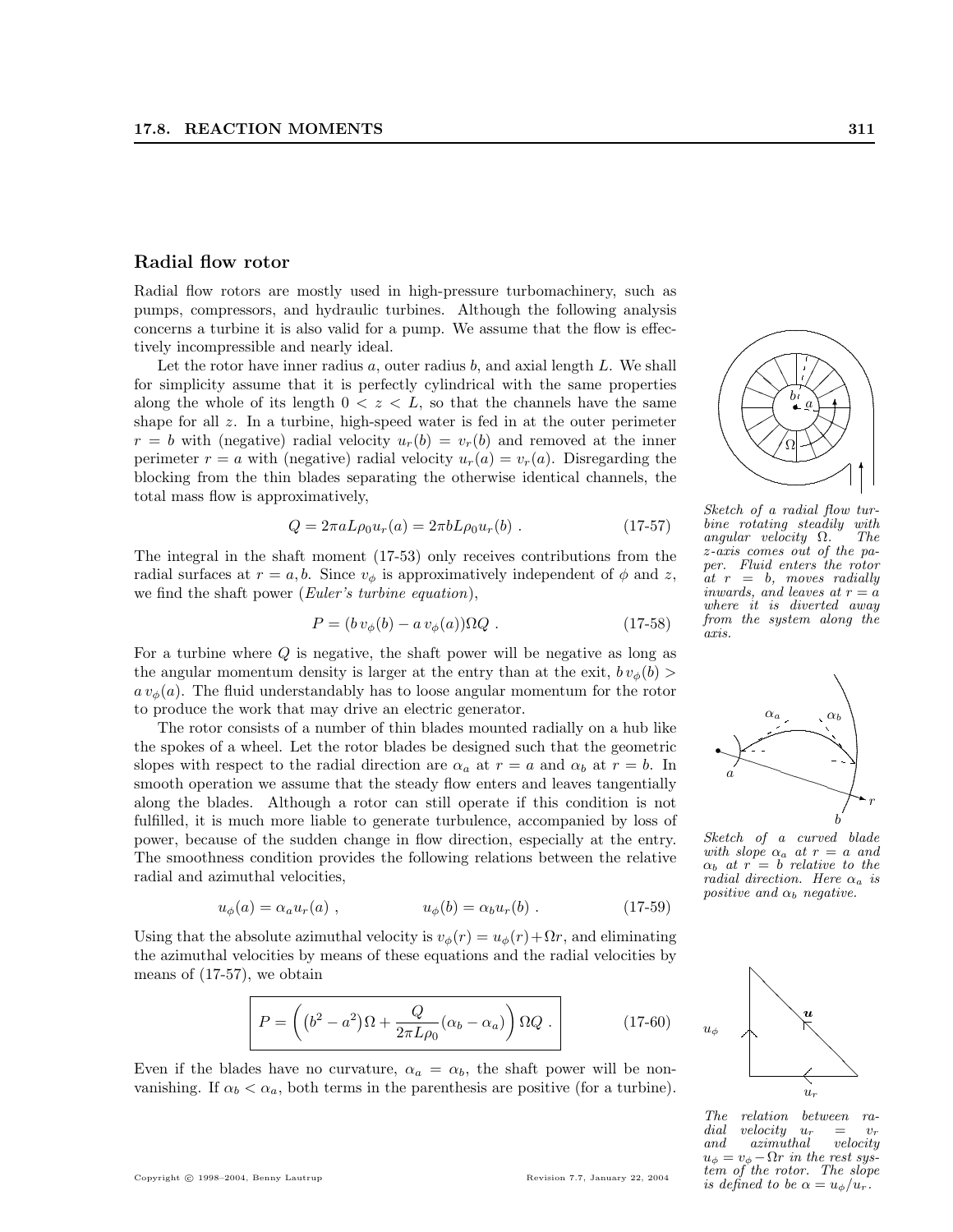Applying Bernoulli's theorem in the rotating frame to a streamline passing through a channel, it follows from (17-55) that

$$
\frac{1}{2}\mathbf{u}(a)^2 + \frac{p(a)}{\rho_0} - \frac{1}{2}\Omega^2 a^2 = \frac{1}{2}\mathbf{u}(b)^2 + \frac{p(b)}{\rho_0} - \frac{1}{2}\Omega^2 b^2.
$$

Using that  $u^2 = u_r^2 + u_\phi^2$  we obtain after elimination of the velocities

$$
p(b) - p(a) = \frac{1}{2}\rho_0 \left(\Omega^2 \left(b^2 - a^2\right) + \frac{Q^2}{(2\pi L \rho_0)^2} \left(\frac{1 + \alpha_a^2}{a^2} - \frac{1 + \alpha_b^2}{b^2}\right)\right) . \quad (17-61)
$$

The first term is due to the centrifugal force and the second to the change in velocity through the rotor channel. If the slopes are of nearly equal magnitudes,  $|\alpha_a| \approx |\alpha_b|$  both terms will be positive so that the pressure will always be largest at the outer rim of the rotor. This is the pressure head which drives a hydraulic turbine powered by high-pressure water coming down from a reservoir. Conversely, this is also the pressure head created by a pump used to lift water up into a reservoir.

Example 17.8.2 (Hydraulic turbine): A large hydraulic turbine is driven by water piped down from a reservoir  $h = 110$  m above the turbine. The rotor axis is vertical and the inner and outer radii are  $a = 2$  m and  $b = 3$  m. The axial length is  $L = 0.5$  m, and the rotor rotates at 60 rpm, *i.e.* once per second or  $\Omega = 2\pi$  s<sup>-1</sup>. The blades are constructed with vanishing entry slope  $\alpha_b = 0$ , so that the azimuthal inlet velocity is  $v_{\phi}(b) = \Omega b \approx 19$  m/s. At the exit the slope is chosen to be  $\alpha_a = 1/3$ , and the flow is required to be purely radial,  $v_{\phi}(a) = 0$ , leading to  $u_r(a) = -\Omega a/\alpha_a \approx -38$  m/s and  $u_r(b) = au_r(a)/b \approx -25$  m/s. The absolute inlet velocity of the water becomes  $v(b) \approx 31$  m/s, corresponding to a free fall from 50 m height. The flux of water may now be calculated from (17-57) and becomes  $Q/\rho_0 \approx -237 \text{ m}^3/\text{s}$ . The total shaft power (17-60) is  $P \approx -84 \text{ MW}$ . The pressure drop through the turbine is about  $\Delta p = p(b) - p(a) \approx 5.7$  bar which is a bit more than half the static pressure head from the reservoir. The total rate of work of the excess pressure is  $P_0 = \Delta p Q/\rho_0 \approx 136$  MW, so that the shaft work of the turbine is about  $P/P_0 \approx 62\%$  of the total work of the water. The remainder is found in the kinetic energy of the water coming out of the turbine at higher speed than it entered. In this calculation we have disregarded losses due to friction and turbulence which can be quite significant.

#### Axial flow rotor

Axial flow rotors are typically used in high-volume turbomachinery, such as fans and low-pressure turbines. The fluid is also in this case taken to be nearly ideal and effectively incompressible with constant density,  $\rho = \rho_0$ . Since there is no radial flow in this design, mass conservation guarantees that the axial velocity  $v_z = v_z(r)$  will be independent of z. The rotor is assumed to be cylindrical with inner and outer radii  $a$  and  $b$ , and thin blades that do not significantly obstruct the flow. The fluid enters the rotor at  $z = z_1$  and leaves at  $z = z_2$ . We shall for



Sketch of axial flow rotor. The control volume is defined by  $z_1 < z < z_2$  and  $a < r < b$ . The axial flow  $v_z(r)$  is independent of z, whereas the azimuthal flow  $v_{\phi}(r, z)$  may depend on both r and z.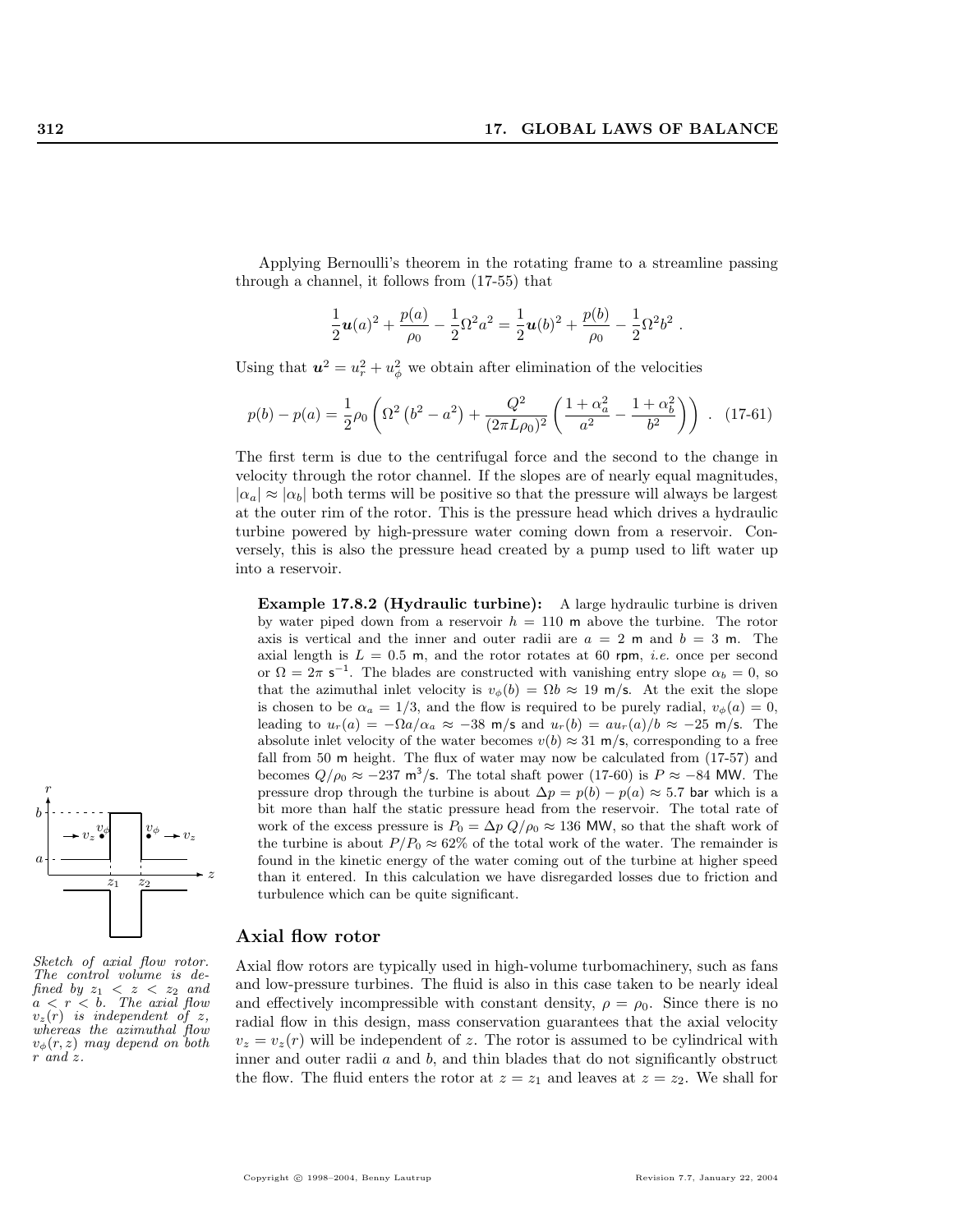simplicity assume that the axial flow is uniform  $v_z = U$ , so that the total mass flow through the rotor becomes

$$
Q = \int_{a}^{b} \rho_0 v_z(r) 2\pi r \, dr = \rho_0 U A , \qquad (17-62)
$$

where  $A = \pi(b^2 - a^2)$  is the area of the axial rotor cross section.

The rotor channels change the azimuthal velocity field  $v_{\phi}(r, z)$ . The integral in the shaft moment (17-53) only receives contributions from the inlet at  $z = z<sub>1</sub>$ and the outlet at  $z = z_2$ , so that the shaft power becomes

$$
P = \int_{a}^{b} \rho_0 r \big( v_{\phi}(r, z_2) - v_{\phi}(r, z_1) \big) v_z(r) \, 2\pi r \, dr = \langle r(v_{\phi 2} - v_{\phi 1}) \rangle \, \Omega Q \, . \quad (17-63)
$$

In the last step we have expressed the integral in terms of the area average  $\langle f \rangle = \frac{1}{A}$  $\frac{\partial \mathbf{b}}{\partial b}$  $\int_a^b f(r)2\pi r dr$  over the cross section of the rotor. The shaft power is positive if the azimuthal speed generally increases through the rotor, as one would also expect.

In steady operation we assume that the flow enters and leaves the spinning rotor tangentially along the blades. The rotor blades are designed such that the slope with respect to the z-axis is  $\alpha_1(r)$  at the entrance and  $\alpha_2(r)$  at the exit. Since the relative azimuthal rotor speed is  $u_{\phi} = v_{\phi} - \Omega r$ , the smoothness condition amounts to,

$$
u_{\phi 1} = v_{\phi 1} - \Omega r = \alpha_1 U , \qquad \qquad u_{\phi 2} = v_{\phi 2} - \Omega r = \alpha_2 U . \qquad (17-64)
$$

Using these relations to eliminate the azimuthal velocities, the shaft power may be written

$$
P = \langle r(\alpha_2 - \alpha_1) \rangle U \Omega Q . \qquad (17-65)
$$

The slope average  $\langle r(\alpha_2 - \alpha_1) \rangle$  is a purely geometric factor which is independent of both U and  $\Omega$ . Notice that this expression is only valid if the smoothness condition is actually being fulfilled.

If the inlet and exit slopes are the same  $\alpha_1 = \alpha_2$ , the total shaft power appears to vanish. This seems a bit puzzling, because it is well-known that propellers with flat blades also require engine power to turn steadily. The explanation is that for such devices the smoothness condition is not fulfilled, and the fluid hits the propeller blades at an "angle of attack", resulting in aerodynamic forces which oppose the motion and thus require power in the steady state (aerodynamic forces are discussed at length in chapter 27).

The actual geometric design of the blades provides us with the slopes. Here we shall for simplicity only consider the case, in which the blades have slopes that grow proportionally with the radial distance r, *i.e.*  $\alpha_1 = \beta_1 r$  and  $\alpha_2 = \beta_2 r$ . Under this assumption, the fluid will rotate like a solid body with  $v_{\phi1} = \Omega_1 r$ 

...) } ........................ . . .................................................................... ❅❅❅  $\bigg\{$ ❛❛❛ ✦✦ ✦  $/$  $/$ ☞ ▲ ▲ ▲ ............ a b

..... ................... . .

 $\zeta$  $\overline{\leftarrow}$ 

▲ ▲ ▲

\  $\diagup$  $\searrow$  )  $\swarrow$ 

❛❛  $\searrow$ 





The axial flow rotor seen edgewise, folded out along a constant radius r with the r-axis going into the paper. The blades have slope  $\alpha_1$ relative to the z-axis at the entrance  $z = z_1$  and  $\alpha_2$  at the exit  $z = z_2$ ; here shown with  $\alpha_1 > 0$  and  $\alpha_2 < 0$ .

.. ... ..... ...... ........ ............................ ...... ..... ... ... ..

> $\diagup$ ¡ ¡

☞  $/$ 

✦✦✦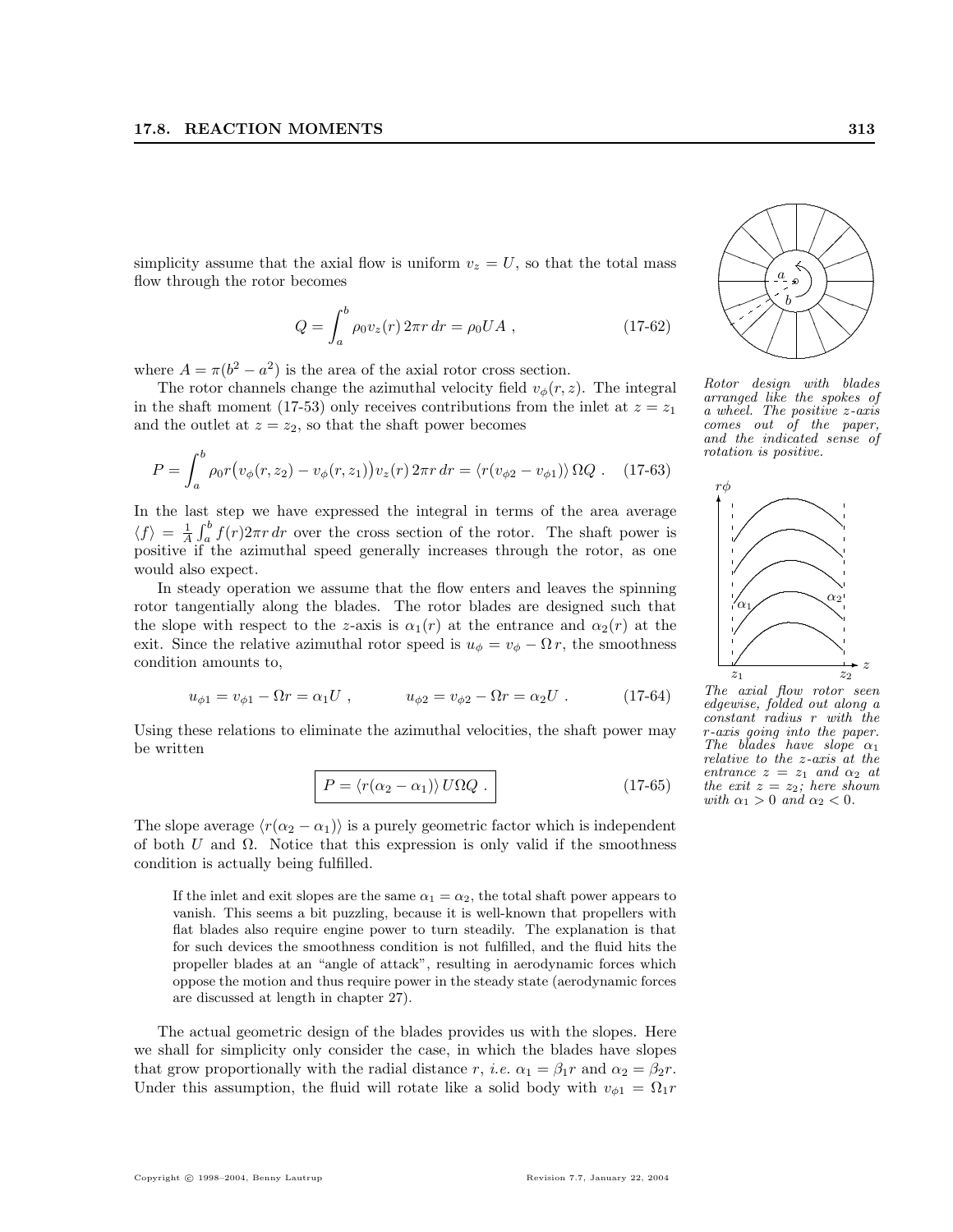at the entrance and  $v_{\phi 2} = \Omega_2 r$  at the exit, where the smoothness condition determines the angular velocities,

$$
\Omega_1 = \Omega + \beta_1 U , \qquad \qquad \Omega_2 = \Omega + \beta_2 U . \qquad (17-66)
$$

Now the shaft power (17-65) can be calculated explicitly with the result

$$
P = \frac{1}{2}(a^2 + b^2)(\beta_2 - \beta_1)U\Omega Q \ . \tag{17-67}
$$

If the blades are not designed with uniformly growing slopes, this expression may still be used for the purpose of doing estimates.

Finally, the pressure change through the rotor is obtained from the Bernoulli function (17-55) in the rest system of the rotor. For a streamline at constant  $r$ passing through an axial channel from inlet to outlet we find

$$
\frac{1}{2}\textbf{u}_1^2+\frac{p_1}{\rho_0}-\frac{1}{2}\Omega^2r^2=\frac{1}{2}\textbf{u}_2^2+\frac{p_2}{\rho_0}-\frac{1}{2}\Omega^2r^2\ .
$$

Using that  $u^2 = u_{\phi}^2 + u_z^2$  and  $u_z = v_z = U$ , we arrive at

$$
p_1 - p_2 = \frac{1}{2}\rho_0(\alpha_2^2 - \alpha_1^2)U^2 = \frac{1}{2}\rho_0(\beta_2^2 - \beta_1^2)r^2U^2.
$$
 (17-68)

The pressure difference between inlet and outlet grows in this case with the square of the distance of the channel from the axis.

Axial flow turbines are often provided with upstream *guide vanes* to add an initial azimuthal spin  $\Omega_1$  to the fluid before it enters the rotor. The guide vanes have basically the same function as the rotor blades, but since they are solidly anchored to the housing of the machine the reaction moment from the fluid on the guide vanes plays no role for the shaft power. For axial flow blowers downstream guide vanes may similarly be used "straighten out" the rotating fluid before it exits from the blower.

Example 17.8.3 (Air blower): In longer road tunnels axial flow air blowers are often used to create an artificial draught along the tunnel in order to rid it of exhaust fumes, especially when traffic has stalled. Suppose an air blower with outer diameter  $2b = 60$  cm and hub diameter  $2a \approx 20$  cm operates at  $\Omega = 600$  rpm =  $10 \cdot 2\pi$  s<sup>-1</sup>. The blades are constructed with radially increasing slopes, and the maximal entrance angle at the tip of a blade is  $-45^{\circ}$ , corresponding to  $\alpha_1(b) = -1$  and thus  $\beta_1 =$  $\alpha_1(b)/b \approx -3.33 \text{ m}^{-1}$ . At the entrance the air has no spin,  $\Omega_1 = 0$ , and the axial flow becomes  $U = -\Omega/\beta_1 \approx 19$  m/s. At the exit, the blade slope vanishes,  $\beta_2 = 0$ , so that  $\Omega_2 = \Omega$ . The total volume flow becomes  $Q/\rho_0 \approx 4.7 \text{ m3/s}$  and the total shaft power becomes  $P \approx 1$  kW. The maximal pressure increase across the blower is found at the tip of the blades,  $r = b$ , and is merely  $\Delta p = p_2 - p_1 \approx 195$  Pa  $\approx 2$  mbar.



The blades in the air blower of example 17.8.3 folded out along the rotor circum-<br>ference. The blades move The blades move upwards here.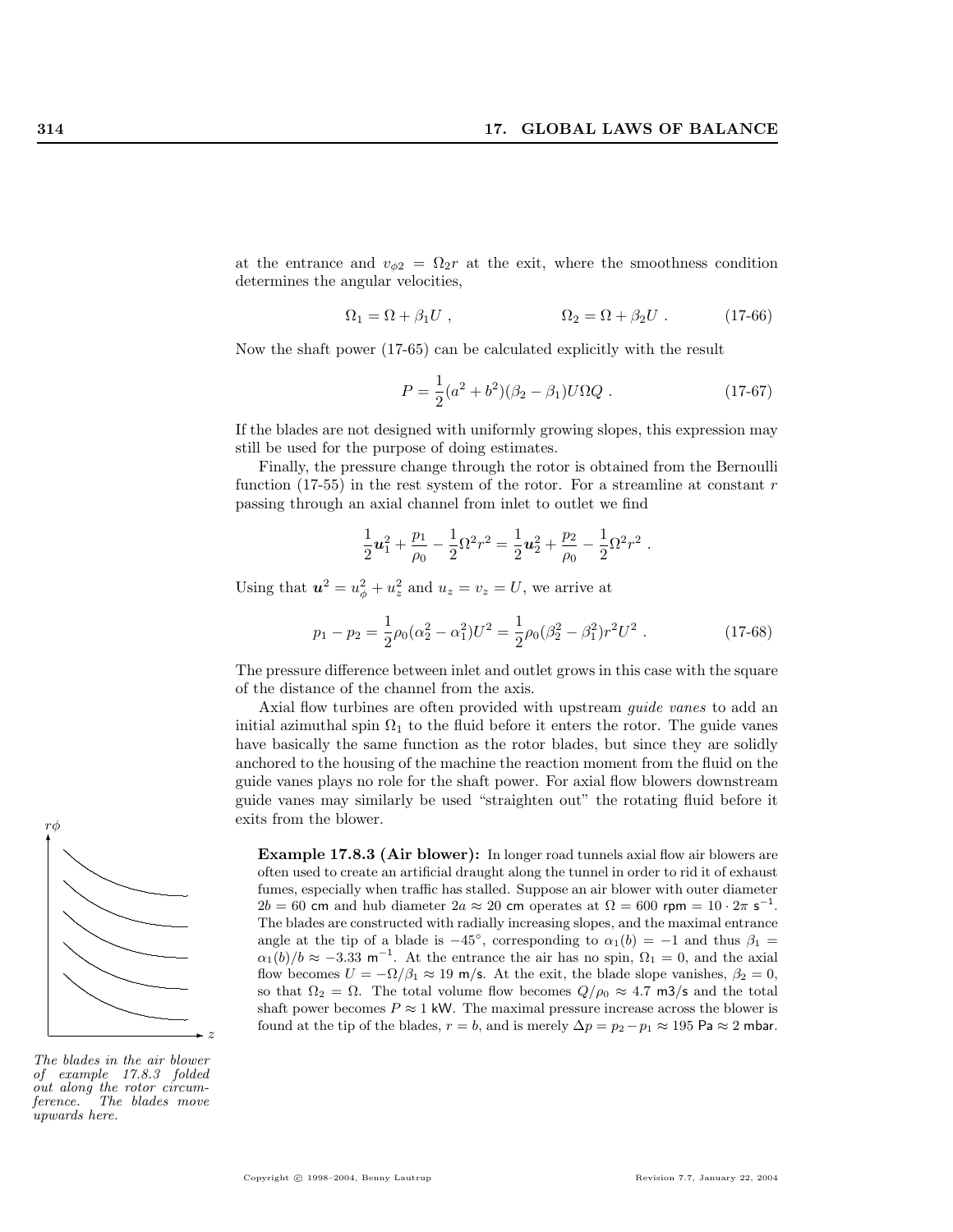#### ∗ Rotor scaling relations

Although it is possible to estimate the overall behavior of a rotor from angular momentum balance and Bernoulli's theorem, the details of the flow pattern through the actual rotor and the unavoidable viscosity of the fluid will give rise to important corrections to the shaft power and the pressure jump across the rotor, corrections that may not be easily calculable from theory. Model studies of scaled down versions of the rotor may, however, be feasible and the measured values of shaft power and pressure jump can afterwards be scaled up to yield a prediction for the actual machinery. So we need to know the scaling relations for these quantities.

A rotor of a given design is characterized by a single length scale D, the "diameter" of the system. The fluid itself is characterized by its density  $\rho$  in some point, say at the inlet. We shall furthermore assume that the viscosity is so small that it can be disregarded. During steady operation of the rotor, the controlling parameters are the angular velocity  $\Omega$  and mass flux Q. Since D controls the length scale,  $\Omega$  the time scale, and  $\rho$  the mass scale, the only dimensionless parameter which can be constructed is,

$$
q = \frac{Q}{\rho \Omega D^3} \tag{17-69}
$$

It may be viewed as a dimensionless representation of the mass flux and is usually called the flow coefficient. It also represents the ratio  $q \sim u/v$  between the relative flow velocity  $u \sim Q/\rho D^2$  and the absolute velocity  $v \sim \Omega D$ .

From (17-53) and (17-54) it follows that the shaft power scales like P  $\sim$  $\Omega DvQ \sim \Omega^2 D^2 Q$ . Similarly, it follows from (17-55) that the pressure head scales like  $\Delta p \sim \frac{1}{2}\rho \Omega^2 D^2$ . The exact equations of fluid mechanics (without viscosity) must therefore provide relationships of the form

$$
\frac{P}{\Omega^2 D^2 Q} = f(q) , \qquad \frac{\Delta p}{\frac{1}{2}\rho \Omega^2 D^2} = g(q) , \qquad (17-70)
$$

where  $f(q)$  and  $g(q)$  are — generally unknown — dimensionless functions of the dimensionless control variable q. For a radial rotor with nearly ideal incompressible flow, we take  $D = b$  and find from (17-60) and (17-61),

$$
f = 1 - \frac{a^2}{b^2} + q \frac{b}{2\pi L} (\alpha_b - \alpha_a) , \quad g = 1 - \frac{a^2}{b^2} + q^2 \frac{b^4}{(2\pi L)^2} \left( \frac{1 + \alpha_a^2}{a^2} - \frac{1 + \alpha_b^2}{b^2} \right) .
$$

If viscosity is important,  $f$  and  $g$  will also depend on the Reynolds number.

Example 17.8.4 (Model turbine): For the hydraulic turbine of example 17.8.2 we take  $D = b$  and find  $q = 1.4$ . A model turbine scaled down by a factor 10, *i.e.* with  $D \rightarrow 0.1D$ , but operated at the same angular velocity  $\Omega$  and the same value of q has a thousand times smaller mass flow  $Q \to 10^{-3} Q$ . The scaling relations now imply that  $P \to 10^{-5}P$  and  $\Delta p \to 10^{-2}\Delta p$ , independently of the form of the generally unknown functions f and g. Measuring the values of P and  $\Delta p$  in the model turbine immediately allows us to infer the values for the full-scale turbine (the Reynolds number may, however, be different for turbine and model).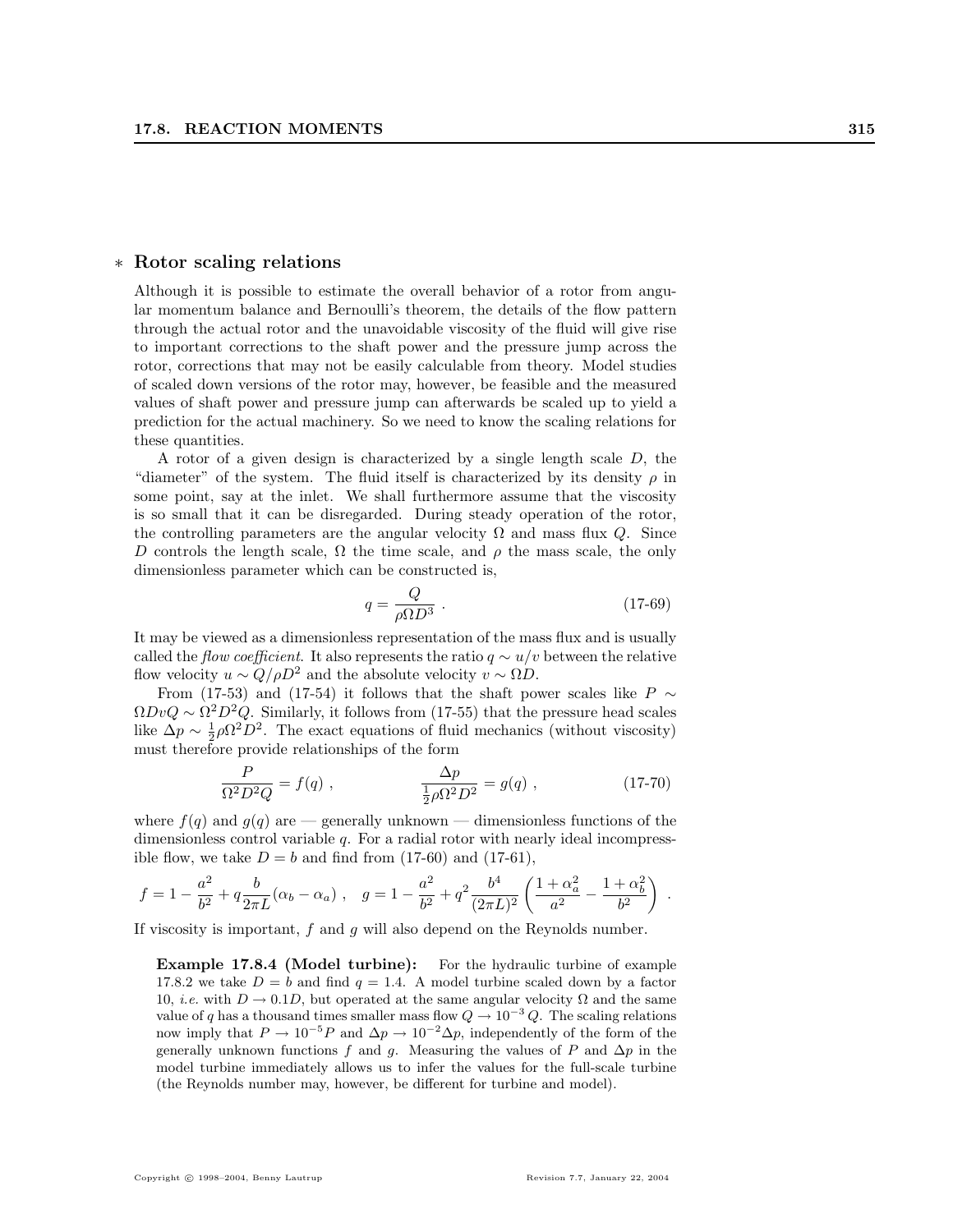# 17.9 Kinetic energy balance

The kinetic energy of a material particle with mass  $dM$  is

$$
d\mathcal{T} = \frac{1}{2} \mathbf{v}^2 dM = \frac{1}{2} \rho \mathbf{v}^2 dV , \qquad (17-71)
$$

and the total kinetic energy of all the material particles in a control volume becomes

$$
\mathcal{T} = \int_V \frac{1}{2} \rho v^2 \, dV \tag{17-72}
$$

It must be emphasized that this is only the kinetic energy of the mean flow of matter represented by the velocity field  $v$ . There is definitely also kinetic energy associated with the fast random motion of the molecules relative to the mean flow (see problem 17.10). This "hidden" contribution to the kinetic energy contained in any piece of matter is known to us as heat. The proper discussion of heat in the context of the First Law of Thermodynamics will be postponed to chapter 28.

## Global equation of kinetic energy balance

The material derivative of the kinetic energy is calculated in the same way as for momentum (17-13) with the result,

$$
\frac{DT}{Dt} = \int_{V} \rho \frac{D(\frac{1}{2}v^2)}{Dt} \, dV \tag{17-73}
$$

Carrying out the derivative we find by means of the fundamental dynamical equation of continuous matter (15-35)

$$
\rho \frac{D\left(\frac{1}{2}\boldsymbol{v}^2\right)}{Dt} = \rho \boldsymbol{v} \cdot \frac{D\boldsymbol{v}}{Dt} = \boldsymbol{v} \cdot \boldsymbol{f}^* \ . \tag{17-74}
$$

Thus, the global equation of kinetic energy balance takes the form

$$
\frac{DT}{Dt} = P \qquad , \tag{17-75}
$$

where

$$
P = \int_{V} \mathbf{v} \cdot \mathbf{f}^* dV \tag{17-76}
$$

is the total rate of work, or power, of all the forces acting on the material particles in the control volume<sup>1</sup>.

<sup>&</sup>lt;sup>1</sup>There is a slight clash between the symbol for total momentum  $P$  and for total power P, but it is resolved by consistently denoting momentum by the script version of the letter.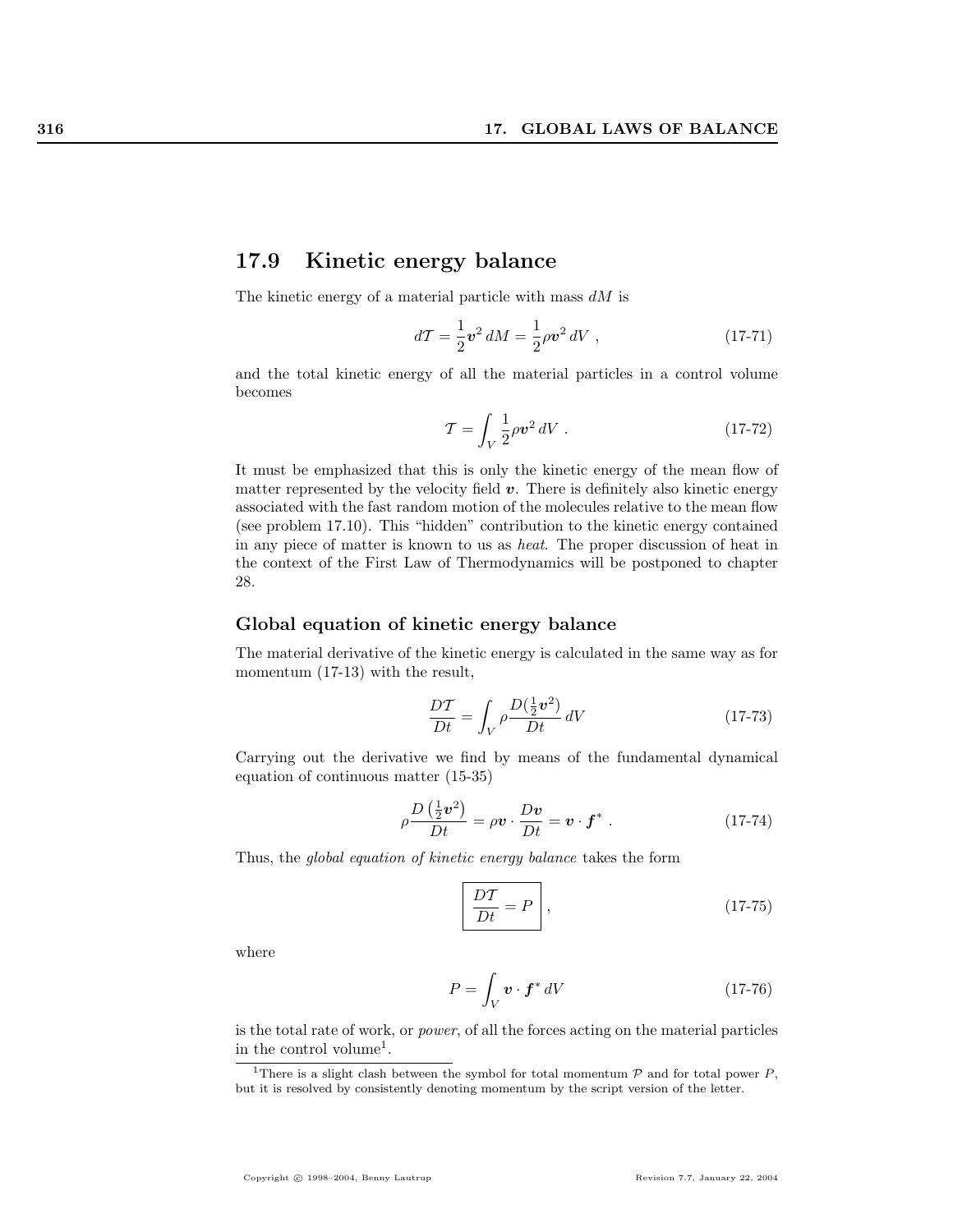Reynolds theorem for kinetic energy is obtained from (17-9) by replacing  $\rho$ with  $\frac{1}{2}\rho v^2$ ,

$$
\overline{DT} = \frac{dT}{dt} + \oint_{S} \frac{1}{2} \rho \, \mathbf{v}^2 \left( \mathbf{v} - \mathbf{v}_S \right) \cdot d\mathbf{S} \ . \tag{17-77}
$$

To derive a global expression for the power we use the expression (9-18) for the effective force density to write,

$$
\boldsymbol{v} \cdot \boldsymbol{f}^* - \boldsymbol{v} \cdot \boldsymbol{f} = \sum_{ij} v_i \nabla_j \sigma_{ij} = \sum_{ij} \nabla_j (v_i \sigma_{ij}) - \sum_{ij} \sigma_{ij} \nabla_j v_i.
$$

The integral of the first term in the final result may be converted to a surface integral by means of Gauss' theorem (6-4) to obtain,

$$
P = \int_{V} \boldsymbol{v} \cdot \boldsymbol{f} \, dV + \oint_{S} \boldsymbol{v} \cdot \boldsymbol{\sigma} \cdot d\boldsymbol{S} - \int_{V} \sum_{ij} \sigma_{ij} \nabla_{j} v_{i} \, dV \ . \tag{17-78}
$$

The total power thus consists of the power of the volume forces (external as well as internal), the power of the external contact forces, plus a third contribution

$$
P_{\rm int} = -\int_{V} \sum_{ij} \sigma_{ij} \nabla_j v_i \, dV \tag{17-79}
$$

which we interpret as the *power of the internal contact forces*. Although Newton's third law guarantees that the contact forces between neighboring material particles cancel, the power of these forces may not cancel because neighboring material particles will have slightly different velocities, as witnessed by the appearance of the velocity gradients  $\nabla_j v_i$  in the last term.

We shall later see that the rate of work of internal contact forces has essentially only two contributions: the work performed under local deformation of the material and the work done by local friction forces. Kinetic energy lost to deformation is usually stored as elastic internal energy and may be converted back to kinetic energy a short time later. This is for example what happens in an isentropic pressure wave in an ideal fluid where there is a rapid alternation between motion and pressure (see section 16.2). Since local compression heats the fluid, heat conduction may however prevent the full recovery of the local kinetic energy over longer times. Kinetic energy lost to local friction will on the other hand turn directly into heat which in general cannot be fully recovered as kinetic energy. Explicit expressions for the internal power in viscous fluids will be given in chapter 18 and the dynamics of heat will be discussed in chapter 28.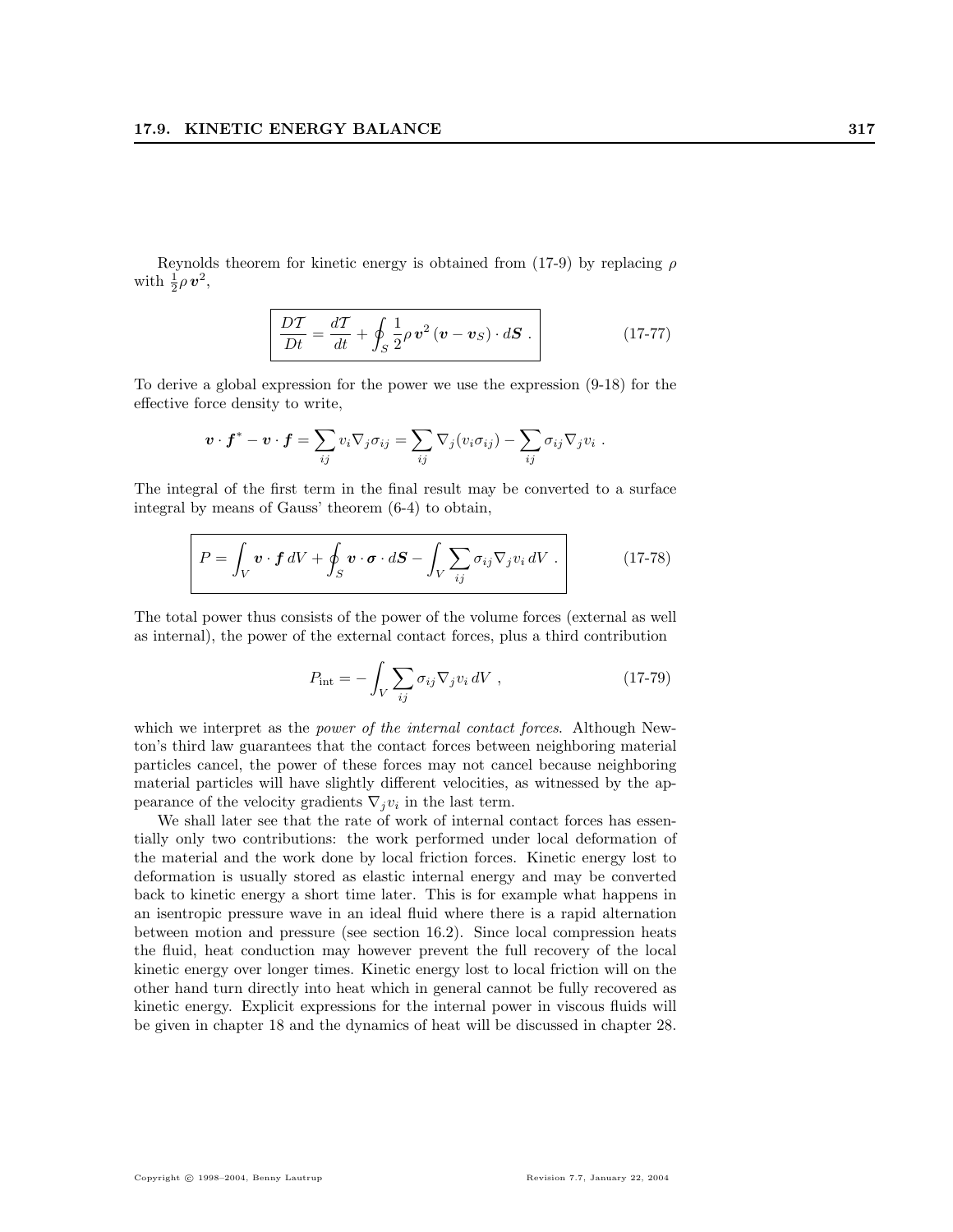

The water accelerates in the pipe while pouring out through the exit.



The kinetic energy of the<br>water in the transition water in the transition<br>region between cistern  $between$ and pipe is assumed to be negligible.

#### Total power in an ideal fluid

In an ideal (Euler) fluid all stresses are due to pressure,  $\sigma_{ij} = -p \delta_{ij}$ , and the total power (17-78) takes the simpler form,

$$
P = \int_{V} \mathbf{v} \cdot \mathbf{f} \, dV - \oint_{S} p \, \mathbf{v} \cdot d\mathbf{S} + \int_{V} p \, \mathbf{\nabla} \cdot \mathbf{v} \, dV \,. \tag{17-80}
$$

Since the local rate of volume change at the surface of a comoving control volume is  $\mathbf{v} \cdot d\mathbf{S}$ , the second term can be identified with the thermodynamic rate of work  $(-p dV/dt)$  of the external surface pressure distribution. The last term is only non-zero for compressible fluids, and yields a positive contribution when the material locally expands ( $\nabla \cdot \mathbf{v} > 0$ ) under positive internal pressure ( $p > 0$ ).

## Pulling the plug

When the plug is pulled in the bottom of a cistern filled with water, the fluid goes through a short initial acceleration before steady flow is established. For simplicity we assume that the drain is a horizontal pipe of length  $L$  and cross section A, that the cistern is vertical with large cross section  $A_0 \gg A$ , and that the cistern is continuously being refilled to maintain a constant water level  $h$ . Initially the pipe is full and all the water is assumed to be at rest. The control volume is fixed and contains all the water in the system between the open surface, the pipe outlet, and the walls of the cistern and pipe.

From mass conservation we know that the volume of incompressible water which at any moment runs out of the pipe equals the volume put back into the cistern to keep the level  $h$ . If  $v$  is the (average) horizontal velocity in the pipe and  $v_0$  the (average) vertical velocity in the cistern, Leonardo's law (page 241) tells us that  $Av = A_0v_0$ . Assuming that the water is also nearly ideal, Torricelli's lens us that  $Av = A_0v_0$ . Assuming that the water is also hearly ideal, forricem s<br>law (page 266) tells us that the steady terminal speed,  $\sqrt{2g_0h}$ , is the same as the speed the water would obtain by falling freely from the top of the water surface in the cistern to the exit of the pipe. We shall now calculate how the water arrives at this speed.

The total kinetic energy of the water in the system is the sum of the kinetic energies of the water moving vertically through the cistern and the water moving horizontally through the pipe,

$$
\mathcal{T} \approx \frac{1}{2}\rho_0 A_0 h v_0^2 + \frac{1}{2}\rho_0 A L v^2 \approx \frac{1}{2}\rho_0 A L v^2 \left(1 + \frac{hA}{LA_0}\right) \approx \frac{1}{2}\rho_0 A L v^2 \,. \tag{17-81}
$$

In the last step we have assumed that  $hA \ll LA_0$ , *i.e.* that water in the cistern moves so slowly that its kinetic energy is negligible (in spite of its larger volume) compared to that of the water in the pipe .

In deriving this equation we have made the usual approximation of equating the averages of products with the products of averages. Since we do not know the actual flow pattern in the cistern near the drain without solving Euler's equation, we shall assume that the transition from  $v_0$  in the cistern to v in the drain happens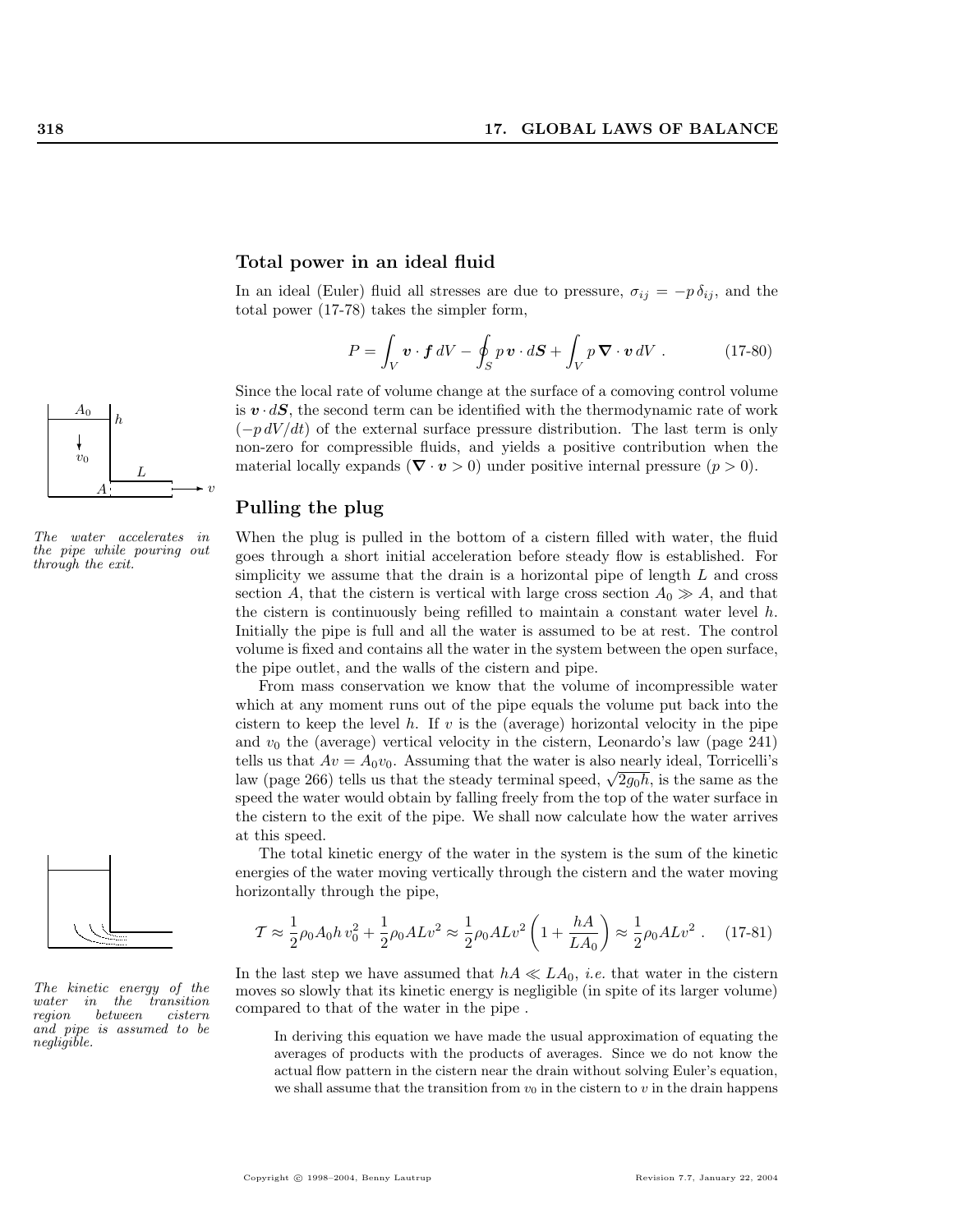in a small volume of dimensions comparable to the linear size of the drain, say A. Provided  $L \gg \sqrt{A}$ , it should be permissible to ignore the kinetic energy of the water in the transition region in comparison with the kinetic energy of the water in the pipe (see problem 17.7).

Kinetic energy is lost through the outlet  $A$  and gained through the inlet  $A_0$ , so that the net rate of loss of kinetic energy from the system is (under the same approximations as above),

$$
\oint_S \frac{1}{2} \rho_0 \, \mathbf{v}^2 \, \mathbf{v} \cdot d\mathbf{S} \approx \frac{1}{2} \rho_0 A v^3 - \frac{1}{2} \rho_0 A_0 v_0^3 = \frac{1}{2} \rho_0 A v^3 \left( 1 - \frac{A^2}{A_0^2} \right) \approx \frac{1}{2} \rho_0 A v^3.
$$

Consequently, the material rate of change of the kinetic energy (17-77) becomes

$$
\frac{DT}{Dt} = \rho_0 A L v \frac{dv}{dt} + \frac{1}{2} \rho_0 A v^3 \ . \tag{17-82}
$$

Gravity performs work at the rate  $\rho_0 A_0 h g_0 v_0$  on the water moving vertically downwards in the cistern. At the open surface and at the pipe outlet, there is atmospheric pressure  $p_0$  which performs positive work  $A_0p_0v_0$  on the water coming in and negative work  $-Ap_0v$  at the water going out. Since the water is assumed to be incompressible ( $\nabla \cdot \mathbf{v} = 0$ ) and nearly ideal, there is no kinetic energy lost to compression or heat, and the total power (17-80) of all the forces becomes,

$$
P \approx \rho_0 A_0 h g_0 v_0 + A_0 p_0 v_0 - A p_0 v = \rho_0 A h g_0 v \tag{17-83}
$$

In the last step we have again used Leonardo's law.

Putting it all together, kinetic energy balance results in the differential equation for the drain pipe velocity,

$$
\frac{dv}{dt} = \frac{2g_0h - v^2}{2L} \tag{17-84}
$$

The right hand side vanishes for  $v = \sqrt{2g_0h}$ , which is the terminal velocity. Solving the differential equation with the initial condition  $v = 0$  at  $t = 0$ , we find

$$
v(t) = \sqrt{2g_0h} \tanh\frac{t}{\tau},
$$
\n(17-85)

where

$$
\tau = \frac{2L}{\sqrt{2g_0h}} \tag{17-86}
$$

is the characteristic rise time towards terminal velocity. Quite reasonably, it equals the time it takes the water to pass through the pipe at half the terminal speed. At  $t = 2\tau$ , the water has reached 96 % of terminal speed.



Rise of the velocity in the drain pipe towards terminal velocity  $U = \sqrt{2g_0h}$ .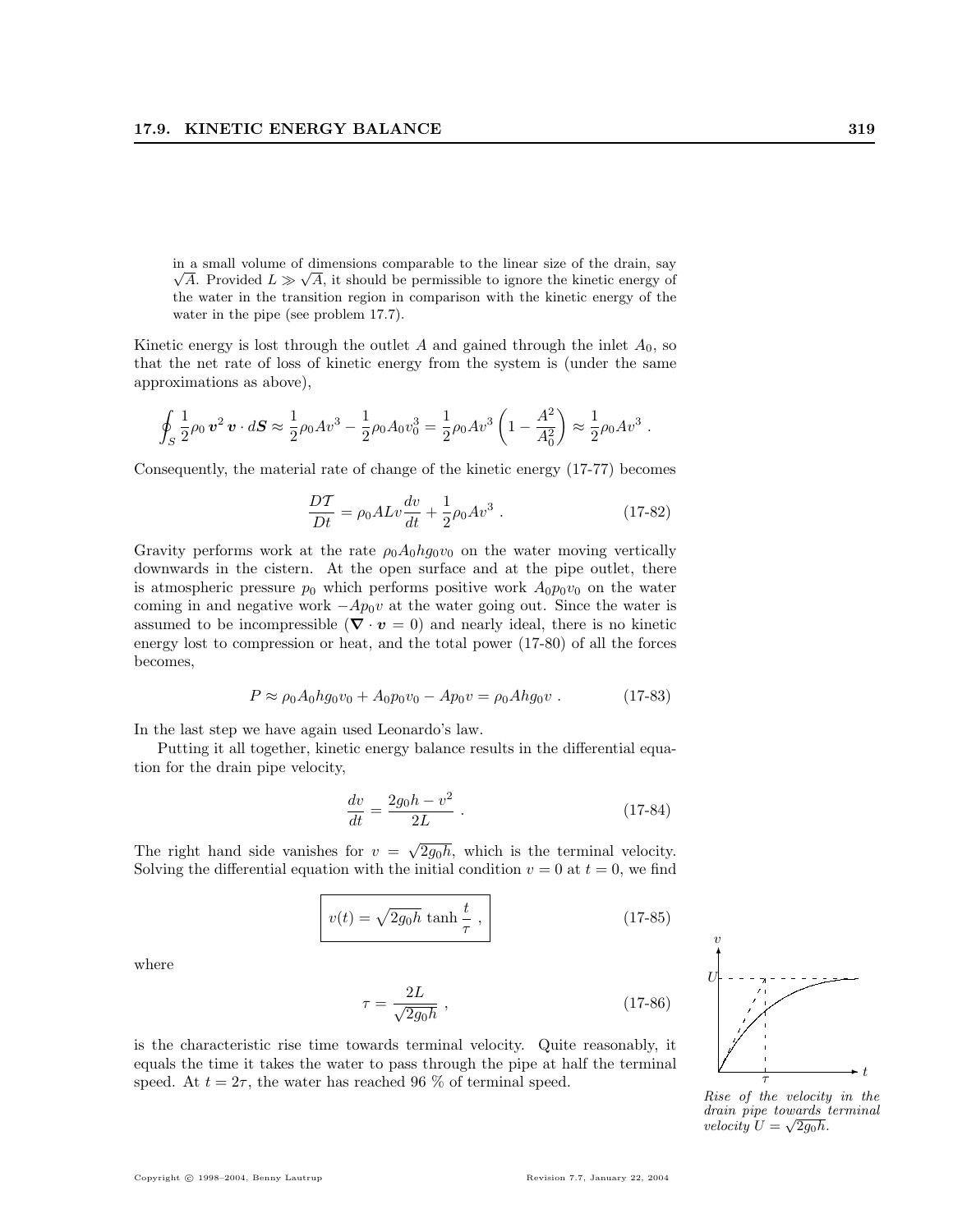Example 17.9.1 (Barrel of wine): For a cylindrical barrel of wine (example 16.3.2) with diameter 1 m and height 2 m, emptied through a spout with diameter 5 cm and length  $L = 20$  cm, the terminal speed is 6 m/s, and the water obtains 96 % of this speed speed after just 0.13 seconds! If you try to put back the plug in the spout after merely half a second, there will nevertheless arrive about 5 liters of wine on the floor (and on you).

Until now we have completely escaped the problem of how the pressure behaves inside the cistern and in the pipe. Taking the  $x$ -axis along the pipe, and using that  $v$  does not depend on  $x$ , there will be no comoving acceleration in the pipe, and the x-component of Euler's equation (16-1) becomes simply

$$
\frac{dv}{dt} = -\frac{1}{\rho_0} \frac{\partial p}{\partial x} \tag{17-87}
$$

Since  $dv/dt$  takes the same value everywhere along the pipe, the pressure gradient will be independent of x. Expressed in terms of the pressures  $p_1$  and  $p_0$  at the ends of the pipe, it is  $\partial p/\partial x = (p_0 - p_1)/L$ . Finally, inserting the acceleration (17-84) and the solution (17-85) we obtain the pressure difference between the pipe entry and the exit

$$
\Delta p = p_1 - p_0 = \frac{1}{2}\rho_0(2g_0h - v^2) = \frac{\rho_0 g_0 h}{\cosh^2(t/\tau)}.
$$
 (17-88)

At  $t = 0$  the entry pressure  $p_1$  equals the hydrostatic pressure of the water in the cistern, as one would expect, and it approaches atmospheric pressure  $p_0$ everywhere in the pipe in the characteristic rise time  $\tau$ . In reality there will remain a residual pressure drop in the pipe due to viscous friction (section 19.6).

# 17.10 Mechanical energy balance

Let us for simplicity assume that the volume forces are entirely due to an external static field of gravity,  $\mathbf{f} = \rho \mathbf{g}$  with  $\mathbf{g} = -\nabla \Phi(\mathbf{x})$ . In such a field a material particle has potential energy  $\Phi$  dM (see section 3.5) and the total potential energy of the material in the control volume becomes

$$
\mathcal{V} = \int_{V} \rho \, \Phi \, dV \tag{17-89}
$$

Using the by now familiar method (leading to  $(17-13)$ ), the material time derivative of the potential energy becomes

$$
\frac{D V}{D t} = \int_V \rho \frac{D \Phi}{D t} dV = \int_V \rho (\mathbf{v} \cdot \nabla) \Phi dV = - \int_V \rho \mathbf{v} \cdot \mathbf{g} dV.
$$

Since the final result is the opposite of the volume force contribution to (17-80), it makes sense to define the total mechanical energy as the sum of the kinetic



During acceleration there is a pressure drop  $\Delta p = p_1 - p_0$ between the entry and exit to the pipe.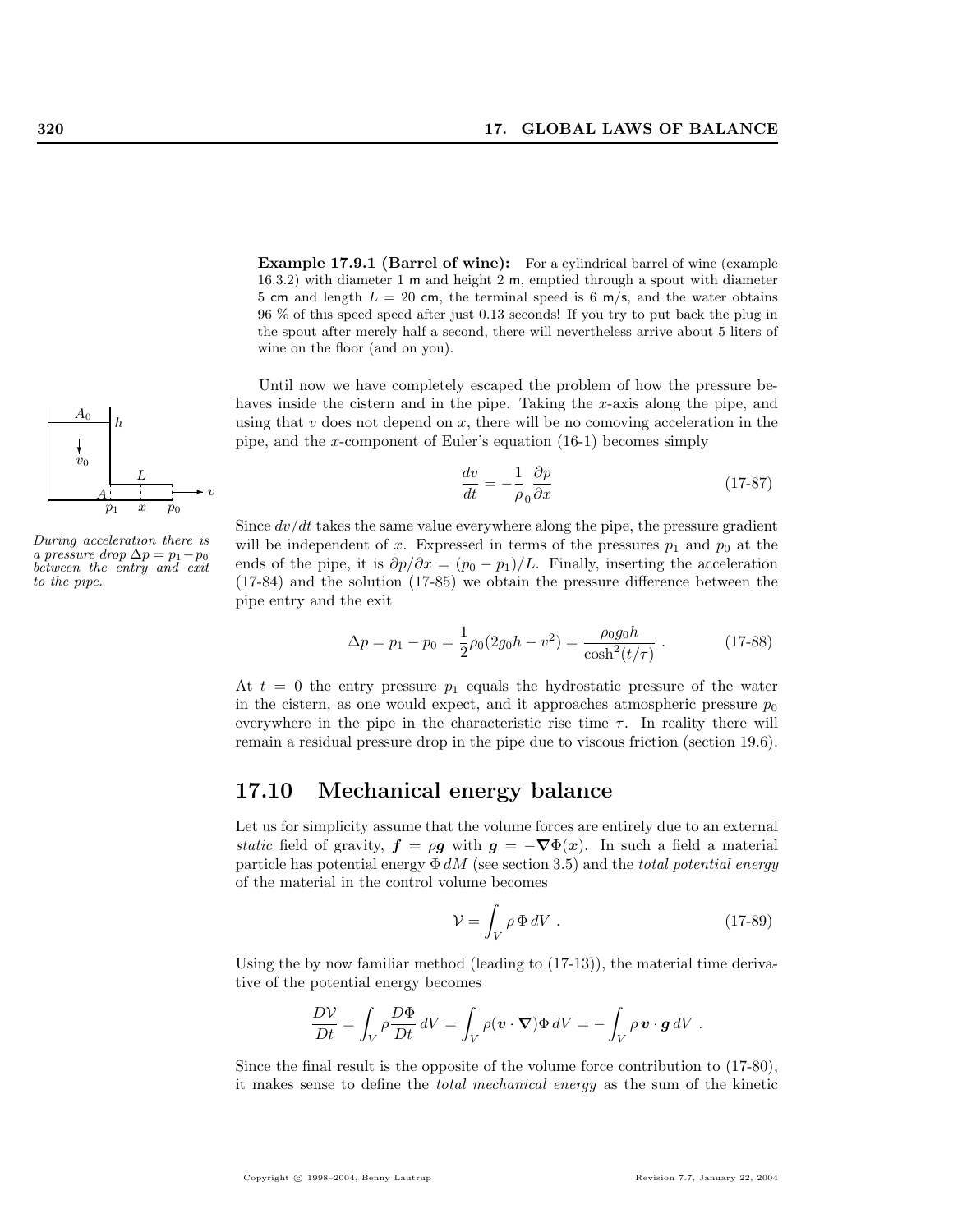and potential energies,

$$
\mathcal{E} = \mathcal{T} + \mathcal{V} = \int_{V} \rho \left(\frac{1}{2}v^2 + \Phi\right) dV \tag{17-90}
$$

Mechanical energy balance now follows from kinetic energy balance (17-75)

$$
\frac{D\mathcal{E}}{Dt} = \widetilde{P},\qquad(17-91)
$$

where the right hand side is the power (17-78) of all forces, excluding gravity.

For an ideal fluid, this reduced power becomes

$$
\widetilde{P} = -\oint_{S} p\,\mathbf{v} \cdot d\mathbf{S} + \int_{V} p\,\mathbf{\nabla} \cdot \mathbf{v} \,dV \ . \tag{17-92}
$$

The reduced power will vanish if the pressure does no net work on the surface, and if the fluid is incompressible. When the reduced power vanishes, the total mechanical energy in a comoving control volume will be constant, and this was the principle we used intuitively in the analysis of connected tubes in the beginning of this chapter (section 17.1).

## Pulling the plug, again

It is instructive to see how this works out for the case of pulling the plug discussed in the previous section, where the gravitational potential energy may be calculated from the total mass  $(\rho_0 A_0 h)$  of the water in the barrel times the height  $(\frac{1}{2}h)$  of the center of mass,

$$
\mathcal{V} \approx \frac{1}{2} \rho_0 A_0 g_0 h^2 \ . \tag{17-93}
$$

The potential energy of the water in the pipe does not contribute because the baseline for the gravitational potential has been chosen to be  $z = 0$ . This also guarantees that there is no loss of gravitational potential energy through the drain, such that

$$
\frac{D\mathcal{V}}{Dt} = \frac{d\mathcal{V}}{dt} = \rho_0 A_0 g_0 h \frac{dh}{dt} = -\rho_0 A_0 g_0 h v_0.
$$

Since this is exactly the opposite of the gravitational term in the total power (17- 83), the two methods lead (of course) to the same dynamical equation (17-84).

The total reduced power vanishes in this case,  $\widetilde{P}=0$ , but even if mechanical energy balance (17-91) implies that the material rate of change of the energy vanishes,  $\mathcal{D}\mathcal{E}/Dt = 0$ , this should not be construed to mean that the total mechanical energy of the system is constant. The control volume is in this case neither fixed nor comoving, and energy is evidently lost through the drain.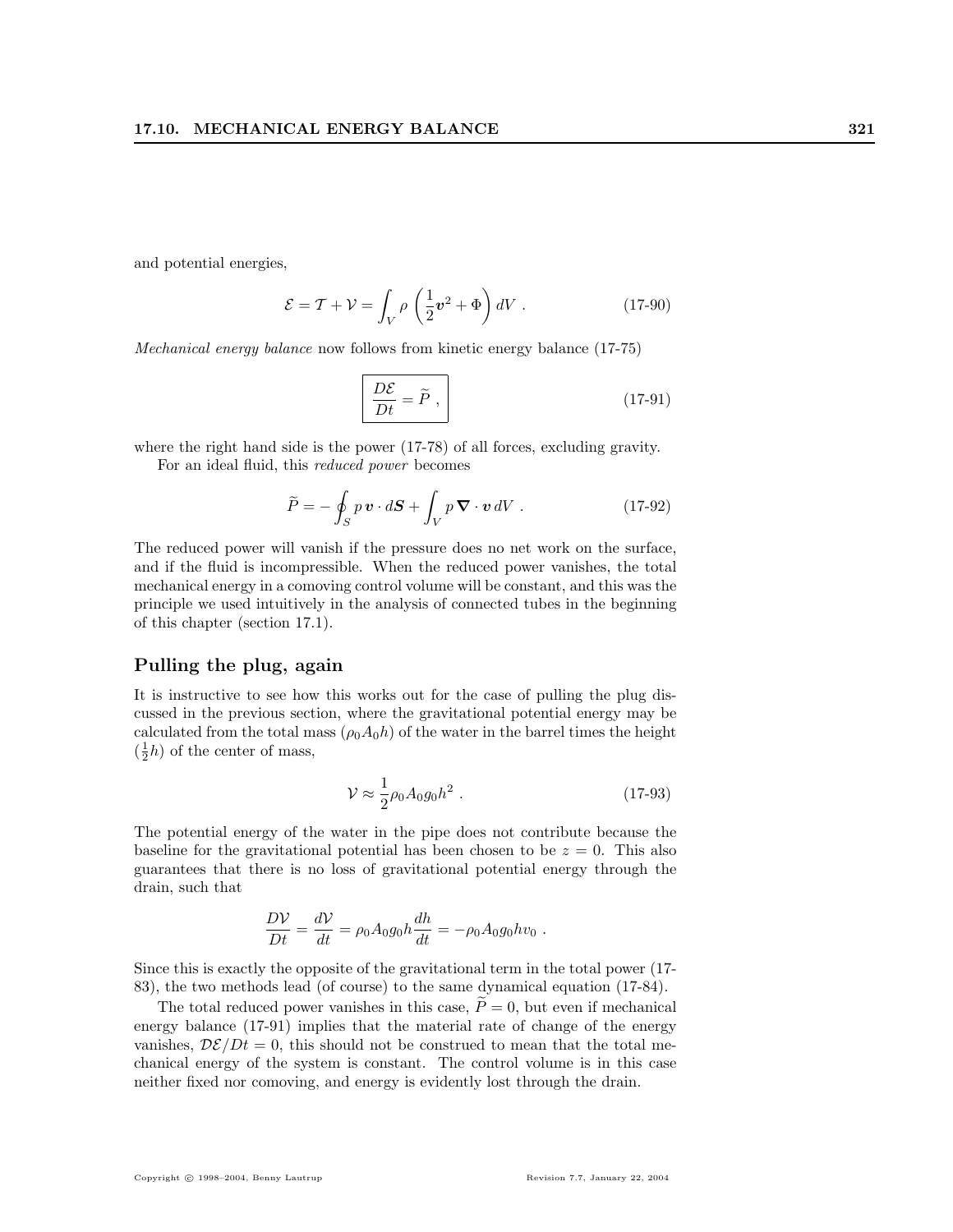## 17.11 Energy balance in an elastic fluid

The global equation of mechanical energy balance (17-91) arises from kinetic energy balance (17-75) by — so to speak — "moving over" the rate of work of gravity from the right hand side of the equation to the left hand side and expressing it as the material derivative of the potential energy. We shall now see that it is also possible to "move over" the last term in the reduced power  $(17-92)$  for inviscid barotropic compressible fluids<sup>2</sup>. This procedure will add an extra term to the total energy, representing the internal compression energy of the fluid. Since this energy is analogous to the potential energy stored in a compressed spring, barotropic fluids are often called elastic fluids.

The temperature of a fluid normally rises during compression and falls during expansion. Since heat will always flow from hot to cold, temperature differences between different regions tend to be smoothed out by heat flow. Thus, for a fluid to be truly elastic, we must also require that it does not conduct heat, so that the flow is adiabatic (isentropic). Heat flow will be included in chapter 28.

## Internal energy

The requirement of isentropic flow leads to another relation besides the equation of state, so that there is only one free thermodynamic variable:  $\rho$ ,  $p$ , or T. In is entropic flow all fluids may thus be viewed as barotropic,  $\rho = \rho(p)$ , and we have seen before (page 70 and 270) that the pressure function,

$$
w(p) = \int \frac{dp}{\rho(p)} , \qquad (17-94)
$$

plays an important role. To see how  $w$  relates to the internal energy, we begin by deriving the following relation,

$$
\rho \frac{D}{Dt} \left( w - \frac{p}{\rho} \right) = \rho \left( \frac{1}{\rho} \frac{Dp}{Dt} - \frac{1}{\rho} \frac{Dp}{Dt} + \frac{p}{\rho^2} \frac{D\rho}{Dt} \right) = \frac{p}{\rho} \frac{D\rho}{Dt} = -p \nabla \cdot \mathbf{v} .
$$

In the last step we have used the continuity equation (15-27) which expresses the material derivative as  $D\rho/Dt = -\rho \nabla \cdot v$ . Since the final result is identical to the integrand in the last term in (17-92), apart from sign, we are led to define the quantity,

$$
\mathcal{U} = \int_{V} \rho \left( w - \frac{p}{\rho} \right) dV , \qquad (17-95)
$$

called the internal energy. The expression in the parenthesis,

$$
u = \frac{d\mathcal{U}}{dM} = w - \frac{p}{\rho} \tag{17-96}
$$

<sup>2</sup> Incompressible, inviscid fluids are uninteresting in this respect because the last term vanishes, and for viscous fluids the corresponding procedure is much more complicated (see chapter 28).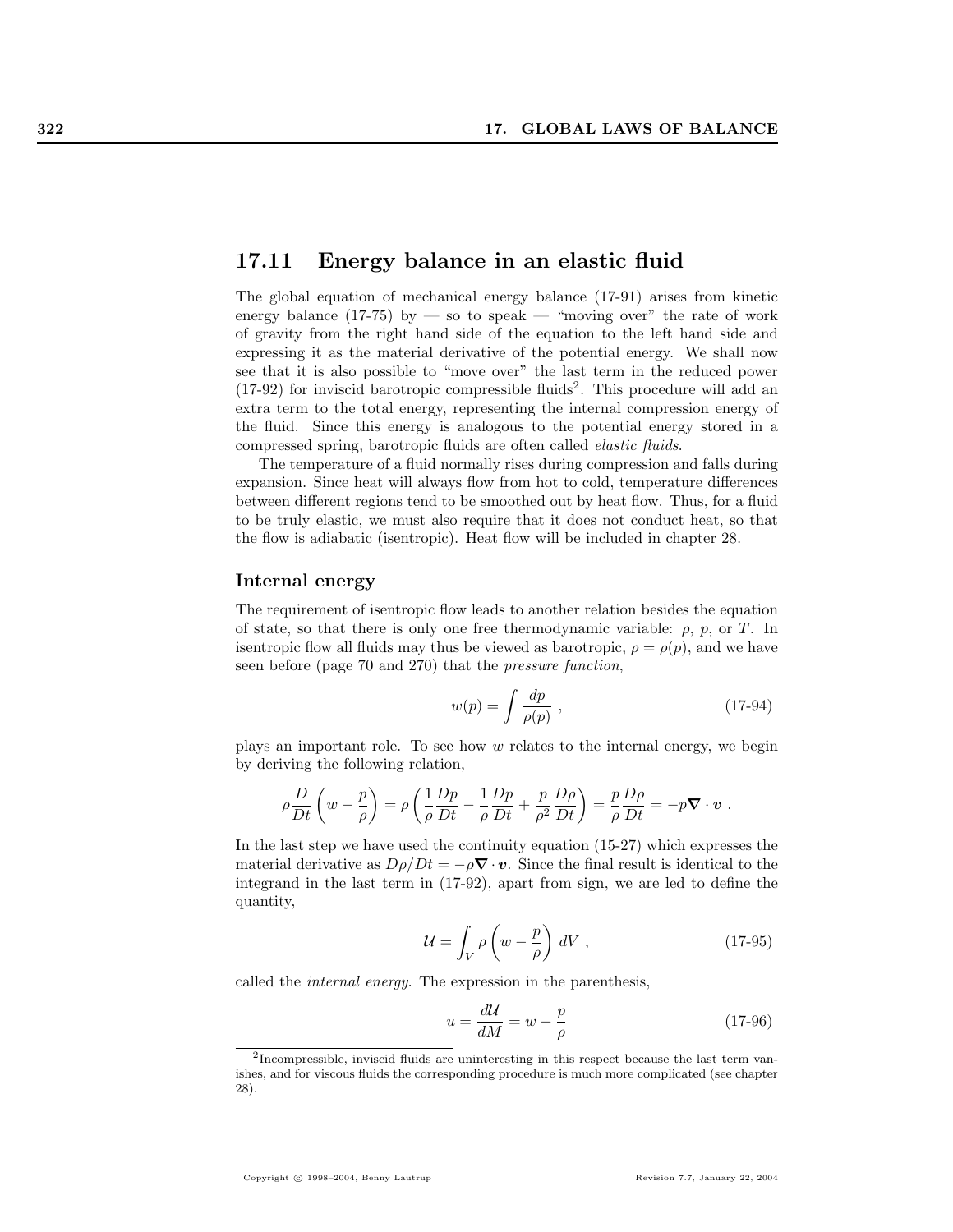is called the specific internal energy. The fact that it vanishes for incompressible fluids where  $w = p/\rho$ , confirms that it is related to compression.

For isentropic flow in an ideal gas the pressure function is given by (16-32), and we find the specific internal energy,

$$
u = \frac{1}{\gamma - 1} \frac{p}{\rho} = c_v T \ , \qquad c_v = \frac{1}{\gamma - 1} \frac{RT}{M_{\text{mol}}} \ , \tag{17-97}
$$

where  $\gamma$  is the adiabatic index and the constant  $c_v = c_p - R/M_{\text{mol}}$  is the specific heat at constant volume (density).

## Total energy balance

The *total energy* of the material in the control volume is defined to be the sum of the mechanical and internal energies, and becomes for an elastic fluid,

$$
\mathcal{E} = \mathcal{T} + \mathcal{V} + \mathcal{U} = \int_{V} \rho \epsilon \, dV \,. \tag{17-98}
$$

where

$$
\epsilon = \frac{d\mathcal{E}}{dM} = \frac{1}{2}\mathbf{v}^2 + \Phi + u \tag{17-99}
$$

is called the specific energy. In the same vein, the specific kinetic energy is  $d\mathcal{T}/dM = \frac{1}{2}\mathbf{v}^2$  and the specific potential energy  $d\mathcal{V}/dM = \Phi$ .

Collecting the terms, global energy balance now takes the form

$$
\boxed{\frac{D\mathcal{E}}{Dt} = \dot{W},\tag{17-100}
$$

where

$$
\overrightarrow{W} = -\oint_{S} p \mathbf{v} \cdot d\mathbf{S} , \qquad (17-101)
$$

is the rate of work of the pressure on the surface of the control volume. Since  $\delta V = v \delta t \cdot dS$  is the (signed) change in a volume of a comoving surface element  $d\mathbf{S}$  in the time  $\delta t$ , this expression is identical to the well-known thermodynamic work  $-p \delta V$  performed on the system, integrated over the surface of the comoving control volume.

For completeness we recapitulate Reynolds theorem for energy,

$$
\frac{D\mathcal{E}}{Dt} = \frac{d\mathcal{E}}{dt} + \oint_{S} \rho \epsilon (\boldsymbol{v} - \boldsymbol{v}_{S}) \cdot d\boldsymbol{S} , \qquad (17-102)
$$

obtained from (17-9) by replacing the mass density  $\rho$  by the energy density  $\rho \epsilon$ . Together with (17-100) and (17-101) this constitutes the basic formalism for energy balance in elastic fluids.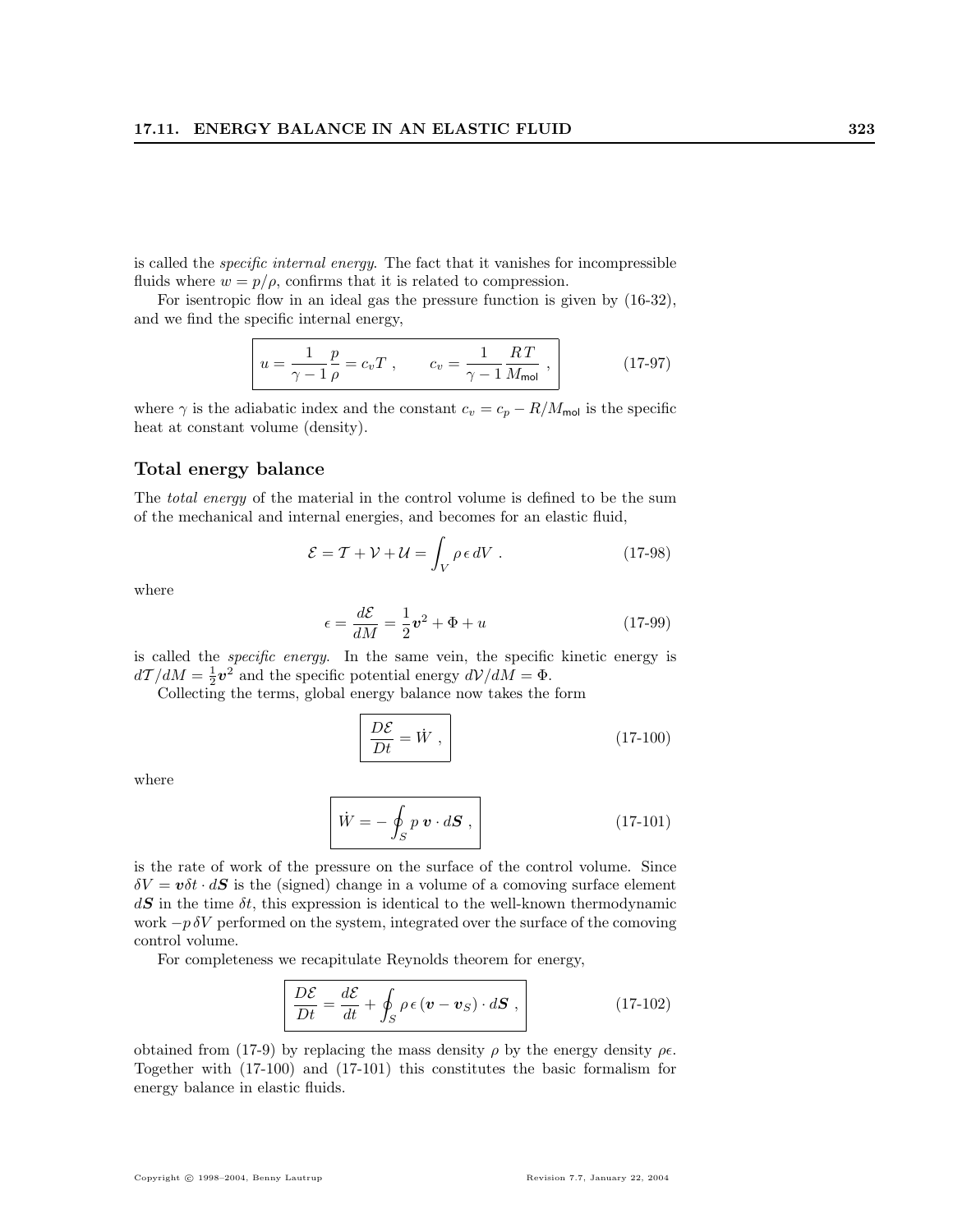## Bernoulli's theorem and energy balance

The specific energy (17-99) may be written

$$
\epsilon = H - \frac{p}{\rho} \;, \tag{17-103}
$$

where  $H$  is the Bernoulli function (16-30) for compressible barotropic fluids,

$$
H = \frac{1}{2}\mathbf{v}^2 + \Phi + w \ . \tag{17-104}
$$

To find the relationship between energy balance and Bernoulli's theorem we assume that the flow is steady and apply energy balance to a fixed control volume in the form of a tiny stream tube consisting of all the streamlines that go into a tiny area  $A_1$  and leave through the equally tiny area  $A_2$ . Mass conservation yields

$$
\rho_1 A_1 v_1 = \rho_2 A_2 v_2 , \qquad (17-105)
$$

because no fluid passes through the sides of the tube.

The total energy of the fluid in the stream tube must be constant in steady flow, *i.e.*  $d\mathcal{E}/dt = 0$ , such that the material derivative (17-102) is entirely determined by the rate of loss of energy through the surface of the tube,

$$
\frac{D\mathcal{E}}{Dt} \approx \rho_2 \epsilon_2 v_2 A_2 - \rho_1 \epsilon_1 v_1 A_1 \,. \tag{17-106}
$$

Similarly, the reduced power (17-101) becomes in the same approximation,

$$
\dot{W} = -p_2 v_2 A_2 + p_1 v_1 A_1 \tag{17-107}
$$

Energy balance (17-100) implies in conjunction with mass conservation,

$$
\epsilon_1 + \frac{p_1}{\rho_1} = \epsilon_2 + \frac{p_2}{\rho_2} \,, \tag{17-108}
$$

which in view of the form of the specific energy is nothing but Bernoulli's theorem for a compressible fluid,

$$
H_1 = H_2 \t{17-109}
$$

applied to a stream line running through the stream tube.

Bernoulli's theorem is thus completely equivalent to energy balance for steady flow in an ideal non-conducting, *i.e.* elastic fluid. Under these circumstances, we do not gain further information about the system from energy balance than by applying Bernoulli's theorem.



A stream tube consisting of all the flow lines that enter the area  $A_1$  and exit through  $A_2$ .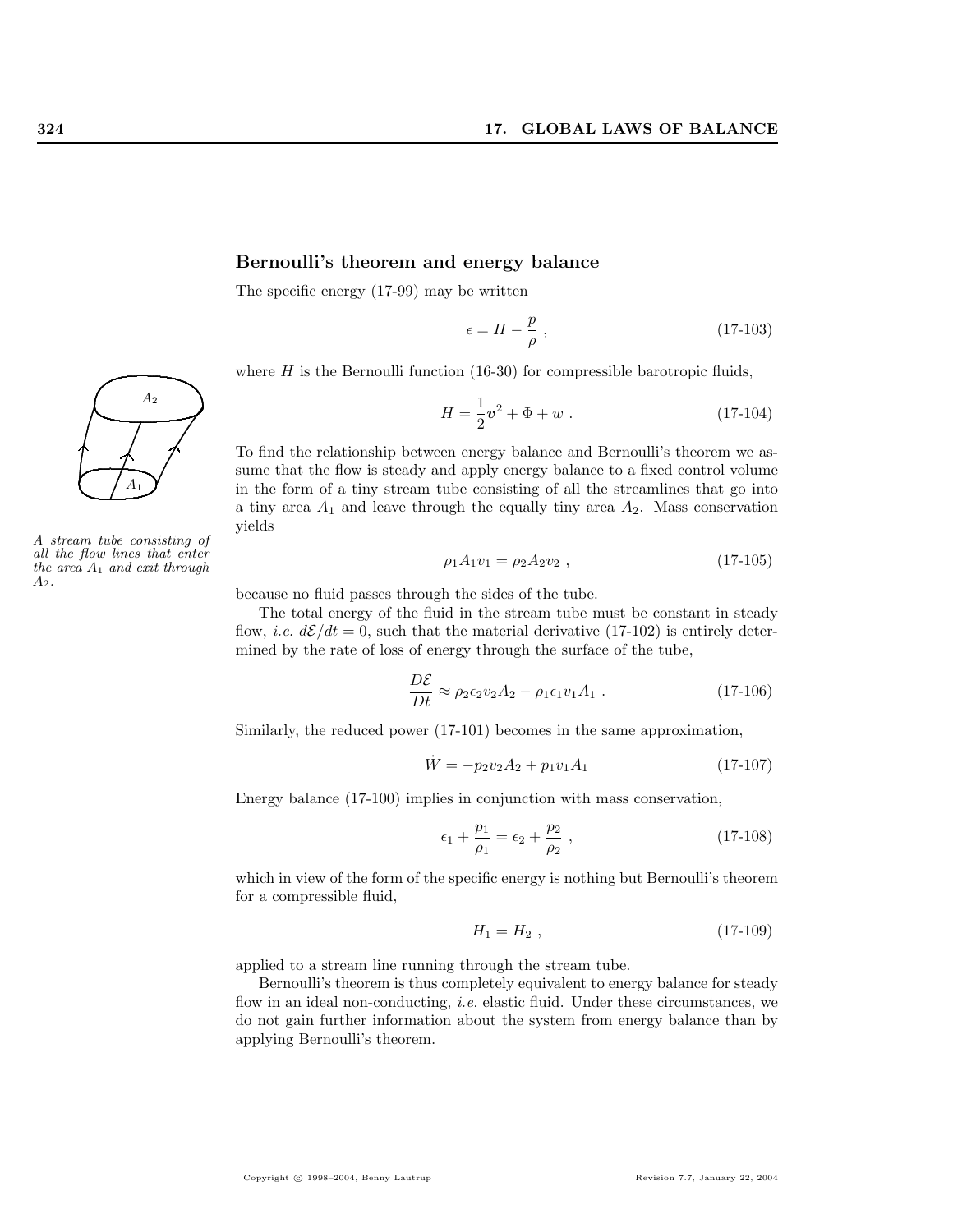# Problems

17.1 Before the advent of modern high precision positioning systems, water levels could be transmitted across a strait by means of a long tube filled with water. Estimate the oscillation time of the water in the tube for the Danish Great Belt which is about 20 km wide.

17.2 Solve the rocket flight problem analytically in the absence of air resistance.

17.3 A horizontal 1 inch water pipe bends horizontally  $180^\circ$ . Estimate the force that the water exerts on the pipe, when the water speed is  $1 \text{ m/s}$ .

17.4 A firefighter bends a water hose through 90° close to the nozzle where the pressure is nearly atmospheric. The hose diameter is 5 cm and it discharges 40 liter per second. Calculate the magnitude of the force that the firefighter has to exert on the hose to bend it. Will he be able to hold the hose without using equipment?

17.5 Consider a solid rotating with angular velocity  $\Omega$  around the z-axis. Show that the total power is  $P = \Omega \mathcal{M}_z$  where  $\mathcal{M}_z$  is the total moment of force along z.

17.6 Use mechanical energy balance (17-91) rather than kinetic energy balance to analyze the initial acceleration of the water in a cistern, when the plug is pulled.

17.7 Consider a circular drain of radius a in the bottom of a large circular cistern of radius  $b \gg a$ . Assume that the average velocity of the water at a half sphere of radius r centered at the drain is  $v(r) = (a/r)^2 v$  where v is the average velocity at the drain, so that the same amount of water passes through the half sphere for all  $r > a$ . Calculate the kinetic energy associated with this velocity distribution, and compare with the kinetic energies of

17.8 A large lake is drained through a thin pipe that slopes downwards at an angle  $\alpha$  with the horizontal. The pipe is positioned near the surface of the lake. A valve is positioned a good distance  $L$  down the pipe, but the pipe continues downwards with the same slope far beyond the valve. a) Find the equation of motion for the water front when it has progressed a distance  $x$  past the valve. b) Show that the mechanical energy is conserved. c) Use this to calculate the acceleration of the water front as a function of x, and show that terminal speed is never reached.

17.9 A volume force is said to be central, if it acts along the line connecting two material particles and only depends on the distance between them. In that case, the internal density of force in a volume  $V(t)$  takes the form

$$
\boldsymbol{f}_{\text{int}}(\boldsymbol{x},t) = \int_{V(t)} (\boldsymbol{x} - \boldsymbol{y}) h(|\boldsymbol{x} - \boldsymbol{y}|,t) dV_{y}
$$
 (17-110)

a) Show that the total internal force vanishes. b) Show that the total internal moment of force also vanishes.